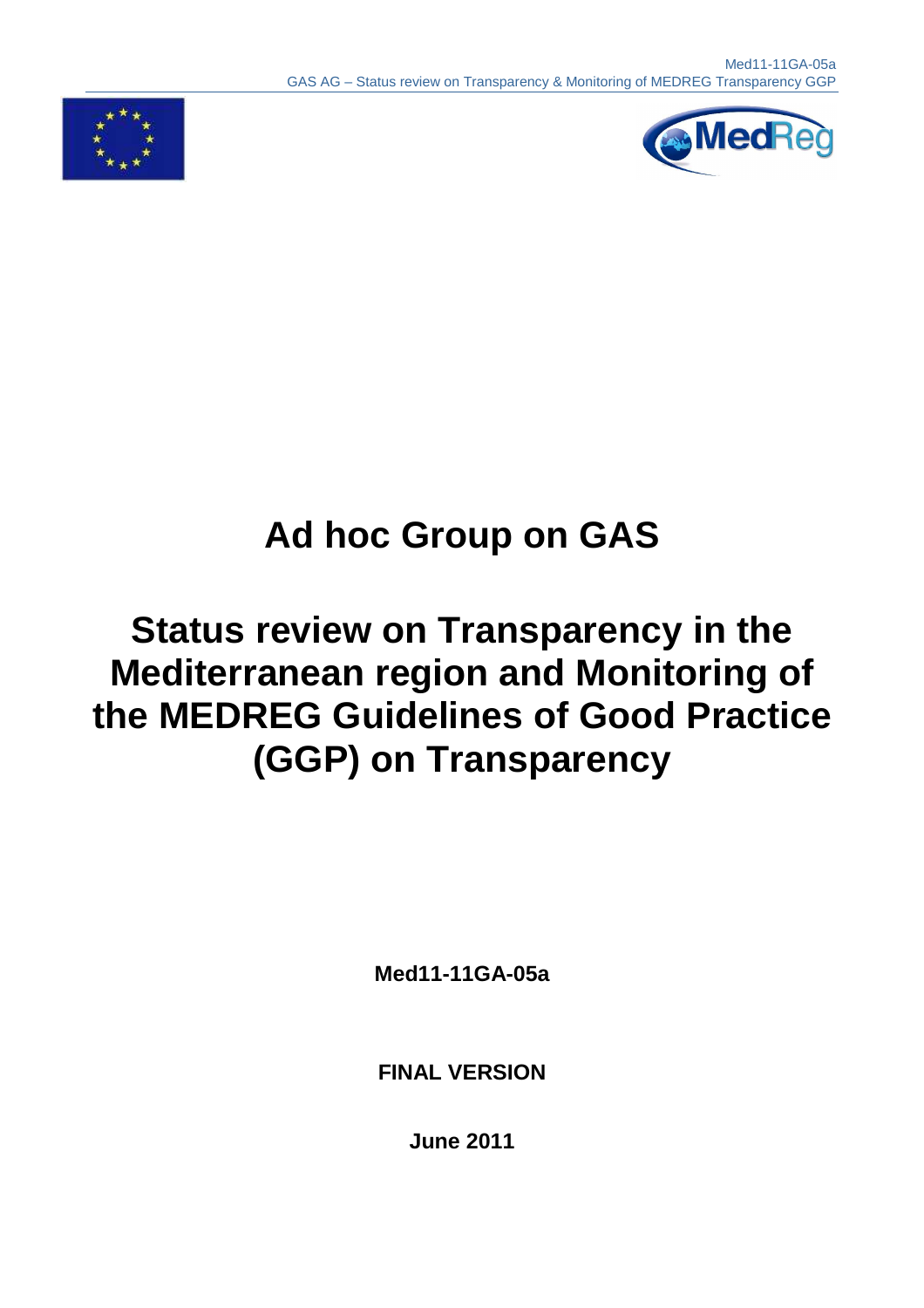

## **TABLE OF CONTENTS**

|                                  | <b>EXECUTIVE SUMMARY</b>                                                                                                                                                                                                                                                                                                                          | 4                                  |
|----------------------------------|---------------------------------------------------------------------------------------------------------------------------------------------------------------------------------------------------------------------------------------------------------------------------------------------------------------------------------------------------|------------------------------------|
| 1                                | <b>INTRODUCTION AND BACKGROUND</b>                                                                                                                                                                                                                                                                                                                | $5\phantom{1}$                     |
| 1.1<br>1.2<br>1.3                | AIM OF THE DOCUMENT<br><b>DESCRIPTION OF THE PROCESS</b><br>METHODOLOGY, LIMITATIONS AND ASSUMPTIONS                                                                                                                                                                                                                                              | 5<br>$\mathbf 5$<br>$\overline{7}$ |
| $\mathbf{2}$<br><b>COUNTRIES</b> | STATUS REVIEW OF TRANSPARENCY IN GAS MARKETS OF MEDITERRANEAN                                                                                                                                                                                                                                                                                     | 9                                  |
| 2.1<br>2.2<br>2.3<br>2.4         | <b>SOURCES OF INFORMATION</b><br>AVAILABILITY OF INFORMATION IN ENGLISH<br>EASINESS AND NON-DISCRIMINATORY ACCESS TO INFORMATION<br><b>INFORMATION FREE OF CHARGE</b>                                                                                                                                                                             | 9<br>12<br>13<br>13                |
| 3                                | MONITORING OF THE GUIDELINES OF GOOD PRACTICE (GGP) ON TRANSPARENCY                                                                                                                                                                                                                                                                               | 14                                 |
| 3.1<br>3.2<br>3.2.3              | MEDREG GUIDELINES OF GOOD PRACTICE (GGP) ON GAS TRANSPARENCY<br>ANALYSIS OF COMPLIANCE WITH MEDREG GGP TRANSPARENCY RECOMMENDATIONS<br>3.2.1 Information on system and services<br>3.2.2 Information on the capacity situation<br>Additional questions on capacity related information (publication, calculation, use rates,<br>contract records) | 14<br>16<br>16<br>31<br>34         |
| 4                                | <b>SUMMARY OF RESULTS</b>                                                                                                                                                                                                                                                                                                                         | 40                                 |
| 5                                | <b>CONCLUSIONS AND WAY FORWARD</b>                                                                                                                                                                                                                                                                                                                | 46                                 |
|                                  | ANNEX TEMPLATE QUESTIONNAIRE ON TRANSPARENCY                                                                                                                                                                                                                                                                                                      | 50                                 |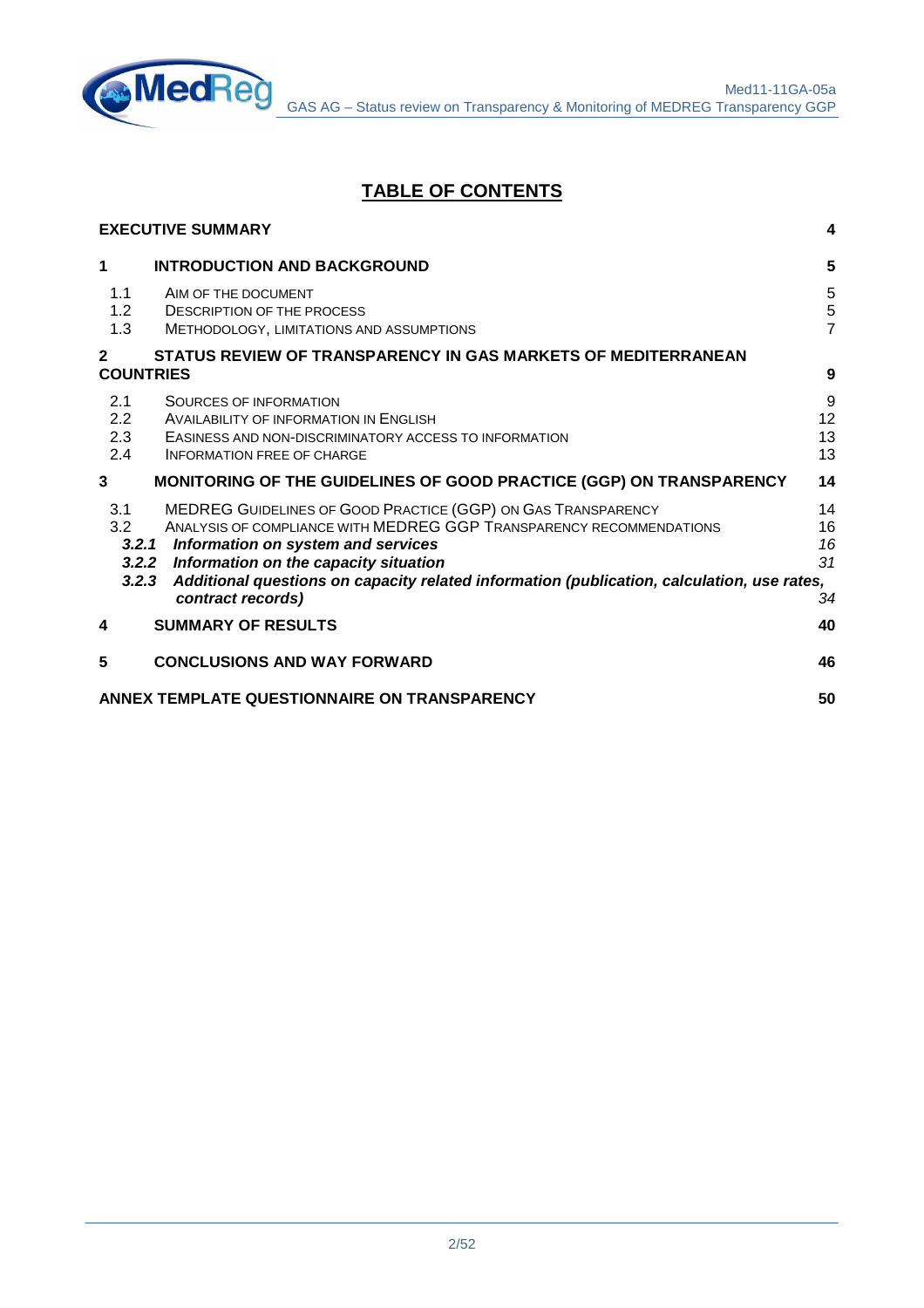

## **LIST OF TABLES**

| Table 2: Information sources: NRA-Ministry and TSO-LSO-SSO or suppliers in Mediterranean countries 10 |  |
|-------------------------------------------------------------------------------------------------------|--|
|                                                                                                       |  |

## **LIST OF FIGURES**

| Figure 5: Information on the description of the gas system and facilities, and infrastructure maps 16                    |  |
|--------------------------------------------------------------------------------------------------------------------------|--|
| Figure 6: Information about services offered and charges, and penalties for capacity under/overuse 18                    |  |
|                                                                                                                          |  |
|                                                                                                                          |  |
|                                                                                                                          |  |
|                                                                                                                          |  |
|                                                                                                                          |  |
|                                                                                                                          |  |
|                                                                                                                          |  |
|                                                                                                                          |  |
|                                                                                                                          |  |
|                                                                                                                          |  |
| Figure 17: Capacity allocation, congestion management, anti-hoarding and reutilization provisions 28                     |  |
|                                                                                                                          |  |
|                                                                                                                          |  |
|                                                                                                                          |  |
|                                                                                                                          |  |
|                                                                                                                          |  |
|                                                                                                                          |  |
|                                                                                                                          |  |
|                                                                                                                          |  |
|                                                                                                                          |  |
| Figure 27: Effective records of all capacity contracts and relevant information for available capacities 38              |  |
|                                                                                                                          |  |
| Figure 29: Compliance with additional recommendations on capacity (publication, calculation, utilization rates, contract |  |
| Figure 30: Overall results of compliance with GGP Transparency recommendations, per activity 43                          |  |
| Figure 31: Overall aggregate results of compliance with GGP Transparency recommendations44                               |  |
|                                                                                                                          |  |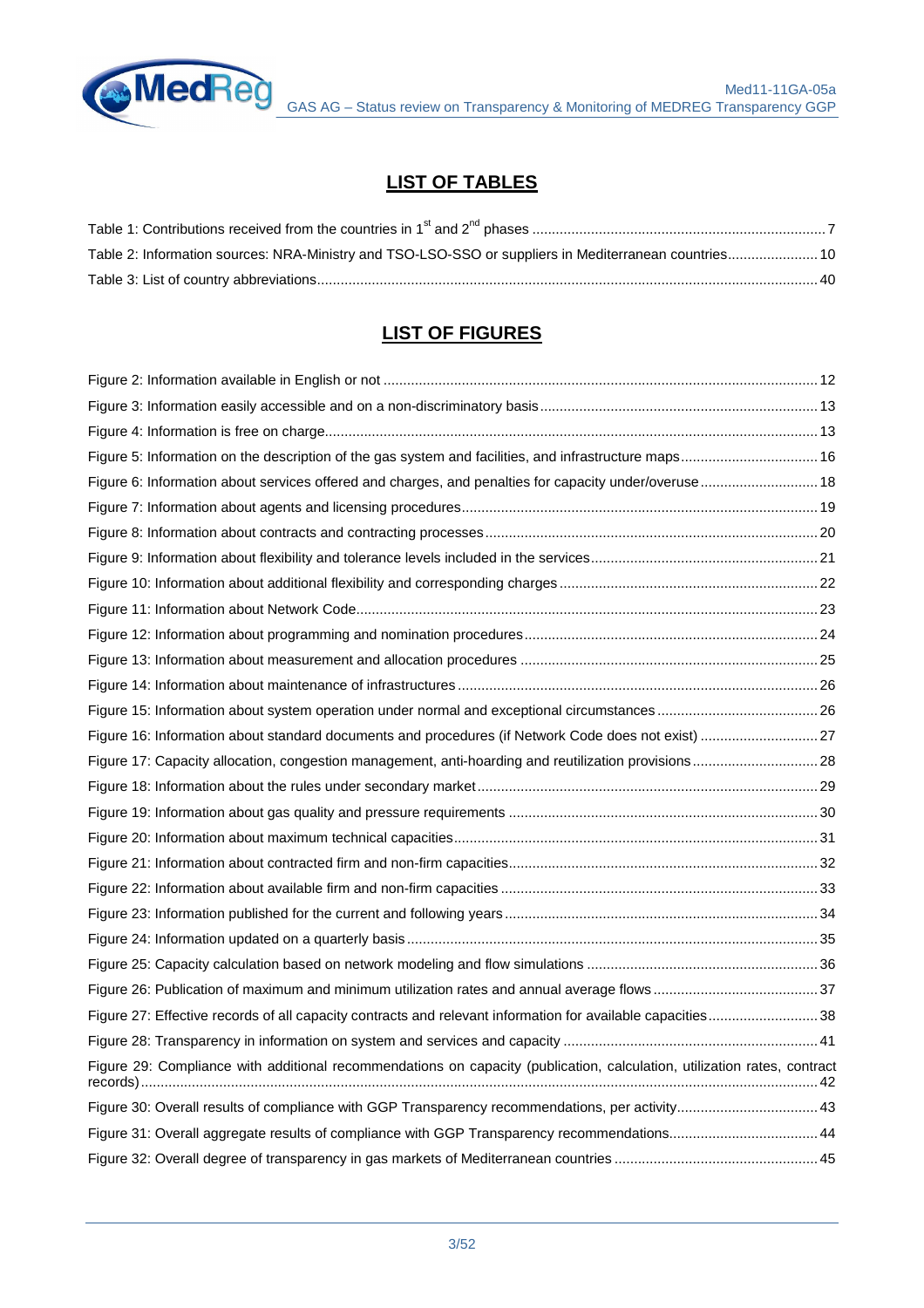

## **EXECUTIVE SUMMARY**

One of the most important preconditions to achieve an integrated, competitive and secure gas market in the Mediterranean region is ensuring that participants in the gas markets have easyaccessible and non-discriminatory access to all the information they need. Transparency in the access to this information is therefore a key principle to observe in order to reach this objective.

As foreseen in MEDREG Action Plan 2010-2012, the Ad-Hoc Group on Gas (GAS AG) has investigated the transparency status in the gas systems and markets of Mediterranean countries, and has carried out a monitoring of the guidelines and recommendations on transparency contained in the MEDREG Guidelines of Good Practice (GGP) on Transparency, approved in the 8<sup>th</sup> General Assembly of 13th November 2009. This report presents the results of this research.

Several limitations and difficulties have been faced when carrying out this study. Not all regulators have completed the questionnaire circulated to obtain the required information. In other cases, language has been an obstacle when looking for information in the TSO, LSO or SSO websites. In addition, it has not been possible to assess the availability of information in some countries, related to some particular topics which can only be confirmed by the operators or regulators themselves.

The main conclusion resulting from this study is that transparency and availability of information is linked to the degree of development of gas markets. The more developed a gas market is, in terms of penetration of gas consumption, openness and liberalization, the more information is found in general terms, and with a higher level of detail. Transparency is then at the heart of market development, being at the same time cause and consequence of market openness, and fostering competition and accessibility for new market entrants.

Another paramount factor that determines the level of transparency is the existence of a legal obligation to publish information. In general, the countries complying with the recommendations of MEDREG GGP on Transparency are those where the operators are already legally obliged to publish a similar set of items. In the absence of such legal requirements, the compliance with the recommendations in the GGP is voluntary and may depend on the own operators' interest and the capacity and powers of regulators to have an influence on their information disclosure policies.

For the general transparency recommendations of MEDREG GGP Transparency, independent from the level of development of the gas market, the overall result is positive. The basic recommendation to disclose information in a meaningful, quantitatively clear and easily accessible way, and free of charge, is almost unanimously respected. However, the recommendation to publish information in English, in addition to the national language/s, is not as widely fulfilled.

When analyzing the information availability of the particular areas covered by the GGP – system and services, capacity situation and additional capacity-related information – the results are mainly positive for the most general information, with most TSOs publishing general data of their systems, while for the most specific items, linked to more developed gas markets, the degree of availability is not so remarkable. Many TSOs from countries where no TPA or liberalized market exists do not publish information related to capacity access. In LNG and storage, the results are better than for transmission, possibly because these services exist in the most developed markets of the region.

In view of these results, it can be stated that the transparency situation of gas markets in the Mediterranean region can be improved and some measures can be proposed pursuing to this goal. Several recommendations are made at the end of this report aiming to reach such improvement.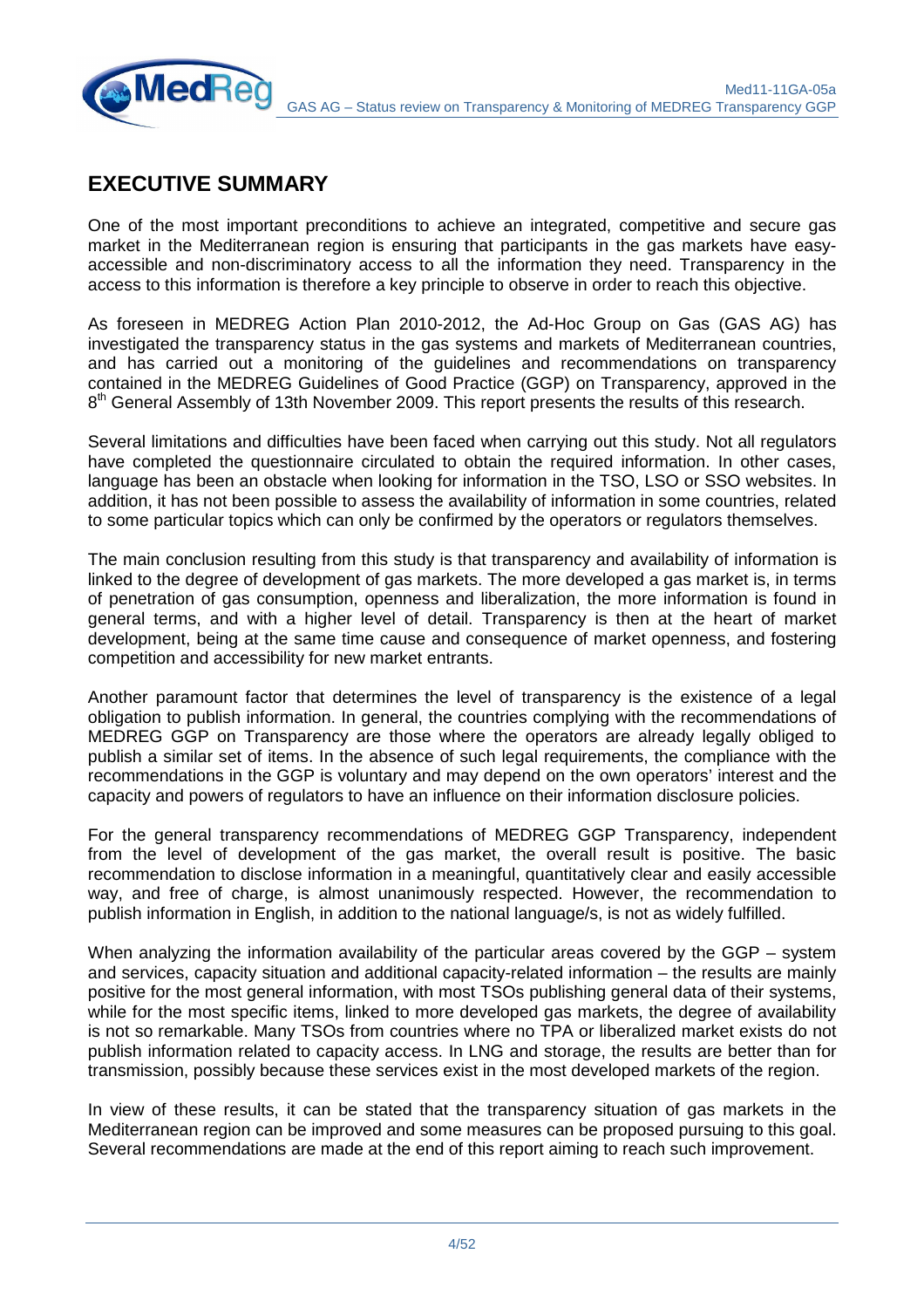

## **1 INTRODUCTION AND BACKGROUND**

#### **1.1 Aim of the document**

**MedRe** 

The Association of the Mediterranean Regulators for Electricity and Gas (MEDREG), set up in 2006 as a working group and in 2007 as a non-profit association, has got among its general objectives "to promote the achievement of a consistent harmonized and investment-friendly regulatory framework aimed at providing the maximum benefits to energy consumers of the Mediterranean region".

In particular, the Ad-Hoc Group on Gas (GAS AG), as stated in MEDREG Action Plan 2010-2012, has planned to study possible recommendations and requirements that could lead to the development of an integrated, competitive, secure and functioning gas market in the Mediterranean region, starting from the assessment of the current status of natural gas and LNG markets, of sector regulation in the MEDREG countries and its expected evolution.

To achieve this objective of developing an integrated gas market in the region in the long-run, one of the most important prerequisites is to ensure that all actors involved in the energy sector – Administrations, regulators (NRAs), transmission, LNG, and storage system operators, producers and suppliers and consumers – have easy-accessible and non-discriminatory access to all the information they need to perform their activities and fulfill their obligations. Therefore, transparency in the access to the information related to the gas system and the gas market is a key principle to follow in every country in the region.

For this reason, the GAS AG released the Guidelines of Good TPA Practice (GGP) on Transparency, approved in MEDREG 8<sup>th</sup> General Assembly of 13th November 2009. These guidelines consist on a set of voluntary recommendations to ensure that transmission, LNG and storage system operators provide the information market players need on a fair and nondiscriminatory basis.

In the Action Plan 2010-2012, the GAS AG has included as one of the subjects to be examined the transparency of market information and services, and has programmed among its expected output to investigate the transparency status in the region through a monitoring of the guidelines and recommendations on transparency contained in the aforementioned Guidelines of Good Practice (GGP) on Transparency.

This document aims at developing a status review of the current situation regarding transparency in the general information on the gas system and markets in Mediterranean countries (section 2), and in particular it carries out a monitoring of the guidelines and recommendations on this matter contained in the aforementioned Guidelines of Good Practice (GGP) on Transparency (section 3). Section 4 summarizes the main findings and conclusions of this study.

#### **1.2 Description of the process**

In the exercise of investigating the transparency status in the gas sector in each Mediterranean country, the **process** that has been applied can be described as follows: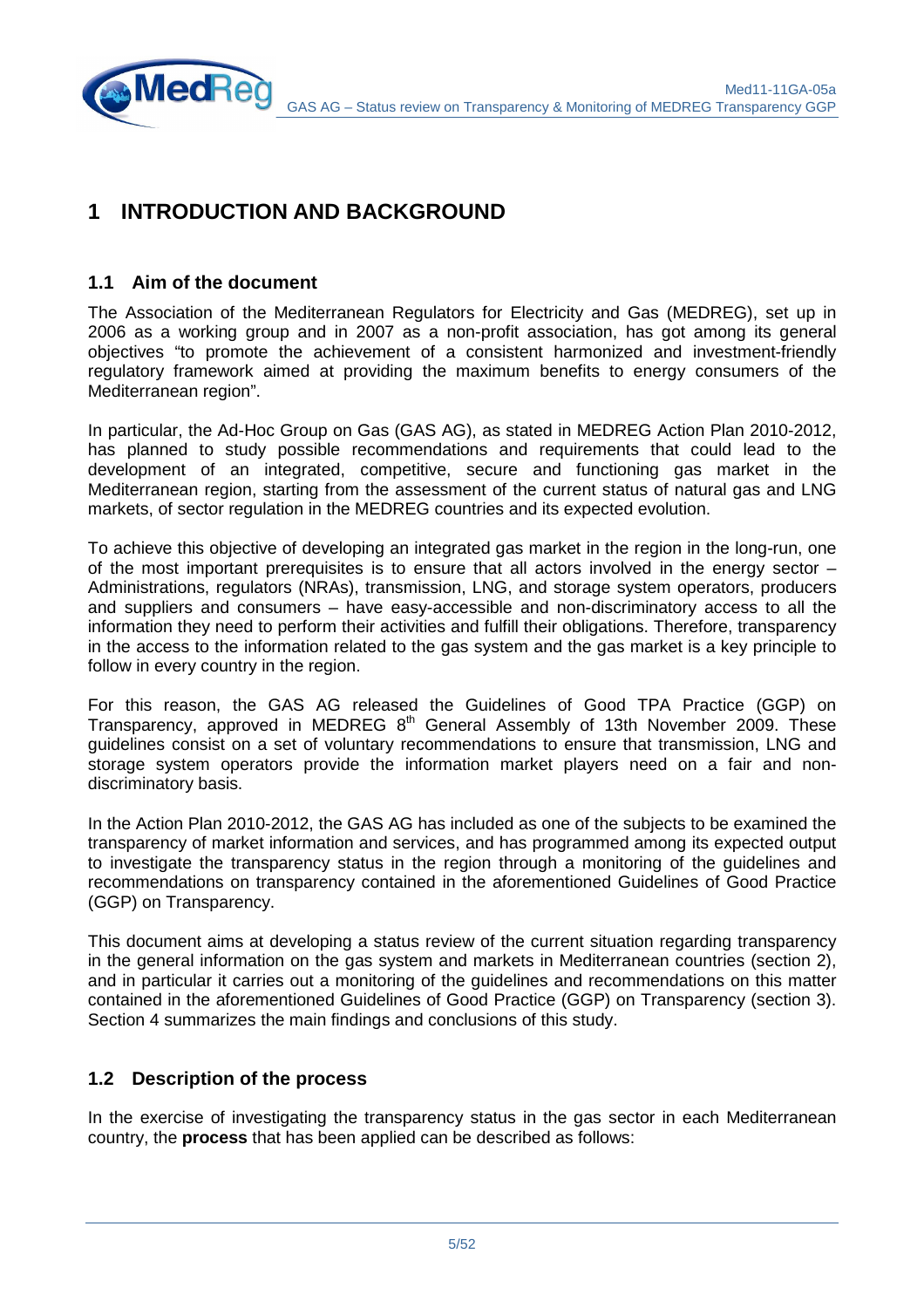

- The next step consisted in circulating the questionnaire to all the NRAs of the Mediterranean region. This was done through a sending by e-mail that was addressed to all regulators in the region in May-June 2010. As a result of this step (which shall be called the "first phase" of the process in this document), questionnaires from nine countries were received (see Table 1). The main findings and results for these countries were presented in the  $7<sup>th</sup>$  meeting of the GAS AG, which took place on the 7<sup>th</sup> October 2010 in Madrid.
- After this meeting, and in order to obtain a picture as complete as possible of the transparency situation in the whole region, including those countries not having sent the questionnaire, a research was carried out by the drafters of this document for those missing countries, by means of a scanning of the websites of TSOs – and also LSOs and SSOs where applicable – as well as competent Ministries and regulators, and also suppliers and companies where necessary. With the information found, the questionnaires were completed on behalf of these countries, indicating the most updated information and the relevant sources and links for each country.
- The questionnaires filled in after this research, were sent to the NRAs  $-$  or ministries  $-$  of the respective countries for confirmation, corrections or additions. This "second phase" took place between the end of December 2010 and mid January 2011. As a result of it, 4 answers were received, confirming or completing the information and sources found. At the same time, in order to give all NRAs the opportunity to provide information updated at the same date, the nine countries that had sent their questionnaires in the first phase were also offered the chance to update or complete it if relevant. In response to this offer, 8 NRAs answered and completed or updated their questionnaires.

The results of the two described phases, in terms of level of response and contributions received, are shown in Table 1.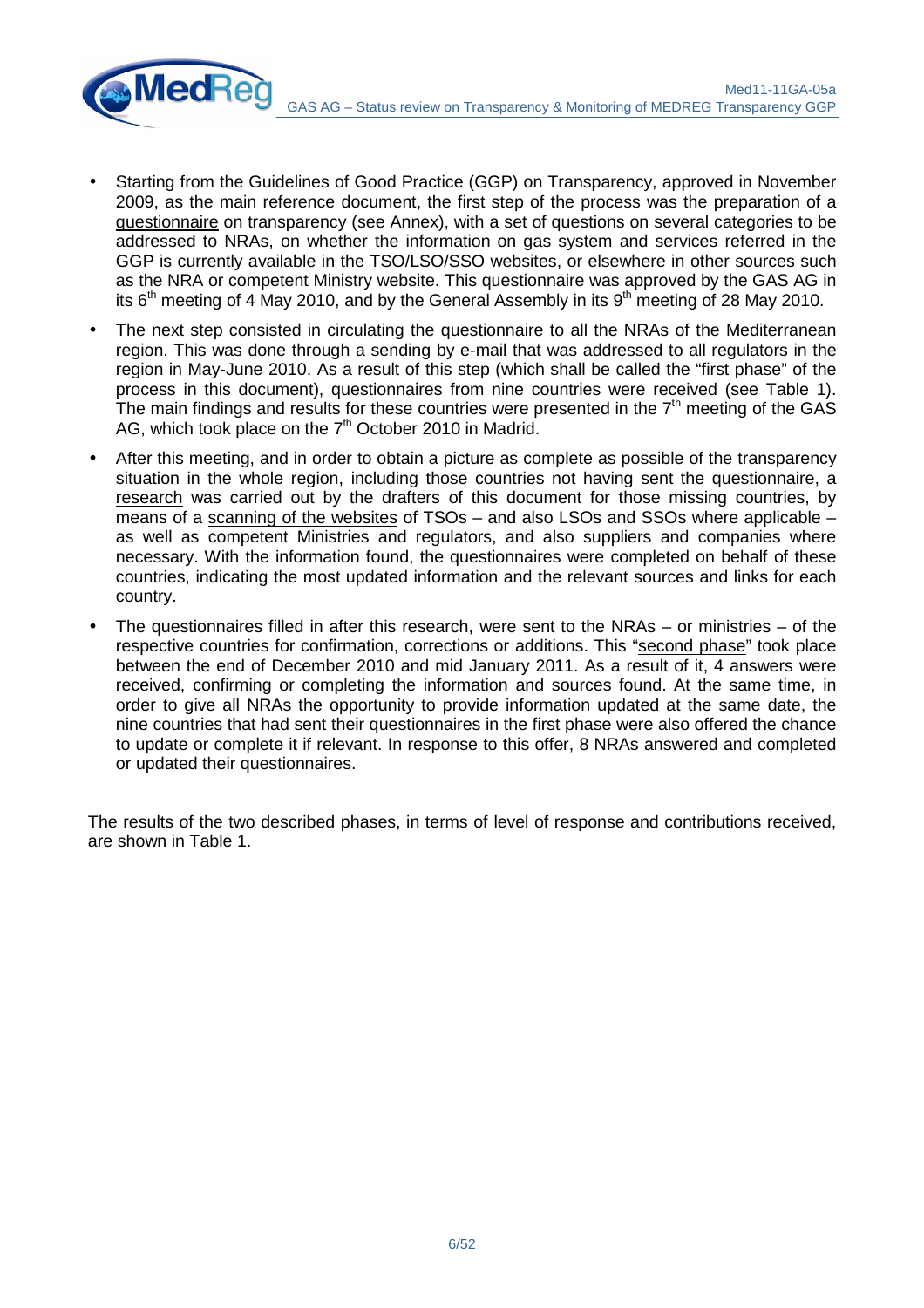

|                  |                          | 1 <sup>st</sup> phase                  |                                                    |                          | $2nd$ phase      |                                |                         |
|------------------|--------------------------|----------------------------------------|----------------------------------------------------|--------------------------|------------------|--------------------------------|-------------------------|
| <b>COUNTRIES</b> |                          | 1st phase<br><b>Answer</b><br>received | 2 <sup>nd</sup> phase<br><b>Answer</b><br>received | <b>Updated</b><br>answer | <b>No answer</b> | <b>No</b><br>updated<br>answer | <b>Not</b><br>delivered |
| 1.               | Albania                  | $\boxtimes$                            |                                                    | $\boxtimes$              |                  |                                |                         |
| 2.               | Algeria                  | $\boxtimes$                            |                                                    |                          |                  | $\boxtimes$                    |                         |
| 3.               | Bosnia-<br>Herzegovina   |                                        |                                                    |                          | $\boxtimes$      |                                |                         |
| 4.               | Croatia                  | $\boxtimes$                            |                                                    | $\boxtimes$              |                  |                                |                         |
| 5.               | Cyprus                   |                                        |                                                    |                          |                  |                                |                         |
| 6.               | Egypt                    |                                        |                                                    |                          |                  |                                |                         |
| 7.               | France                   | $\boxtimes$                            |                                                    | $\boxtimes$              |                  |                                |                         |
| 8.               | Fyrom                    |                                        | $\boxtimes$                                        |                          |                  |                                |                         |
| 9.               | Greece                   |                                        |                                                    |                          | $\boxtimes$      |                                |                         |
| 10.              | Israel                   | $\Join$                                |                                                    | $\boxtimes$              |                  |                                |                         |
| 11.              | Italy                    | $\boxtimes$                            |                                                    | $\boxtimes$              |                  |                                |                         |
| 12.              | Jordan                   |                                        | $\boxtimes$                                        |                          |                  |                                |                         |
| 13.              | Lebanon                  |                                        |                                                    |                          |                  |                                |                         |
| 14.              | Libya                    |                                        |                                                    |                          |                  |                                |                         |
| 15.              | Malta                    |                                        | $\overline{\boxtimes}$                             |                          |                  |                                |                         |
| 16.              | Montenegro               |                                        |                                                    |                          |                  |                                |                         |
| 17.              | Morocco                  |                                        |                                                    |                          |                  |                                |                         |
| 18.              | Palestinian<br>Territory |                                        |                                                    |                          |                  |                                |                         |
| 19.              | Portugal                 | $\boxtimes$                            |                                                    | $\boxtimes$              |                  |                                |                         |
| 20.              | Slovenia                 |                                        | $\boxtimes$                                        |                          |                  |                                |                         |
| 21.              | Spain                    | $\times$                               |                                                    | $\boxtimes$              |                  |                                |                         |
| 22.              | Syria                    |                                        |                                                    |                          |                  |                                | $\overline{\mathsf{X}}$ |
| 23.              | Tunisia                  |                                        |                                                    |                          | X                |                                |                         |
| 24.              | Turkey                   | $\boxtimes$                            |                                                    | $\boxtimes$              |                  |                                |                         |
|                  | Sum                      | 9                                      | $\overline{\mathbf{4}}$                            | 8                        | 8                | 1                              | 3                       |

| Table 1: Contributions received from the countries in 1 <sup>st</sup> and 2 <sup>nd</sup> phases |  |  |  |
|--------------------------------------------------------------------------------------------------|--|--|--|
|--------------------------------------------------------------------------------------------------|--|--|--|

As a consequence of this process, it must be taken into account that a number of questionnaires have been completed directly by the drafters of this study, and only some of them have been specifically confirmed or completed by the regulator in the concerned country. Nonetheless, this document has been circulated among all regulators or competent ministries in the region for their review, and all the comments received have been integrated.

## **1.3 Methodology, limitations and assumptions**

On the **methodology**, it is necessary to explain that this investigation exercise takes account of some background context facts, and is based on the following criteria, assumptions and limitations: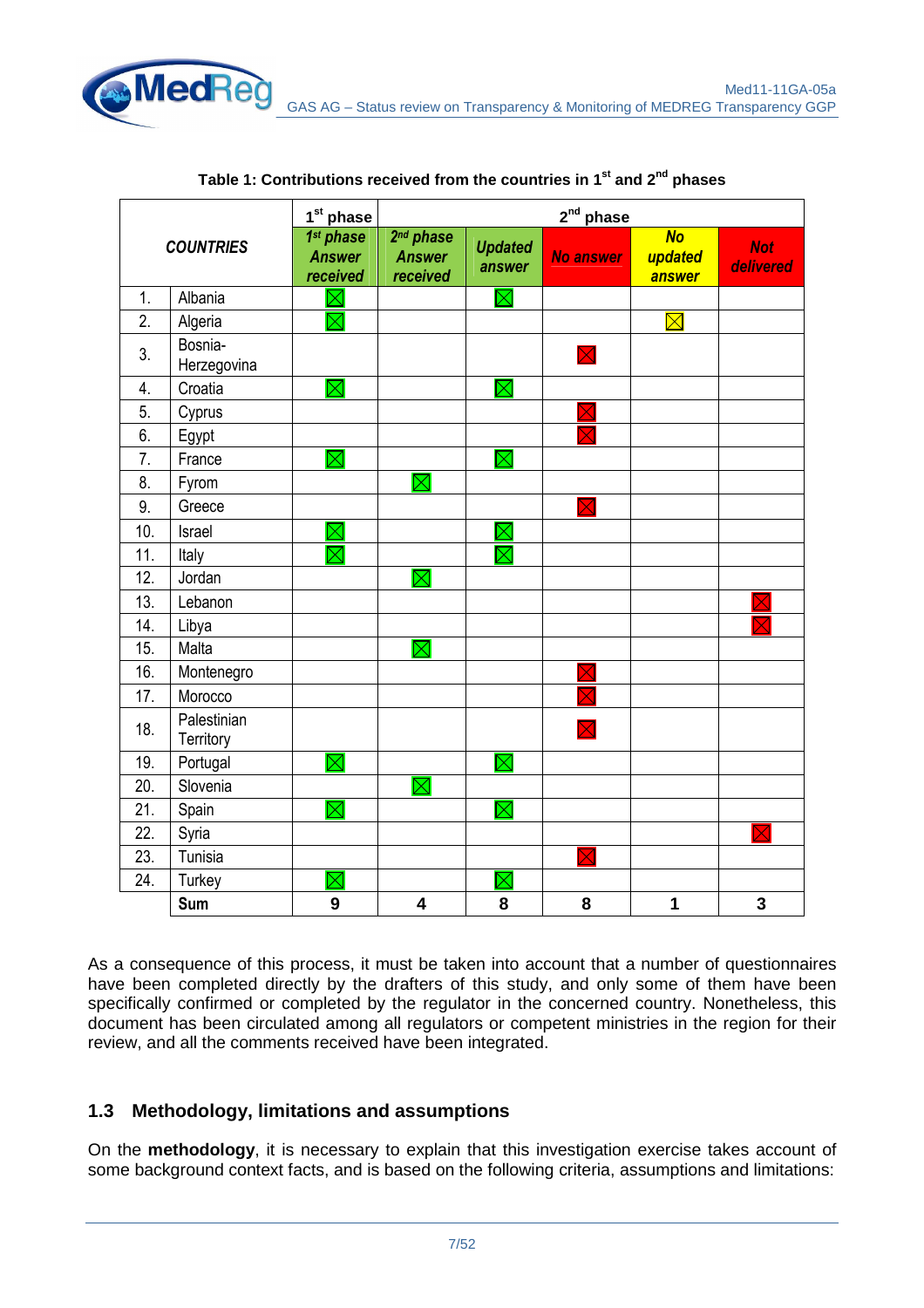

- This study takes into account the **different levels of market development** in the Mediterranean countries. In the region there are countries without gas consumption, or with gas consumption but no liberalized gas market or TPA. As explained in the section on the monitoring of GGP on Transparency, the GGP document takes account of this and establishes two different degrees of priority, distinguishing between the information which should be published in all countries and the data that are only relevant in developed open markets.

Readers and users of this report should also bear in mind, when interpreting the results and findings of this study, the variable degree of penetration of internet services and even the sometimes unequal economic development in Mediterranean countries, which is another factor that could lead to different amount of information available in the websites of these countries.

- Given that the main goal of this exercise is assessing the level of transparency of transmission, LNG and storage **operators** in each market, only these and other **official national websites** have been taken into account in the questionnaires. This means that all the information and the sources (links) considered have been taken from the web pages of the Government or Ministry, regulator, TSOs/LSOs/SSOs, DSOs or suppliers in the country. Other web sources – sometimes external to the country – have been consulted as complementary, just for comparison or reference purposes, but they have not been listed or referred in the analysis.
- The study is carried out from a "**positive" perspective**, for it intends to show the positive developments in information publication and disclosure in Mediterranean countries. It is not thought to focus on the unavailable information, or compare between countries, "blaming" those operators not looking good in the picture. As a consequence, even when only some of the required information was found, the assessment of transparency in the country has been evaluated as positively as possible, but always also in a realistic way.
- Some **limitations** and **difficulties** have been faced when developing this study. First, and most important, as explained before not all countries have responded or at least confirmed the questionnaires for their countries filled-in by the drafters of this document. Second, some difficulties have been encountered due to language problems. Many websites do not have an English version<sup>1</sup> – or only a general translation is available – and the identification of some items was not easy in those cases, existing some uncertainty due to a possible misinterpretation. And third, it has not been possible to assess the availability of information in some countries for the questions in section 2 ("Information on the capacity situation"). As these features can only be confirmed by the operators or regulators themselves, for the countries not having sent or confirmed the questionnaire the answer is uncertain or not known.
- In some questionnaires (available in Appendix), a detailed explanation about the information found or not found is provided in the field of **comments**. This has been necessary especially for those questions referring to several topics at the same time (e.g., when asking information about agents accessing services and licensing procedures, it is possible that only one of the two aspects is available, and the other is not).
- In some other cases, the respondents have adopted **different criteria** when answering on the topics of the questionnaire, or have interpreted the questions in a slightly different way. In order to keep the findings coherent and obtaining consistent results, some slight adaptations have been made in some particular questions, in most cases standardizing the answers to the most positive assessment applied.

 $\overline{a}$ 

 $<sup>1</sup>$  See section 2.2.2.</sup>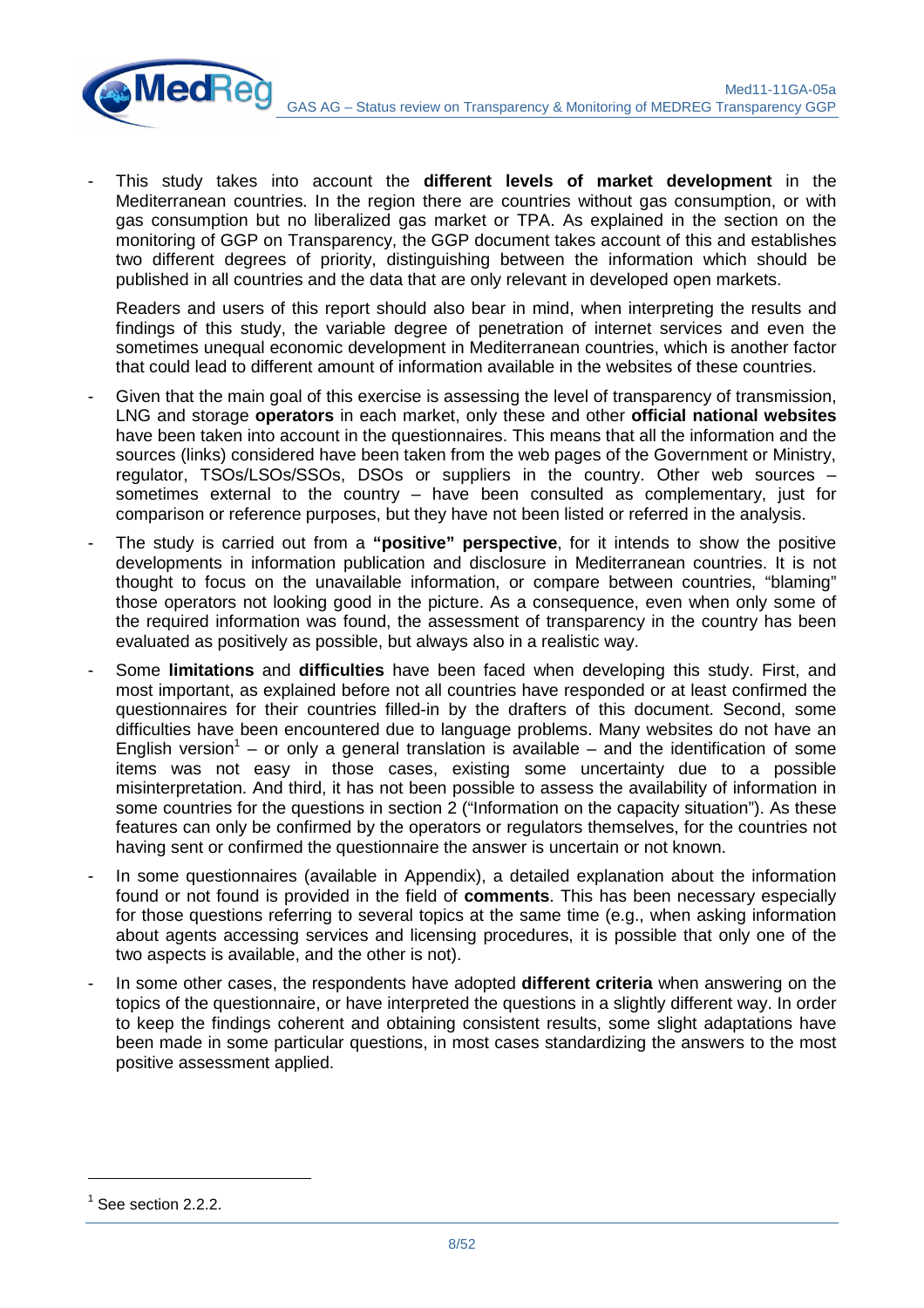- Regarding **LNG (regasification) and Storage**, only countries which have these facilities were concerned when assessing the results of the survey. This is done in order to show more precise information about the level of transparency for such facilities, not existing in most of the countries.
- Finally, in the questions on the general description of system and facilities and technical capacities, those countries with **LNG production** (liquefaction) facilities are considered, and therefore some "yes" or "no" answers appear in these countries. The other questions, more related to market issues or TPA access to facilities, are marked in that case as "NA", as these countries are considered as not concerned in that case (only countries with LNG regasification terminals are supposed to be targeted by those questions).

Taking into account these assumptions and criteria, the overall results of the investigation of the transparency status concerning gas in the Mediterranean region, in relation to some general aspects of information publication, are described in section 3. A more particular analysis, focused on the topics in the questionnaire, is carried out in section 4, which presents the results of the monitoring of the GGP on Transparency.

## **2 STATUS REVIEW OF TRANSPARENCY IN GAS MARKETS OF MEDITERRANEAN COUNTRIES**

The present section describes the general situation regarding the transparency status of gas markets in the countries covered by this study, this is, all countries in the Mediterranean region. This section focuses on some general aspects regarding information disclosure in the region: the information sources consulted for the study, the easiness and accessibility, the degree of availability of information in English and whether there is free access to it, all of them results of interest to know the overall status of transparency of gas system and market information in the region.

The section shows, in the first place, the sources of information that were found and used for each country in this study, indicating the role – TSO, SSO, LSO, regulator or ministry – the source plays in the respective country. Then it is explained to what extent the information is published in English, in addition to the official language/s in the country. An assessment is also made on the easiness and accessibility of the information, in the view of the drafters of the document. And finally, it is explained if there were cases where the information was freely accessible (free of charge). The underlying recommendation is that all countries should ideally have information available in English, it should be easily accessible, on a non-discriminatory basis and free of charge, for these are basic requirements for transparency.

### **2.1 Sources of information**

 $\mathsf{MedR}$ 

For each country, the respondents – or the research carried out for this study – have provided with the relevant websites for the information on the gas system and services a user would need for taking part in the gas market. In the majority of cases, the appropriate source is the TSO/LSO/SSO website, especially for technical or TPA data, and in some cases the NRA's or Ministry website has also been consulted. Finally, in some countries it has also been necessary to check the information published by supply or production companies.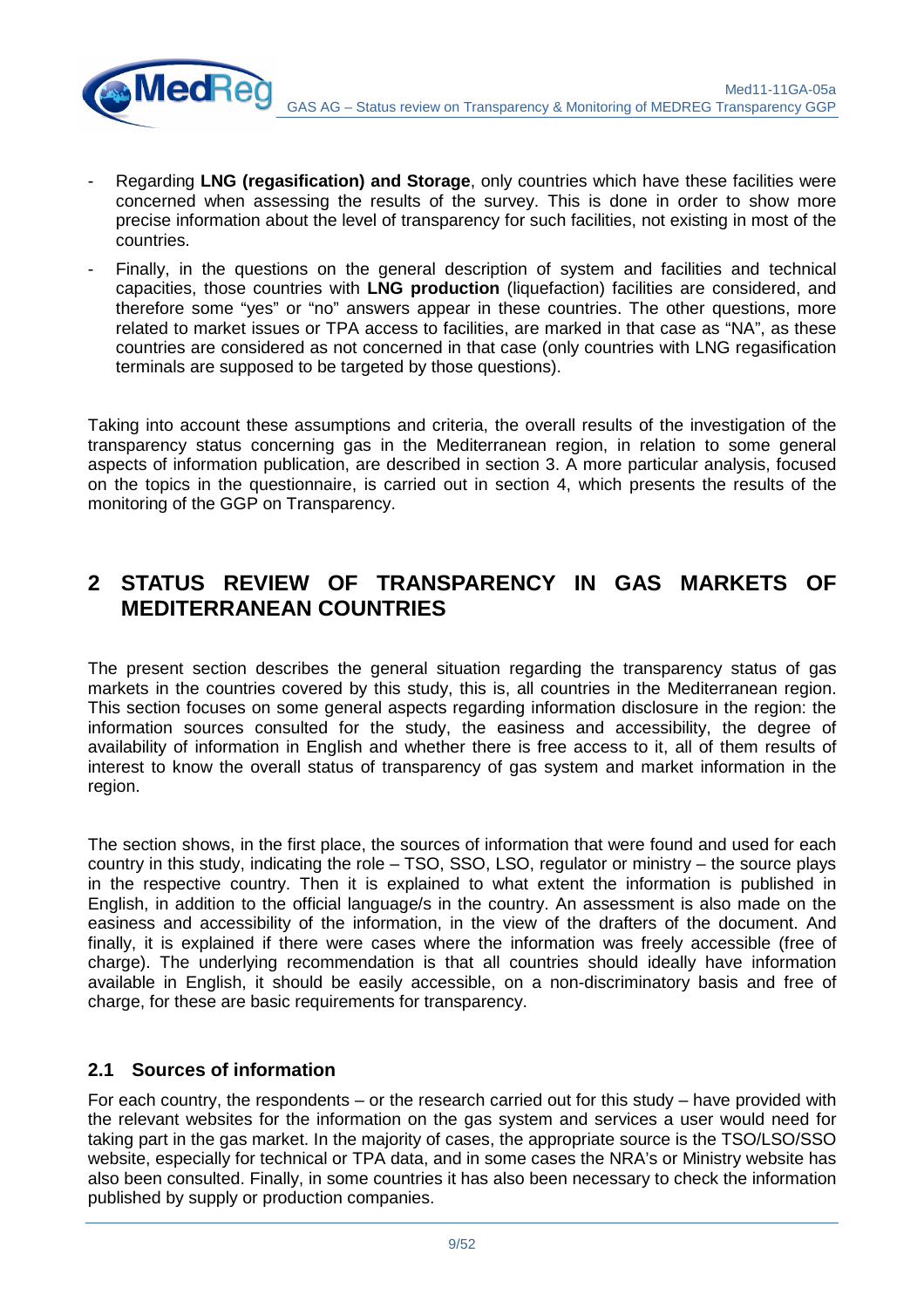In addition, the Benchmarking Report 2009 has also been used as a reference for knowing the main actors in the gas sector in each case and the responsibilities of the different entities.

The sources consulted for each country in the study have been the following:

**MedRed** 

| Table 2: Information sources: NRA-Ministry and TSO-LSO-SSO or suppliers in Mediterranean countries |  |  |  |
|----------------------------------------------------------------------------------------------------|--|--|--|
|                                                                                                    |  |  |  |

| <b>Country</b>         | <b>Regulator / Ministry</b>                                                                                                                                  | TSO/LSO/SSO (or suppliers)                                                                                                                  |  |  |
|------------------------|--------------------------------------------------------------------------------------------------------------------------------------------------------------|---------------------------------------------------------------------------------------------------------------------------------------------|--|--|
| Albania                | Energy Regulatory Authority (ERE):<br>http://www.ere.gov.al                                                                                                  | No gas consumption                                                                                                                          |  |  |
| Algeria                | Regulation Commission for Electricity and Gas<br>(CREG): http://www.creg.gov.dz/an/index.html                                                                | TSO - Sonatrach: http://www.sonatrach-<br>dz.com/NEW/V_English/index.html                                                                   |  |  |
| Bosnia-<br>Herzegovina | Regulatory Commission for Electricity in<br>Federation Bosnia and Herzegovina (FERK):<br>http://www.ferk.ba<br>Regulatory Commission for Energy of Republika | TSO: BH-Gas Sarajevo, Gaspromet Pale and<br>Sarajevo-gas Lukavica<br>http://www.bh-gas.ba/eng/index.htm                                     |  |  |
|                        | Srpska (REERS): http://www.reers.ba                                                                                                                          |                                                                                                                                             |  |  |
| Croatia                | Croatian Energy Regulatory Agency (HERA):<br>http://www.hera.hr/english/html/index.html                                                                      | TSO: http://www.plinacro.hr/default.aspx?id=95<br>SSO: http://www.psp.hr                                                                    |  |  |
| Cyprus                 | Cyprus Energy Regulatory Authority:<br>http://www.cera.org.cy                                                                                                | No gas consumption                                                                                                                          |  |  |
| Egypt                  | Ministry of Petroleum:<br>http://www.petroleum.gov.eg                                                                                                        | TSO - Egyptian Natural Gas Company (GASCO)<br>Subsidiary of the Egyptian General Petroleum<br>Corporation: http://www.gasco.com.eg/td.html, |  |  |
|                        | Ministry of Electricity and Energy:<br>www.moee.gov.eg                                                                                                       | Egyptian Natural Gas Holding Company:<br>http://www.egas.com.eg                                                                             |  |  |
|                        |                                                                                                                                                              | TSO: http://www.tigf.fr, http://www.grtgaz.com                                                                                              |  |  |
| France                 | <b>Energy Regulatory Commission:</b><br>http://www.cre.fr                                                                                                    | LSO: http://www.elengy.com                                                                                                                  |  |  |
|                        |                                                                                                                                                              | SSO: http://www.storengy.com                                                                                                                |  |  |
| Fyrom                  | Energy Regulatory Commission of FYR of<br>Macedonia: http://www.erc.org.mk                                                                                   | TSO: http://www.gama.com.mk                                                                                                                 |  |  |
|                        |                                                                                                                                                              | TSO: http://www.desfa.gr/                                                                                                                   |  |  |
| Greece                 | Regulatory Authority of Energy:                                                                                                                              | LSO: http://www.depa.gr/default.asp?pid=3&la=2                                                                                              |  |  |
|                        | http://www.rae.gr/old/en/                                                                                                                                    | Public Gas Corporation:<br>http://www.depa.gr/default.asp?pid=3&la=2                                                                        |  |  |
| <b>Israel</b>          | Natural Gas Authority - Ministry of National                                                                                                                 | TSO: Israel Natural Gas Lines Ltd (INGL)                                                                                                    |  |  |
|                        | Infrastructures www.mni.gov.il                                                                                                                               | http://www.ingl.co.il                                                                                                                       |  |  |
|                        |                                                                                                                                                              | TSO: www.snamretegas.it                                                                                                                     |  |  |
|                        | Regulatory Authority of Electricity and gas :                                                                                                                | LSO: www.adriaticlng.com                                                                                                                    |  |  |
| Italy                  | http://www.autorita.energia.it/it/inglese/index.htm                                                                                                          | http://www.gnlitalia.it/italiano/index.html                                                                                                 |  |  |
|                        |                                                                                                                                                              | SSO: www.edisonstoccaggi.it                                                                                                                 |  |  |
|                        |                                                                                                                                                              | http://www.stogit.it                                                                                                                        |  |  |
| Jordan                 | The Ministry of Energy and Mineral Resources:<br>http://www.memr.gov.jo                                                                                      | TSO: Jordanian-Egyptian FAJR                                                                                                                |  |  |
|                        | http://www.lob.gov.jo/ui/main.html                                                                                                                           | (link unknown)                                                                                                                              |  |  |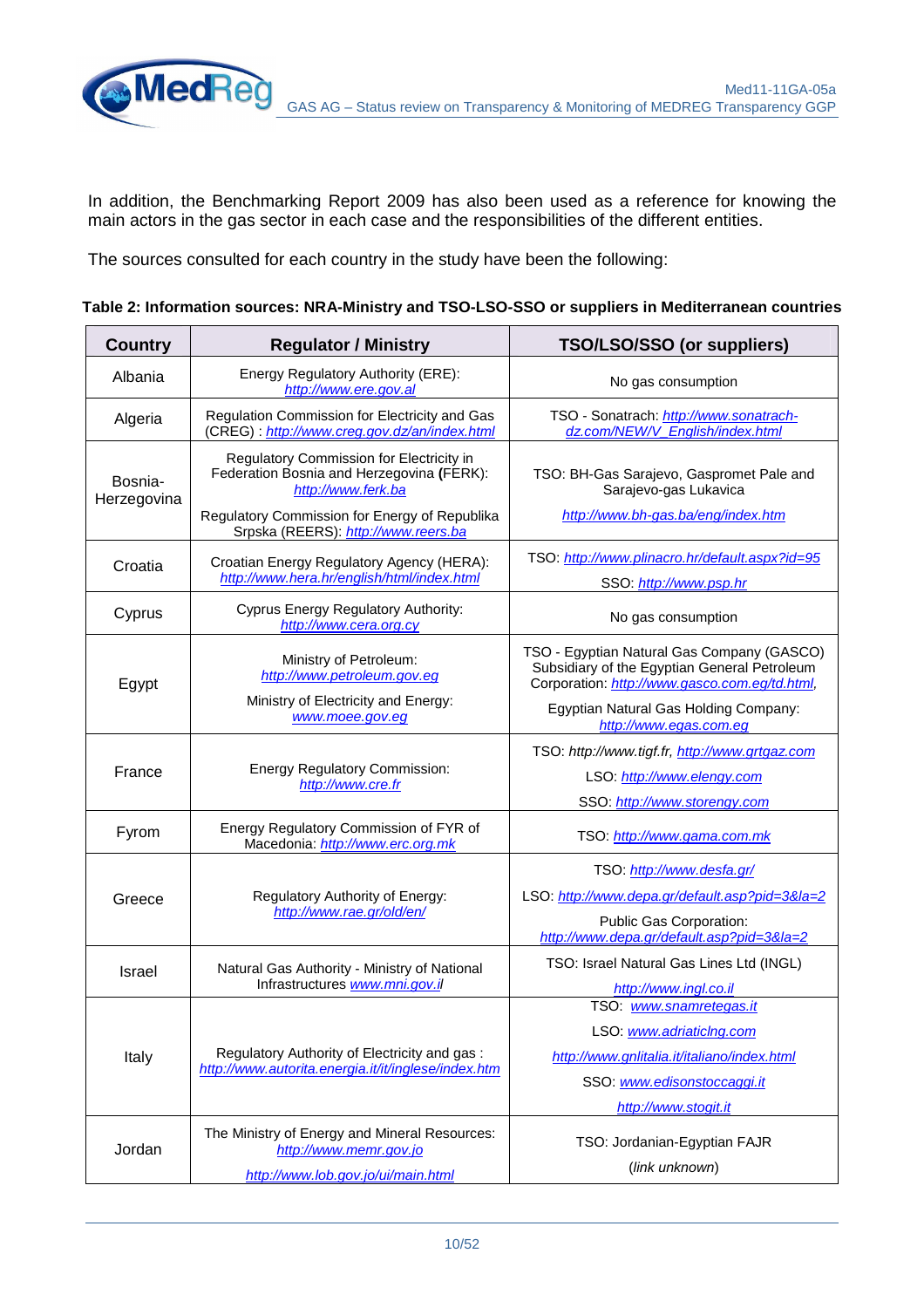

| <b>Country</b><br><b>Regulator / Ministry</b> |                                                                                                                                               | TSO/LSO/SSO (or suppliers)                                                                                                                                                                                                                                                                                                                                                                                                                                                                                                                                                                        |  |  |
|-----------------------------------------------|-----------------------------------------------------------------------------------------------------------------------------------------------|---------------------------------------------------------------------------------------------------------------------------------------------------------------------------------------------------------------------------------------------------------------------------------------------------------------------------------------------------------------------------------------------------------------------------------------------------------------------------------------------------------------------------------------------------------------------------------------------------|--|--|
| Lebanon                                       | Council for Development and Reconstruction:<br>http://www.cdr.gov.lb                                                                          | No information                                                                                                                                                                                                                                                                                                                                                                                                                                                                                                                                                                                    |  |  |
| Libya                                         | Ministry of Energy: http://www.ect.gov.ly/real/                                                                                               | No information                                                                                                                                                                                                                                                                                                                                                                                                                                                                                                                                                                                    |  |  |
| Malta                                         | Malta Resources Authority:<br>http://www.mra.org.mt/                                                                                          | No gas consumption                                                                                                                                                                                                                                                                                                                                                                                                                                                                                                                                                                                |  |  |
| Montenegro                                    | <b>Energy Regulatory Commission:</b><br>http://www.regagen.co.me                                                                              | No gas consumption                                                                                                                                                                                                                                                                                                                                                                                                                                                                                                                                                                                |  |  |
| Morocco                                       | Ministry of Energy, Mines and Environment:<br>http://www.mem.gov.ma                                                                           | National Bureau of Petroleum and Mines:<br>http://www.onhym.com                                                                                                                                                                                                                                                                                                                                                                                                                                                                                                                                   |  |  |
| Palestinian<br>Territory                      | No information                                                                                                                                | No information                                                                                                                                                                                                                                                                                                                                                                                                                                                                                                                                                                                    |  |  |
| Portugal                                      | ERSE: http://www.erse.pt                                                                                                                      | <b>TSO - REN Gasodutos:</b><br>http://www.ren.pt/vEN/NaturalGas/Transportation/<br>Pages/gas-natural_transportation.aspx<br>LSO - REN Atlântico:<br>http://www.ren.pt/vEN/NaturalGas/LNG%20Termi<br>nal/Pages/gas-natural Ing-terminal.aspx<br>SSO - REN Armazenamento e Transgás:<br>http://www.ren.pt/vEN/NaturalGas/Storage/Pages/<br>gas-natural storage.aspx                                                                                                                                                                                                                                 |  |  |
| Slovenia                                      | Energy Agency of the Republic of Slovenia:<br>http://www.agen-rs.si/sl/                                                                       | TSO: http://www.geoplin-plinovodi.si/                                                                                                                                                                                                                                                                                                                                                                                                                                                                                                                                                             |  |  |
| Spain                                         | CNE: http://www.cne.es/cne/Home<br>The Ministry of Industry, Tourism and Trade:<br>http://www.mityc.es/energia/gas/NGTS/<br>Paginas/NGTS.aspx | TSO - Enagas, Gas Natural, Naturgas, Endesa:<br>http://www.enagas.es/cs/Satellite?pagename=EN<br>AGAS/Page/ENAG_home&language=en<br>http://www.naturgasenergia.com/home/en<br>LSO - Enagas, Reganosa, BBG, SAGGAS:<br>http://www.enagas.es/cs/Satellite?pagename=EN<br>AGAS/Page/ENAG home&language=en<br>http://www.saggas.com/en/<br>http://www.bahiasdebizkaia.com/bbg/eng/index.as<br><b>DX</b><br>http://www.reganosa.com/web/index.php?idioma=<br>en&seccion=index&desglose=<br>SSO - Enagas and Ripsa:<br>http://www.enagas.es/cs/Satellite?pagename=EN<br>AGAS/Page/ENAG_home&language=en |  |  |
| Syria                                         | No information                                                                                                                                | Syrian Petroleum Company: http://www.spc-<br>sy.com/en/main/index.php<br>General Petroleum Corporation: http://www.gpc-<br>sy.com/                                                                                                                                                                                                                                                                                                                                                                                                                                                                |  |  |
| Tunisia                                       | Ministry of Industry and Technology:                                                                                                          | TSO: STEG: http://www.steg.com.tn                                                                                                                                                                                                                                                                                                                                                                                                                                                                                                                                                                 |  |  |
|                                               | http://www.industrie.gov.tn                                                                                                                   | Entreprise Tunisienne d'Activités Pétrolières<br>(ETAP): http://www.etap.com.tn/                                                                                                                                                                                                                                                                                                                                                                                                                                                                                                                  |  |  |
| Turkey                                        | EMRA: www.emra.org.tr                                                                                                                         | TSO - BOTAS:<br>http://www.botas.gov.tr/defaultEN.asp<br>LSO - EgeGaz:<br>http://www.egegaz.com.tr/en/default.aspx<br>SSO - TPAO: http://www.tpao.gov.tr/v1.4/                                                                                                                                                                                                                                                                                                                                                                                                                                    |  |  |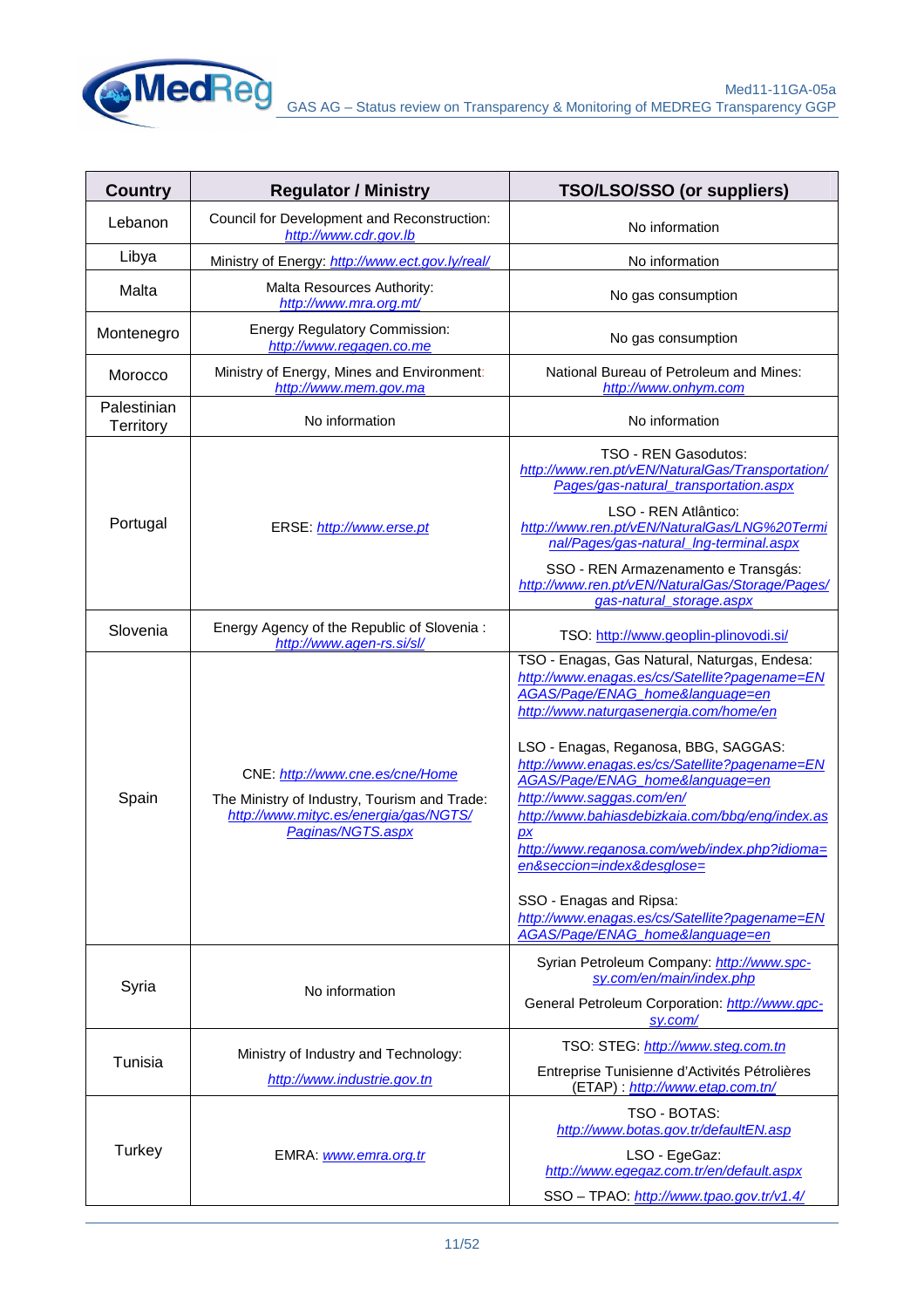### **2.2 Availability of information in English**

**MedRe** 

The statement to be confirmed in the questionnaire was: "The information is not only published in the national language but also in English", and the results obtained were as shown in the following graph. When only some information could be found in English, it is marked as 'Partial information' If not even basic general information was found in English it is marked as 'No'.



**Figure 1: Information available in English or not**

As shown in the graph, the results reveal that most of the countries have at least partial information published in English, either in the TSO (or LSO/SSO) websites, or in the regulator or ministry page. There is also a significant number of countries that have nearly all information in English, except some specific data. In five cases no information could be found in English. It is quite common though that regulations and legal documents are most of the times only in the national language, not yet translated into English or in process to do so. Some particular remarks can be made:

- In some countries, all or most of the information is published in English in the TSO (or LSO/SSO) website, and only some regulatory documents are not translated into this language. This is the situation in **Albania, France**, **Italy, FYR of Macedonia, Malta** and **Spain**.
- In some other cases, not all the information in the operators' websites could be found in English, but the most general or useful part of it was available. These countries are marked as 'partial information'. This is the case of **Bosnia and Herzegovina, Croatia, Israel, Egypt, Greece, Portugal, Slovenia and Tunisia**. Some other countries are also marked like this, although only general or very few information could be found in English: **Morocco** and **Syria**.
- In **Algeria**, the TSO website has an English version and most information is available in this language, whereas the webpage of the NRA is available only in Arabic and French.
- The **Palestinian Territory** is marked as '**Not Found'** because no source of information about the gas consumption and infrastructure could be found.

As a **conclusion**, in most cases **detailed or partial information** was found in English, at least for the most **general items**, mainly in the **TSO-LSO-SSO** websites. The regulatory documents or laws are in many cases not translated into English.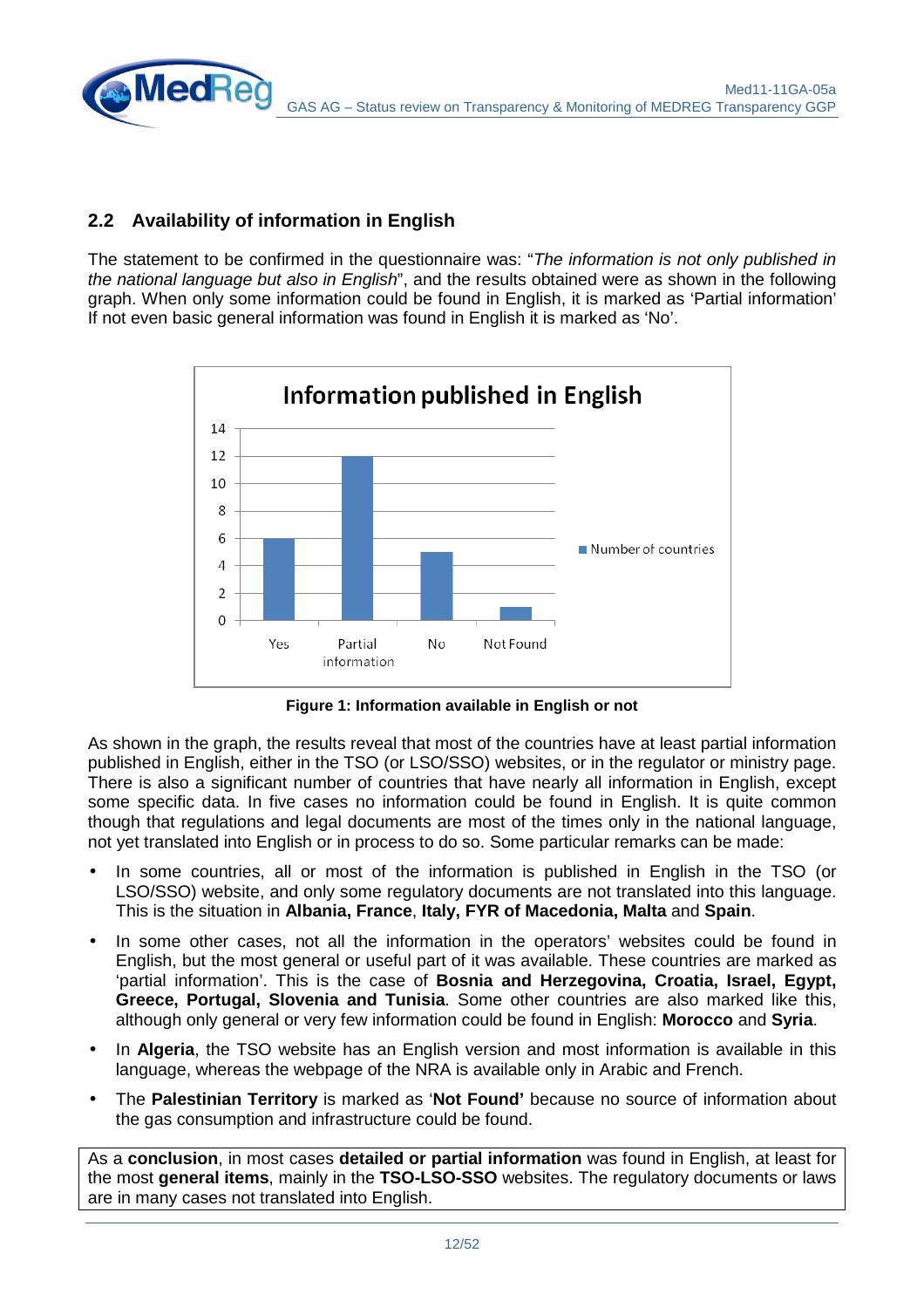#### **2.3 Easiness and non-discriminatory access to information**

To the statement: "The information is disclosed in a meaningful, quantitatively clear and easily accessible way (on the internet) and on a non-discriminatory basis", the results obtained were:



**Figure 2: Information easily accessible and on a non-discriminatory basis**

In nearly all cases the access to information was deemed easy and non-discriminatory. As a particular remark, **Lebanon** is marked as **'Yes'** although very few information could be found.

The gas information in Medreg countries is in general **easily accessible** and **non discriminatory**.

### **2.4 Information free of charge**

**MedRe** 



To the statement "The information is accessible free of charge", the results were:

**Figure 3: Information is free on charge** 

Nearly all information is available free of charge. **Lebanon** is marked 'Yes' although very few information could be found.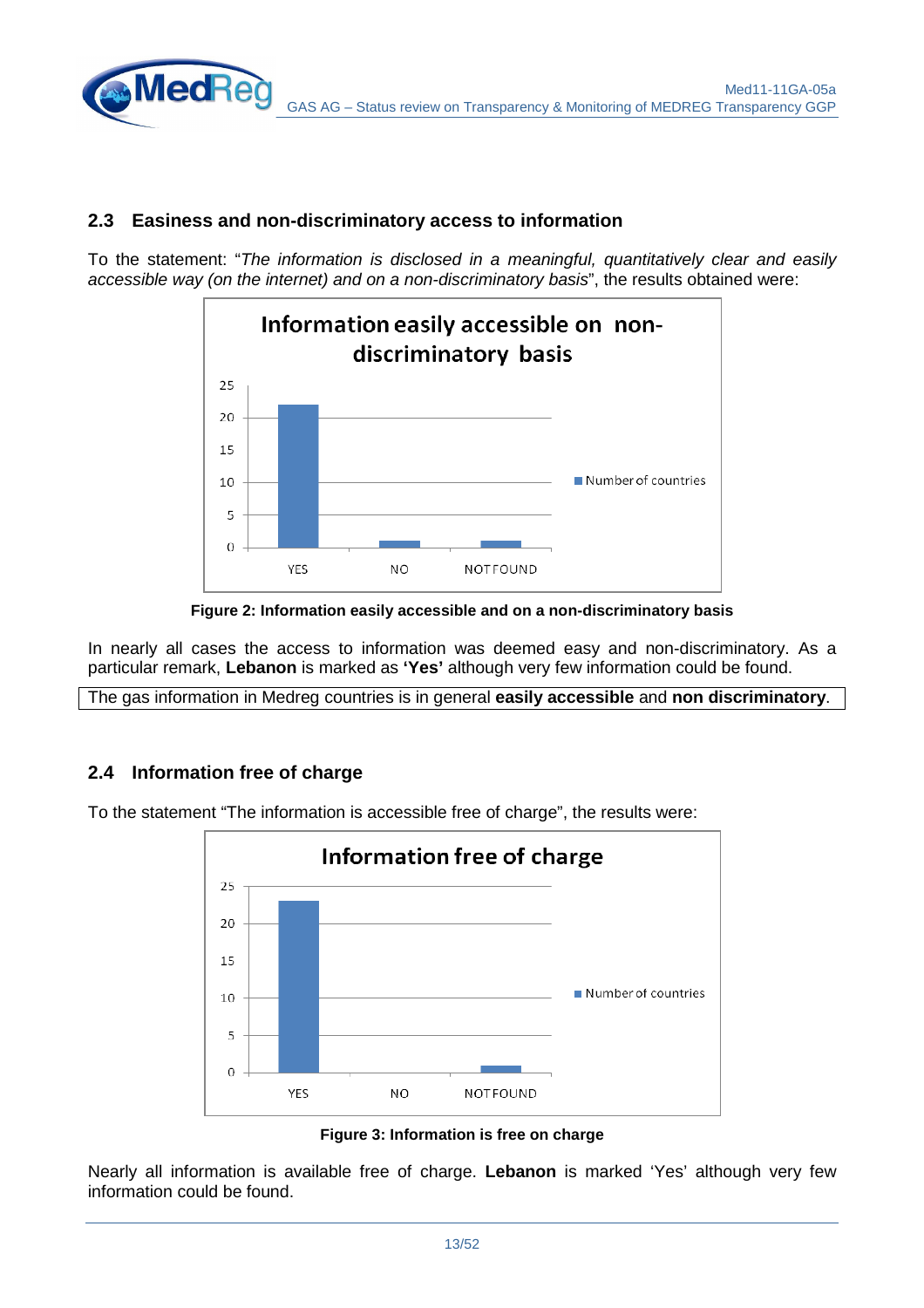

The information on gas in Mediterranean TSO, LSO and SSO websites is **free of charge**.

## **3 MONITORING OF THE GUIDELINES OF GOOD PRACTICE (GGP) ON TRANSPARENCY**

In this section, a more detailed and focused analysis is made of the answers and findings from the collected questionnaires, assessing the degree of compliance with the Guidelines of Good Practice (GGP) on Gas Transparency in the Mediterranean region.

#### **3.1 MEDREG Guidelines of Good Practice (GGP) on Gas Transparency**

The MEDREG Guidelines of Good Practice (GGP) on Gas Transparency were approved by the General Assembly of MEDREG in its  $8<sup>th</sup>$  meeting of 13th November 2009, in Nicosia. They consist on a set of recommendations or voluntary requirements concerning transparency in the publication and disclosure of information related to different aspects of natural gas markets, within three categories: system and services, capacity situation and other items.

In each one of the three categories, some items are identified as the most relevant data a system user should have access to, in order to be able to participate in the gas sector on a fair and nondiscriminatory basis. In addition, for each item of information, a level of priority is assigned, indicating whether it should be published by any infrastructure operator in all countries, regardless of the degree of development of the national gas market (priority level 1), or if the item should be published by any infrastructure operator in those countries where there is a Third Party Access regime in place (priority level 2).

The items listed within each category are the following:

|  | Information on System and services: |  |  |
|--|-------------------------------------|--|--|
|--|-------------------------------------|--|--|

| <b>Priority</b><br><b>Degree</b> | <b>Transparency requirement</b>                                                                                                                                                                                                                                                                                                          |
|----------------------------------|------------------------------------------------------------------------------------------------------------------------------------------------------------------------------------------------------------------------------------------------------------------------------------------------------------------------------------------|
| 1                                | a) a detailed description of the gas system of the TSO identifying all entry and exit points interconnecting its<br>system with that of other TSOs, including maps, or a detailed description of the LNG and storage facilities<br>operated by the LSO/SSO concerned, specifying the interconnection point with the transmission system; |
| 2                                | b) detailed and comprehensive information about all services offered, the charges for these services and the<br>penalties in case of over/under-utilization of the contracted capacity;                                                                                                                                                  |
| 2                                | c) detailed and comprehensive information about the agents that can require access to the services offered,<br>specifying licensing procedures and conditions to be an agent with TPA rights;                                                                                                                                            |
| $\mathcal{P}$                    | d) the different types of contracts available for the services offered and the contracting processes;                                                                                                                                                                                                                                    |
| 2                                | the flexibility and tolerance levels included in transportation and other services contracted, i.e. the<br>e)<br>balancing regime in place;                                                                                                                                                                                              |
| 2                                | any flexibility offered in addition to point above and the corresponding charges;<br>f)                                                                                                                                                                                                                                                  |
| $\mathcal{P}$                    | as applicable, the network code and/or the main standard conditions outlining the rights and<br>g)<br>responsibilities for all users of the gas system of the TSO. This should at least include:                                                                                                                                         |
|                                  | programming and nomination procedures,                                                                                                                                                                                                                                                                                                   |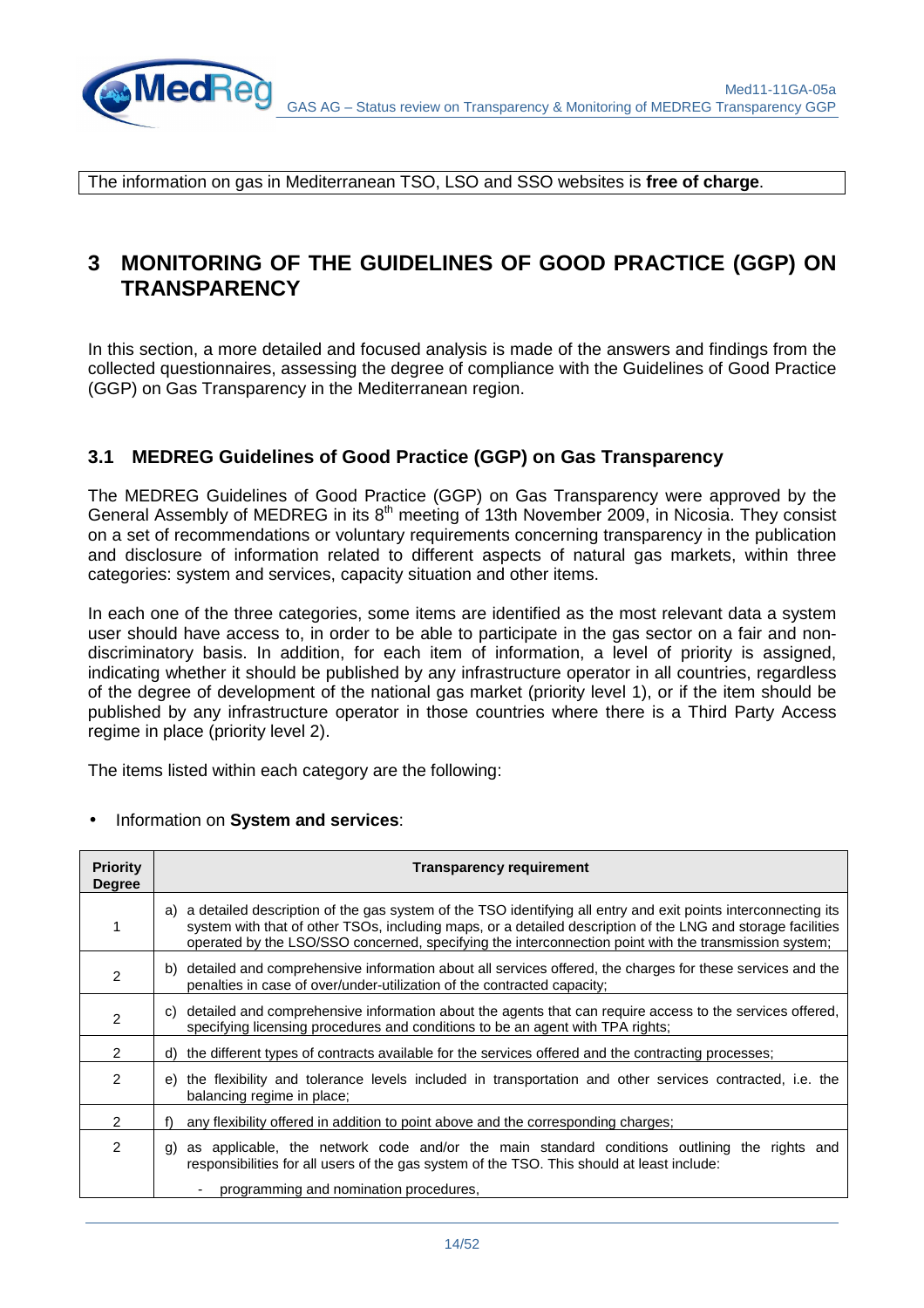

|               | measurement and allocation procedures,                                                                                                                                                                            |
|---------------|-------------------------------------------------------------------------------------------------------------------------------------------------------------------------------------------------------------------|
|               | maintenance of the infrastructures.                                                                                                                                                                               |
|               | operation of the system under both, normal and exceptional circumstances;                                                                                                                                         |
| 2             | in the case a network code doesn't exist yet, all the standard documents and procedures in relation to the<br>h)<br>use of the gas system of the TSO including definitions of key terms, which are being applied; |
| 2             | the capacity allocation, congestion management, anti-hoarding and reutilisation provisions;                                                                                                                       |
| $\mathcal{P}$ | the rules applicable for capacity trade on the secondary market:                                                                                                                                                  |
|               | gas quality and pressure requirements;<br>k)                                                                                                                                                                      |

#### • Information on the **Capacity situation**:

| <b>Priority</b><br><b>Degree</b> | <b>Transparency requirement</b>                                                              |
|----------------------------------|----------------------------------------------------------------------------------------------|
|                                  | a) the maximum technical capacity (Million of $m^3/h$ or GWh/day);                           |
| っ                                | the total contracted firm and non-firm capacities (Million of $m3/h$ or GWh/day);<br>b)      |
| っ                                | the available firm and non-firm capacities (Million of $m^3/h$ or GWh/day);<br>$\mathcal{C}$ |

#### • Additional features of **capacity-related information**:

- TSOs/LSOs/SSOs shall publish the previous information on a quarterly basis, for the current and following years, and on a yearly basis for the next five years. They shall update the information on a quarterly basis.
- The calculation of available capacities shall be based on network modelling and flow simulations, taking into account all relevant operational parameters for an efficient and safe operation of the system.
- Historical maximum and minimum monthly capacity utilisation rates and annual average flows at the above points shall be published for the previous year, no later than  $30<sup>th</sup>$  of January of the current year.
- TSOs/LSOs/SSOs shall keep effective records of all capacity contracts and all other relevant information in relation to calculating and providing access to available capacities. If necessary, the relevant national authorities shall have access to such records in relation to complaints about refusal of access due to lack of capacity.

The questionnaire on transparency developed within the GAS AG follows very closely this structure, asking about the availability of each topic from the two first categories, and about the fulfilment of the principles and recommendations laid down in the additional questions. The next section analyses the degree of compliance with each one of these recommendations and principles of countries in the Mediterranean region.

Finally, some **additional general questions** were asked in the questionnaires to verify whether the information is not only published in the national language but also in English, if it is disclosed in a meaningful, quantitatively clear and easily accessible way and on a non-discriminatory basis, and if it is accessible free of charge. The answers received to these questions have been used in the assessment of the overall transparency status shown in the previous section.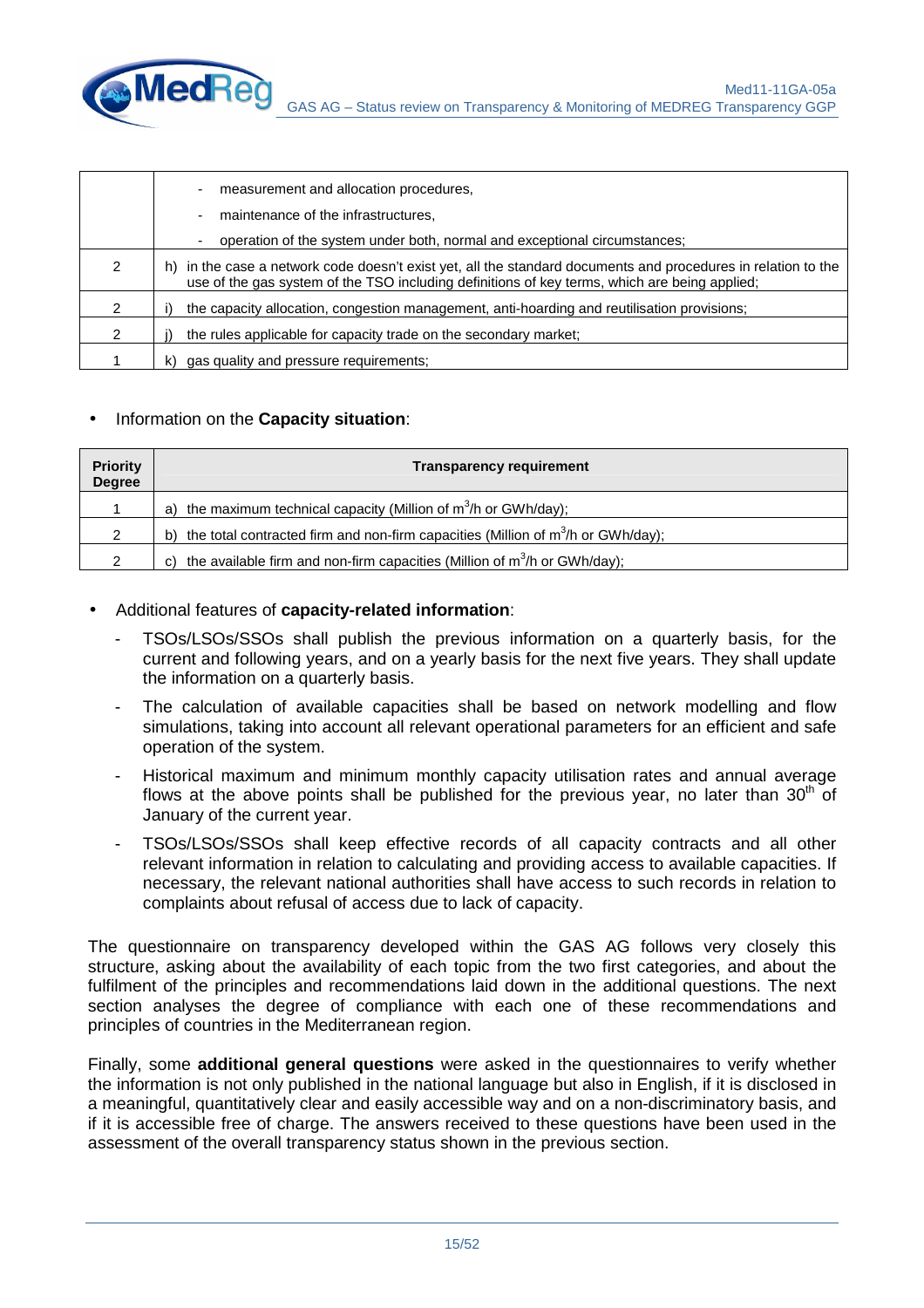

#### **3.2 Analysis of compliance with MEDREG GGP Transparency recommendations**

The analysis of responses obtained in the questionnaires, and as a result of the research carried out by the drafters of this study, provides with the results presented in this section. For each question or topic, the overall results are shown in a graph, the most remarkable conclusion is drawn out of it and any additional particular findings are listed afterwards.

As explained in the previous section, only three items are categorized under priority level 1 in the GGP Transparency document: general description of the system and infrastructure, gas quality and pressure requirements and maximum technical capacity. For these questions, three status are possible: **YES** (the information is fully or partly available in English or national language), **NO** (no information could be found) or **Not Applicable** (there is no gas consumption of infrastructure in the country). For the rest of the items (priority 2) recommended to be published by infrastructure operators in those countries where there is a Third Party Access regime in place, the cases where there is no TPA at present, and this is information is not available, are marked as '**NO (no TPA)**'. Finally, '**Not Known**' is used for those countries where no information source could be found, or for those items for which it was not possible to know the answer, because it can only be confirmed by the national NRA or TSO and such a confirmation couldn't be obtained.

#### **3.2.1 Information on system and services**

a) The first statement to be assessed in the questionnaire was: "A detailed description of the gas system of the TSO identifying all entry and exit points interconnecting its system with that of other TSOs, including maps, or a detailed description of the LNG and storage facilities operated by the LSO/SSO concerned, specifying the interconnection point with the transmission system". The results obtained were:



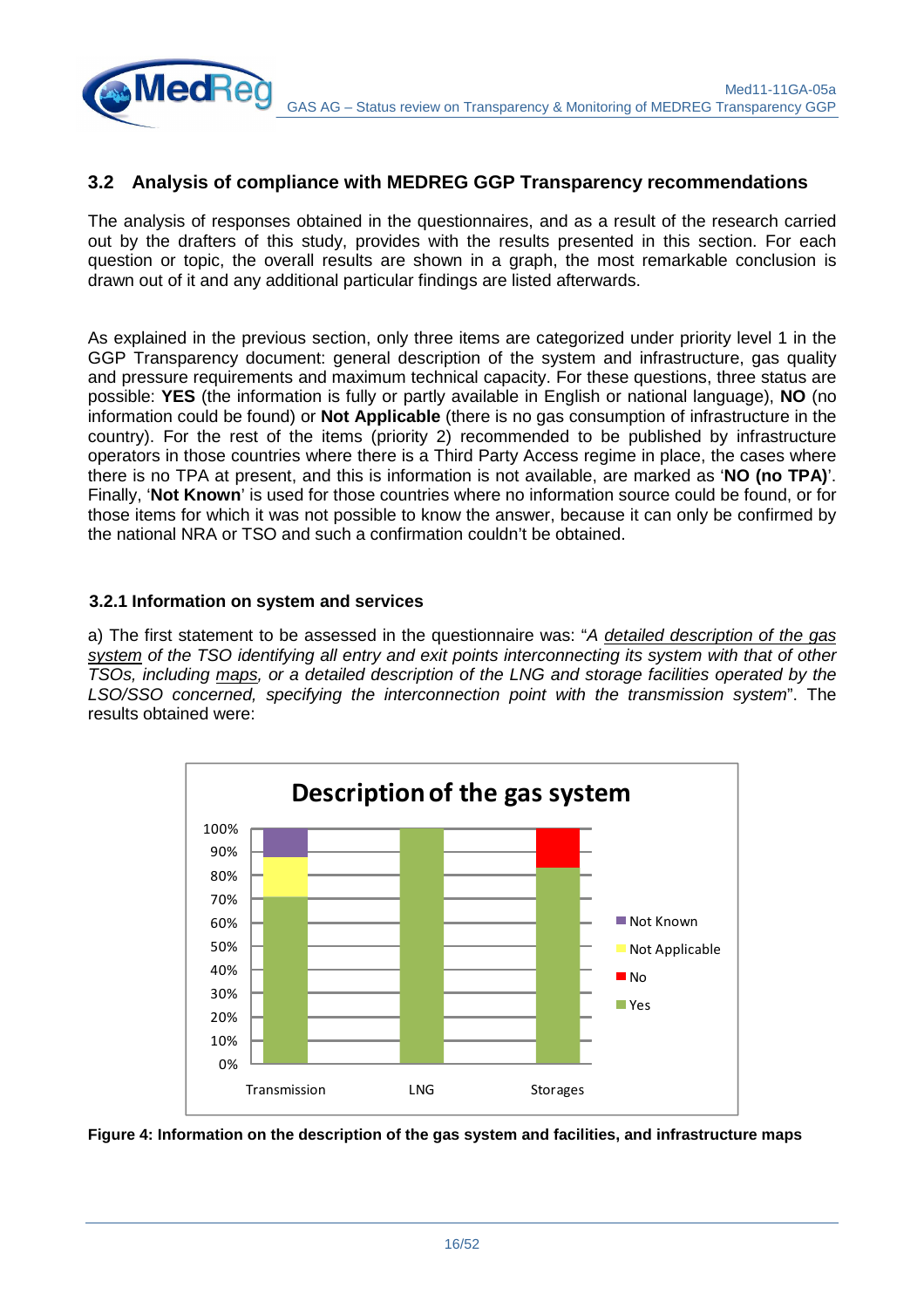

For this first question, categorized of priority 1, as explained only three answers are possible: 'Yes' if detailed or just only partial information was found about a country; 'No' if no information could be found; and 'Not applicable' if the country does not have gas consumption or infrastructure for transmission. The countries for which no information source could be found are marked as 'Not Known'. In the case of LNG and storage, only the countries with such facilities are analyzed.

A majority of countries are marked as '**'Yes'** regarding transmission, which is a positive result because this is one of the basic transparency requirements in relation to the information on the gas system. Actually, this recommendation is categorized under priority 1 in the GGP document, which means that this information should be published by any infrastructure operator in all countries, regardless of the degree of development of the national gas market. Concerning LNG and storage, the answer is in general positive, with the exception of one country marked as 'No' – Turkey in storage.

In any case, there are differences across countries in terms of the amount and detail of the information published:

- The countries having complete and detailed information, including infrastructure maps, are: **Algeria**, **Bosnia and Herzegovina**, **Egypt**, **Greece**, **France**, **Israel**, **Italy**, **Portugal**, **Slovenia**, **Spain**, and **Tunisia**. **Croatia** also has full and complete information for transmission, and **Turkey** for transmission and LNG facilities.
- Other countries for which only a map of infrastructures was found are **Morocco** and **Syria**, although in the Syrian map there is no precise indication of entry or exit points to the system.
- For **FYR of Macedonia**, there is a general description of the system, but no map was found. Also **Croatia** for storage facilities is in this situation.
- **Jordan** answered **'Yes'** to this question, although no map could be found and the contents in the Ministry website – except a general report on gas demand in the country – were not available in English, but only in Arabic. The information about natural gas projects in Jordan will be added to the Ministry website soon.
- **Syria** is marked as **'Yes'** for this question, since some general information including a description of the system was obtained. A general map was also obtained from an external source, though without a precise indication of entry or exit points to the system.
- '**Not Known**' is used for those countries where no information source could be found, such as: **Lebanon**, **Libya** and **Palestinian Territories**.

The main conclusion would be that this first **recommendation** is **widely** – almost unanimously – **fulfilled**, since all the surveyed countries that have gas consumption and infrastructure – with only one exception on storage – publish at least **general information** about their transmission, LNG or storage systems. However, the **level of detail is different** for each country. Infrastructure **maps** are available in more than half of the countries.

b) To the second statement: "Detailed and comprehensive information about all services offered, the charges for these services and the penalties in case of over/under-utilization of the contracted capacity", the results obtained were: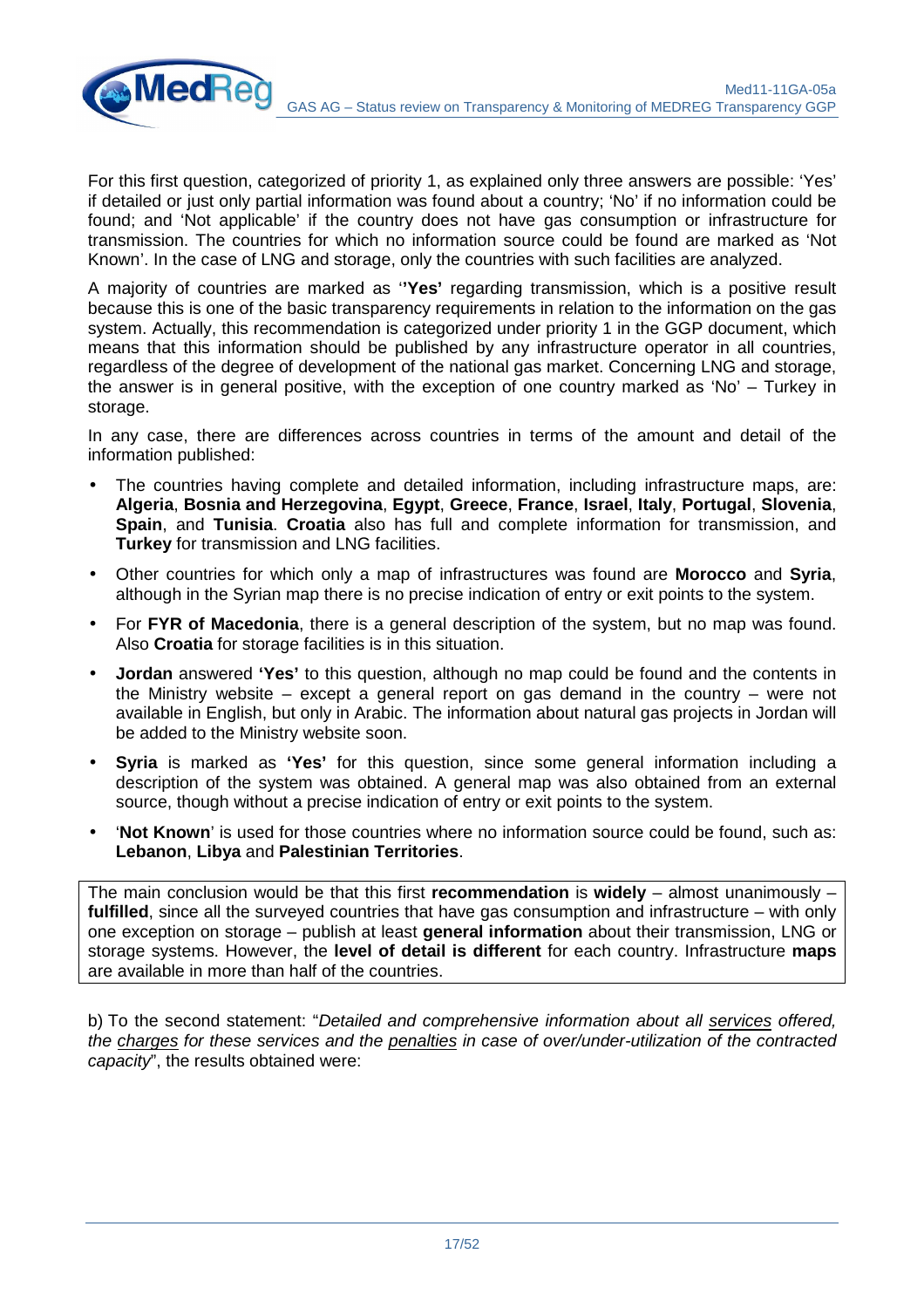

**Figure 5: Information about services offered and charges, and penalties for capacity under/overuse** 

As explained at the beginning of this section, this question, as well as the following ones is categorized under priority level 2 in the GGP Transparency document, which means that these items are recommended to be published by any infrastructure operator in those countries where there is a Third Party Access regime in place. Therefore, the countries where there is no TPA at present, and this is information is not available, are marked as "**NO (no TPA)**". Countries where no information source could be found are marked as 'Not Known'. In the case of LNG and storage, only the countries with such facilities are analyzed.

Half of the 24 countries were marked **'Yes'** in this statement regarding transmission, which can be considered a positive result. Three results of **'No (no TPA)'** were obtained, concerning those countries not publishing this information because they don't have a liberalized gas market or TPA to infrastructures. Four countries where there is no gas consumption resulted in **'Not Applicable'**, since there is no point in talking about transmission services or tariffs. For LNG and storage, almost all countries with such facilities are publishing these information, with the exception of Turkey for storage, where the Storage Network Code is being prepared. **'No'** results were though clearly scarce in the three activities.

'**Not Known**' is used for those countries where no information source could be found: **Lebanon**, **Libya**, **Syria** and **Palestinian Territories**. For these countries no information from reliable (official) sources could be found. Actually, it will be the case too for the following questions, so for all of them these countries will be tagged as 'Not Known'.

In any case, there are differences across countries in terms of the amount of information published. Some of the countries publish services, charges (including tariffs) and penalties for capacity underuse or overuse, and some others only partial information:

• Countries like **France**, **Italy**, **Portugal** and **Spain** have full and complete information about services offered, charges and penalties in case of over/underutilization.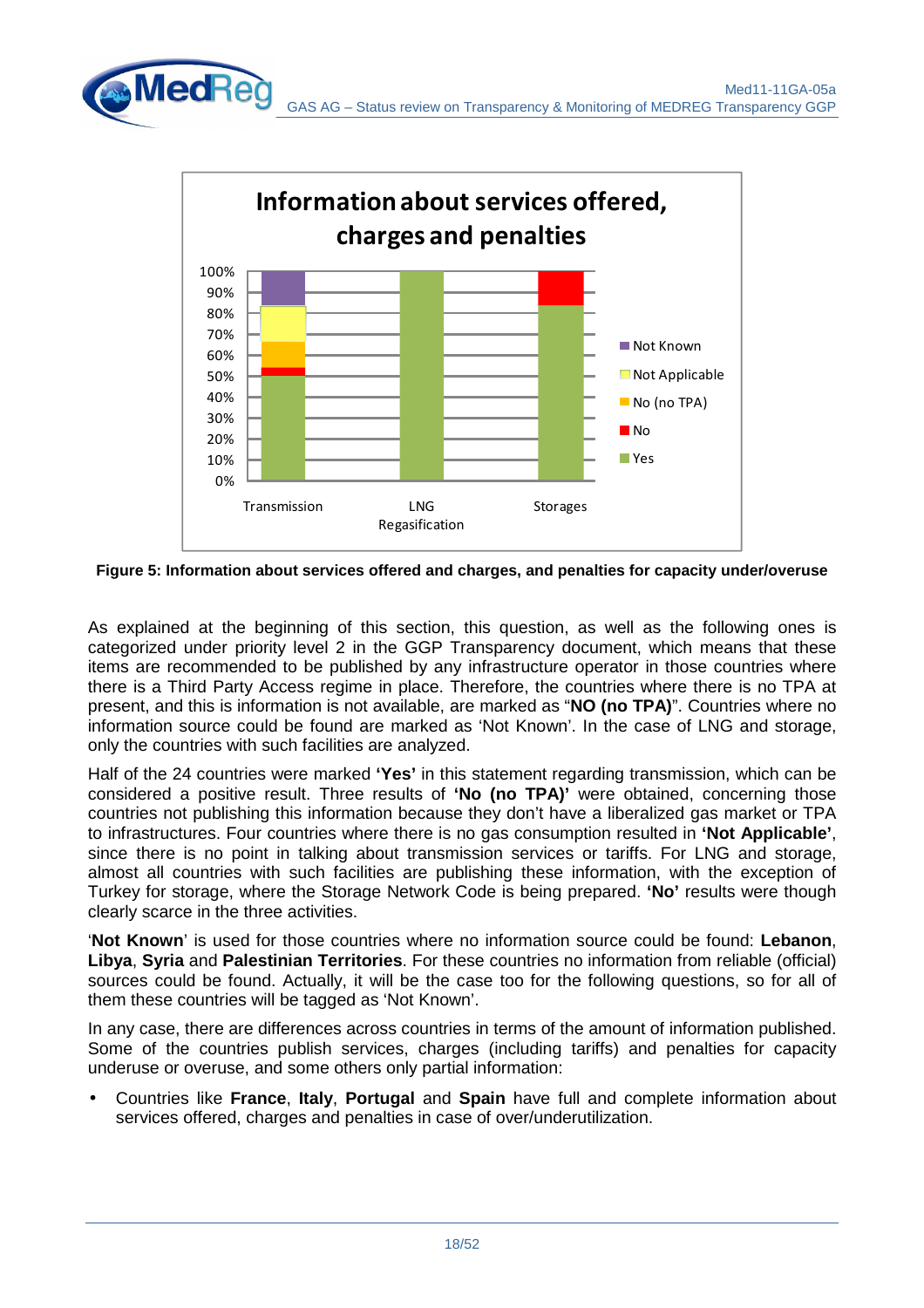![](_page_18_Picture_0.jpeg)

• Countries with information about services and charges but no detailed information about penalties in case of over/underutilization are: **Croatia**, **Slovenia** and **Israel**. In the latter case, no information was found about penalties to under utilization of capacity, but only for over utilization. For **Greece**, **Tunisia** and **Turkey**, this information couldn't be identified because of language limitation.

**MedRe** 

• **Bosnia and Herzegovina** and **FYR of Macedonia**, although without liberalized markets, have information about services offered and charges. They are marked as **'Yes'** for transmission.

As a **conclusion**, the result is **moderately positive** with TSOs from half of the countries disclosing information on **services**, associated **charges and tariffs** for transmission. Some of them also inform about **penalties** in case of over or underutilization of capacity. In LNG and storage the outcome was more positive, with this information published in all cases but one for storage.

c) The third item in the questionnaire was: "Detailed and comprehensive information about the agents that can require access to the services offered, specifying licensing procedures and conditions to be an agent with TPA rights". The results obtained in this case were as follows:

![](_page_18_Figure_5.jpeg)

**Figure 6: Information about agents and licensing procedures** 

A majority of countries are marked as **'Yes'** regarding transmission, and **'Not Applicable'** was the most frequent state for LNG and storage facilities (not existing in most countries). Where the market is not liberalized and no TPA exists, it was marked as 'No (no TPA)' and when there is no gas consumption, it was marked as ´Not Applicable´. Countries where no information source could be found are marked as 'Not Known' (**Lebanon**, **Libya**, **Syria** and **Palestinian Territories** are in this situation, as explained before). In the case of LNG and storage, only the countries with such facilities are analyzed.

Taking into account that this question refers to three different topics – agents, licenses and conditions and TPA rights – there are also here differences across countries in terms of the amount and detail of the information published: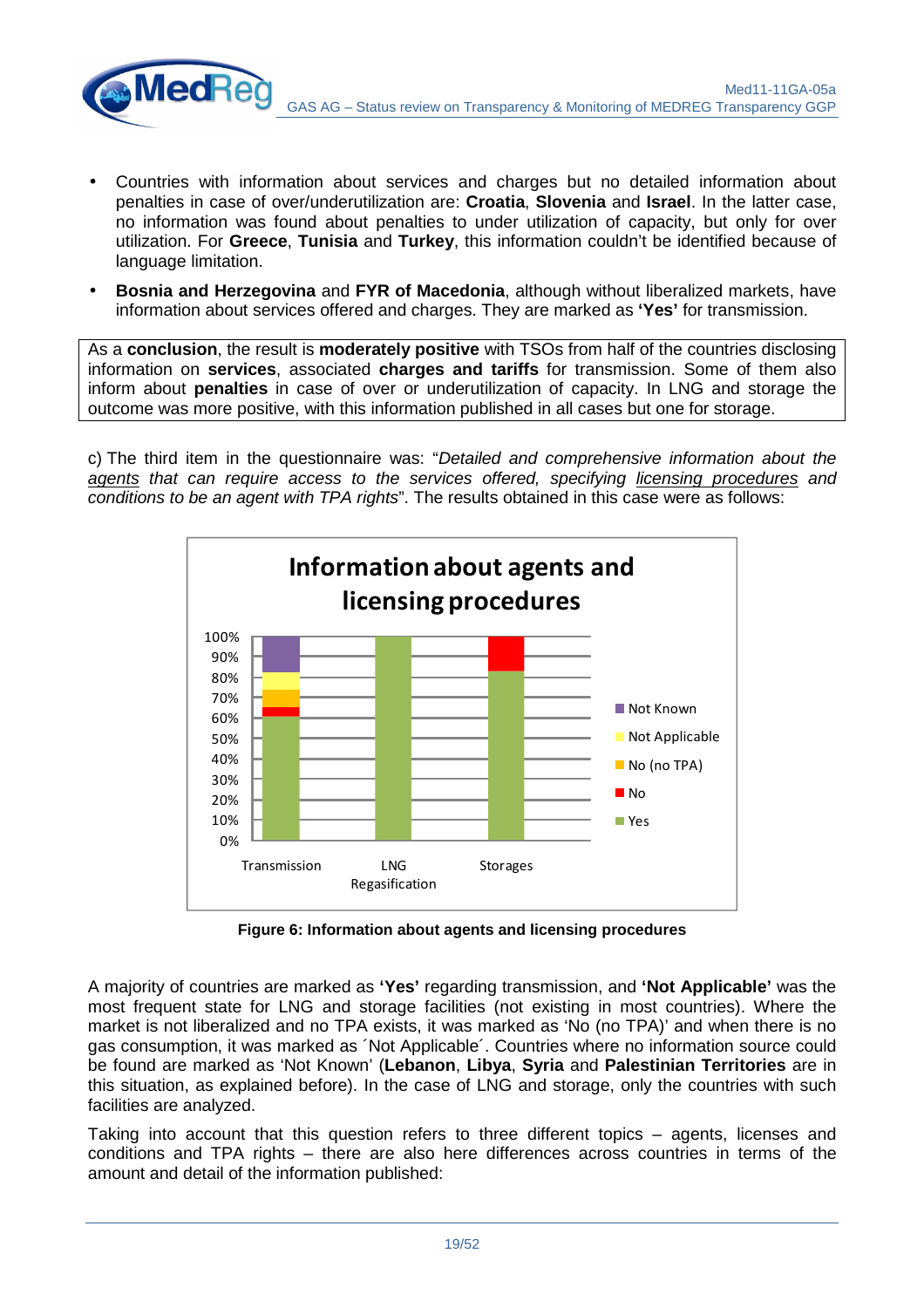![](_page_19_Picture_0.jpeg)

• Countries with thorough information about agents that can require access, licenses and conditions and TPA rights are: **Croatia**, **France**, **Greece**, **Italy**, **Portugal**, **Slovenia** and **Spain**.

**MedRe** 

- Countries like **Israel** and **Turkey** publish information about licenses, but not about conditions and TPA rights.
- Some countries, although without a liberalized market, have published some information on this area. **Bosnia and Herzegovina**, **Egypt** and **FYR of Macedonia** publish information on licensing procedures, while **Tunisia** has not published such procedures, but those for agents that require access to the network.
- Some other countries, even without gas consumption, have published some of this information too. **Malta** publishes information about agents that require access to the network, and **Albania** has detailed information about licensing procedures and a first draft regulation about third party access.

A **majority** of countries – even some without a liberalized market – **publish information** about **agents and licensing** procedures, for transmission, LNG or storage.

d) Next statement to be confirmed was: "The different types of contracts available for the services offered and the contracting processes", and the results obtained were:

![](_page_19_Figure_7.jpeg)

**Figure 7: Information about contracts and contracting processes** 

As for the previous question, most of the countries in transmission , LNG and storage stated **'Yes'**. Where the market is not liberalized and no TPA exists, it was marked as No (no TPA) and when there is no gas consumption, it was marked as 'Not applicable'. Countries where no information source could be found (Lebanon, Libya, Syria and Palestinian Territories) are marked as 'Not Known'.

Differences arise again across countries, in terms of the amount and detail of information published: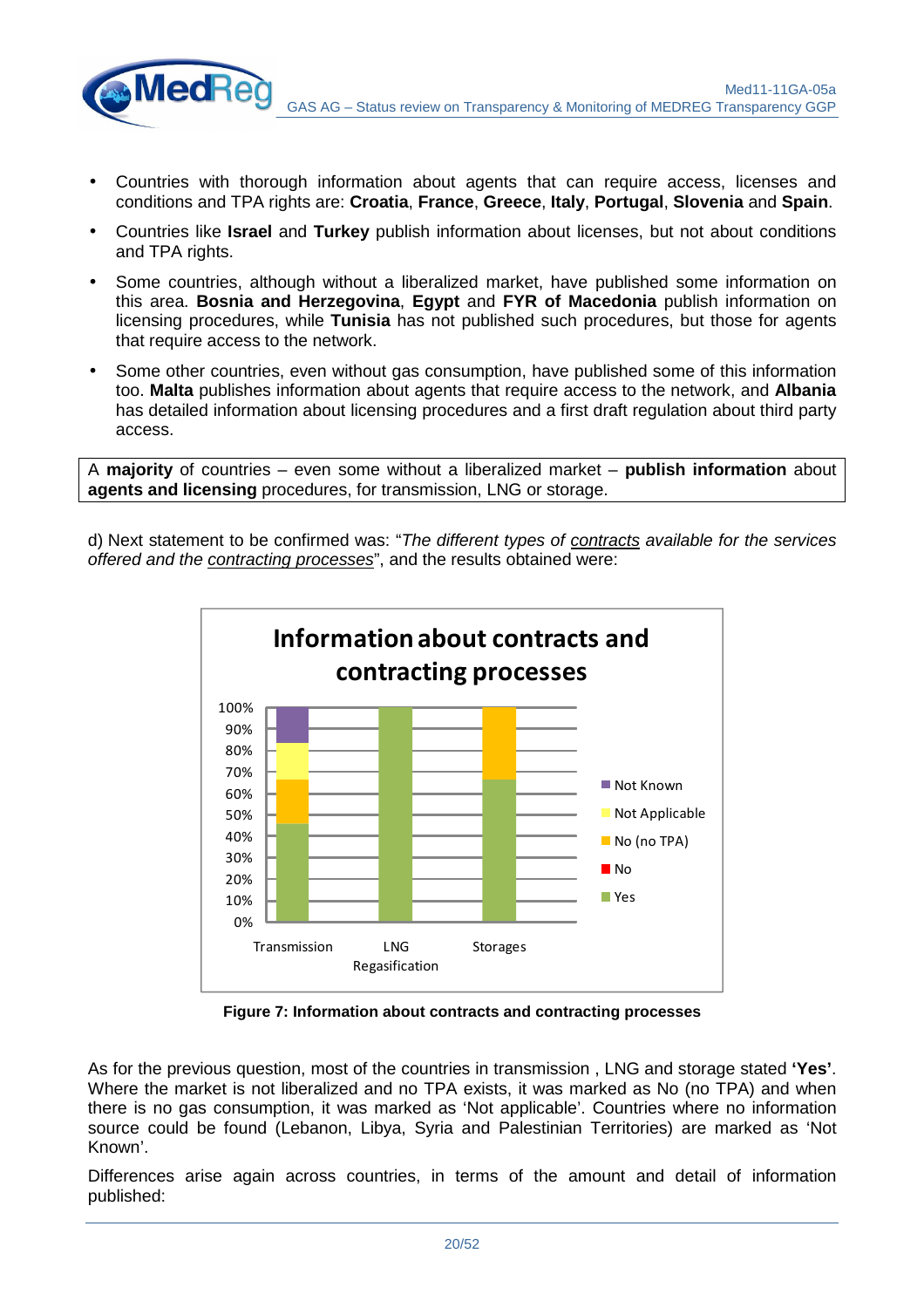Med11-11GA-05a GAS AG – Status review on Transparency & Monitoring of MEDREG Transparency GGP

• The countries with the most complete and detailed information about contracts and contracting processes are **Croatia**, **France**, **Greece**, **Italy**, **Portugal**, **Slovenia** and **Spain**.

**MedRe** 

- **Israel** and **Turkey** have some not full information about contracts and contracting processes. **Israel** publishes in the Gas Transmission Agreement (GTA) information related to the agreement terms between shippers, TSO and consumers; and other agreements aren't approved yet. In **Turkey** the contracts are the same for all system users. There is a single user of the underground storage facility, that´s why they are marked as 'Yes' for transmission system and LNG and 'No (no TPA)' for Storage facilities.
- Two countries, although not having a liberalized gas market, have published some information on this area. **Egypt** has some information on contracting processes available for new consumers requiring gas, and **Tunisia** has detailed information on end-user supply contracts, although no information about access contracts could be found in any of both cases.
- Some countries that have TPA regulation but are still in the process of effective liberalisation are marked as 'No (no TPA)', such as **Algeria** and **Croatia** for storage.

The outcome is **relatively positive** with **nearly half** of the countries disclosing information on **contracts** and **contracting processes** for transmission. For LNG and storage (where they exist) most countries do it.

e) For the item: "The flexibility and tolerance levels included in transportation and other services contracted, i.e. the balancing regime in place", the results obtained were:

![](_page_20_Figure_7.jpeg)

![](_page_20_Figure_8.jpeg)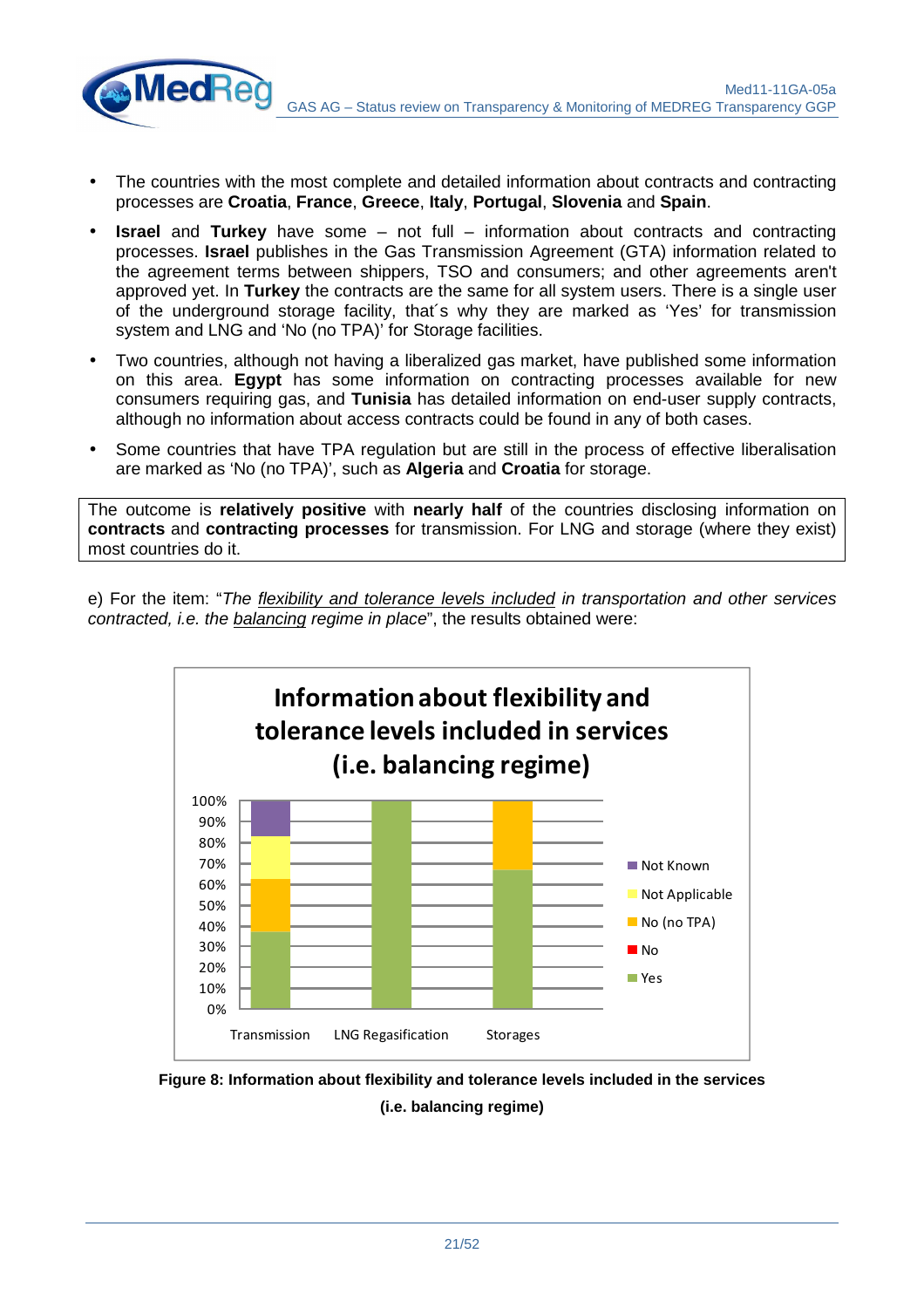![](_page_21_Picture_1.jpeg)

In transmission, nearly **40%** of the surveyed countries **do publish** this information, whereas **one third don't**, although they don't have a liberalized market or TPA, so they are marked as **'No (no TPA)'**. For the rest of countries the answer is not applicable (there is no gas consumption or infrastructure) or not known. The most frequent state for countries with LNG and storage facilities is 'Yes'. 'Not Known' is again used for those countries where no information source could be found (Lebanon, Libya, Syria and Palestinian Territories).

Some of the countries, even with regulated TPA, do not have developed in practice a balancing system or any flexibility in access tariffs. In terms of the amount of the information published, the situation is as follows:

- There are a number of countries with detailed information about balancing or flexibility included in the services: **Greece**, **Israel**, **Italy**, **Portugal**, **Slovenia**, **Spain** and **Turkey**. **France**, although having answered Not applicable to this question on LNG, also has got some information about the flexibility included in LNG terminal tariffs in the NRA website (CRE), so it was also considered as 'Yes'.
- In some countries, even with regulated TPA, information on balancing or flexibility in services is not published, because it's not applicable or does not exist. This is the case of **Algeria** and **Turkey**. Algeria is marked as 'No (no TPA)', and Turkey as 'Not Applicable' for storage.

**Nearly 40%** of the surveyed countries have developed a **balancing system** that allows for some flexibility included in access tariffs (for transmission) and all of them do **publish information** about it. The rest of the countries have not developed such a system or do not have gas consumption. **Almost all countries** with **LNG** or **storage** have this information available, except in the case of storage for Croatia and Turkey, due to a lack of TPA in practical terms.

f) To the statement: "Any flexibility offered in addition to point above and the corresponding charges", the results obtained were:

![](_page_21_Figure_8.jpeg)

![](_page_21_Figure_9.jpeg)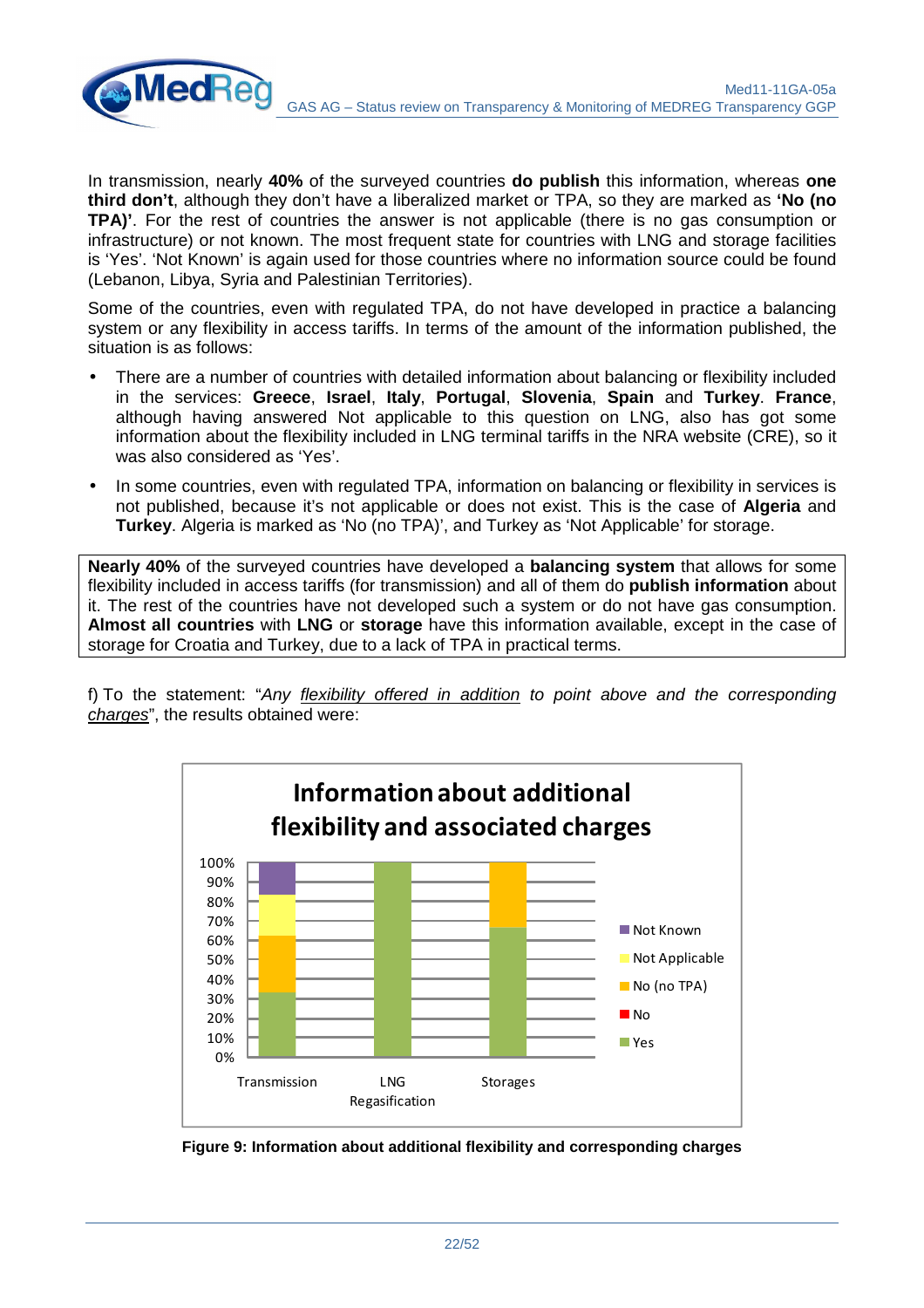![](_page_22_Picture_1.jpeg)

Most of the countries are marked as **'Yes'** for this matter in LNG and storage with a few exceptions, and there is a significant amount – about a third of all – of **'Yes'** answers in transmission. The usual countries where no information source could be found are marked as 'Not Known' (**Lebanon**, **Libya**, **Syria** and **Palestinian Territories**).

There are some specific situations which are worth mentioning:

- There are a number of countries with full and complete information about corresponding charges for tolerance levels: **France**, **Greece**, **Italy**, **Portugal**, **Slovenia** and **Spain**.
- **Israel** also referred information on some awarded higher tolerance to shippers in order to support this emerging segment of the market, although there are no associated charges.

The countries with a **highest degree of development** in their gas markets provide for this **additional flexibility** in transmission, LNG and storage services and offer this information in the operators' websites. In the rest of the countries this possibility does not exist.

g) It was next asked whether it was available "As applicable, the network code and/or the main standard conditions outlining the rights and responsibilities for all users of the gas system of the TSO". In this particularly important item, the results obtained were:

![](_page_22_Figure_8.jpeg)

**Figure 10: Information about Network Code** 

Most of the countries stated or were marked as **'Yes'** and a there is also a significant amount of **'No (no TPA)'** and **'Not Applicable'** in transmission. Countries where no information source could be found are always marked as 'Not Known'. Most of the countries are marked as **'Yes'** for this matter in LNG and storage, with the exception of Turkey for storage (the Storage Network code preparation is in progress.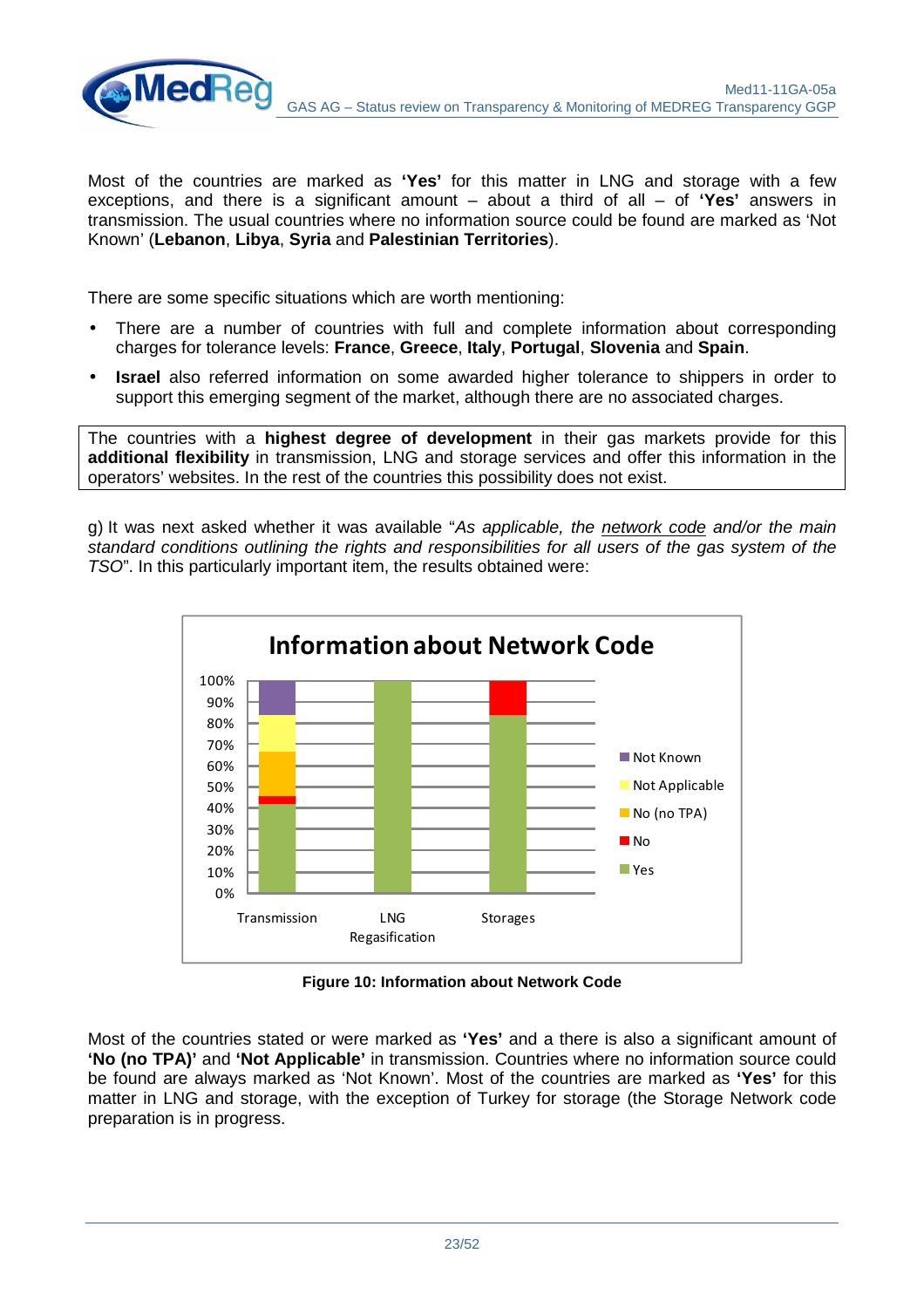![](_page_23_Picture_0.jpeg)

**Slovenia** is marked as **'No'** because the network code (called system operation instructions) does not include all the related regulation in a single document. The remaining provisions are included in other general documents, i.e. in Energy Agency acts, system operation instructions, general conditions for supply and consumption or rules of the gas transmission system operator. Other documents concerning distribution are also a reference of these contents in the Slovenian case.

In an important number of countries for transmission – and nearly in all those who have LNG or storage facilities – there is a **network code**, general transmission agreement or a comparable development that can be assimilated as such. In Turkey such Network code is being developed for storage. Only **a few countries do not** count with it, most of them because there is no TPA or liberalized gas market.

In the questionnaire, it was asked if several specific items were included in the network code<sup>2</sup>:

![](_page_23_Figure_4.jpeg)

- Programming and nomination procedures:

**MedRe** 

**Figure 11: Information about programming and nomination procedures** 

Similar results were obtained in this matter. A number of countries – nearly 40% – stated **'Yes'** in transmission and a significant amount of **'No (no TPA)'** and **'Not Applicable'** were also found. However, two of the countries with legal TPA – **Slovenia** and **Algeria** – do not have this information published. Most of the countries are marked as **'Yes'** for this matter in LNG and storage, again the exception of Turkey in storage, where a Network code is being prepared as mentioned before.

 $2$  Along the following specific topics, where the market is not liberalized and no TPA exists, it is marked as 'No (no TPA)', and when there is no gas consumption or infrastructure, as 'Not applicable'. Countries where no information source could be found are marked as 'Not Known'.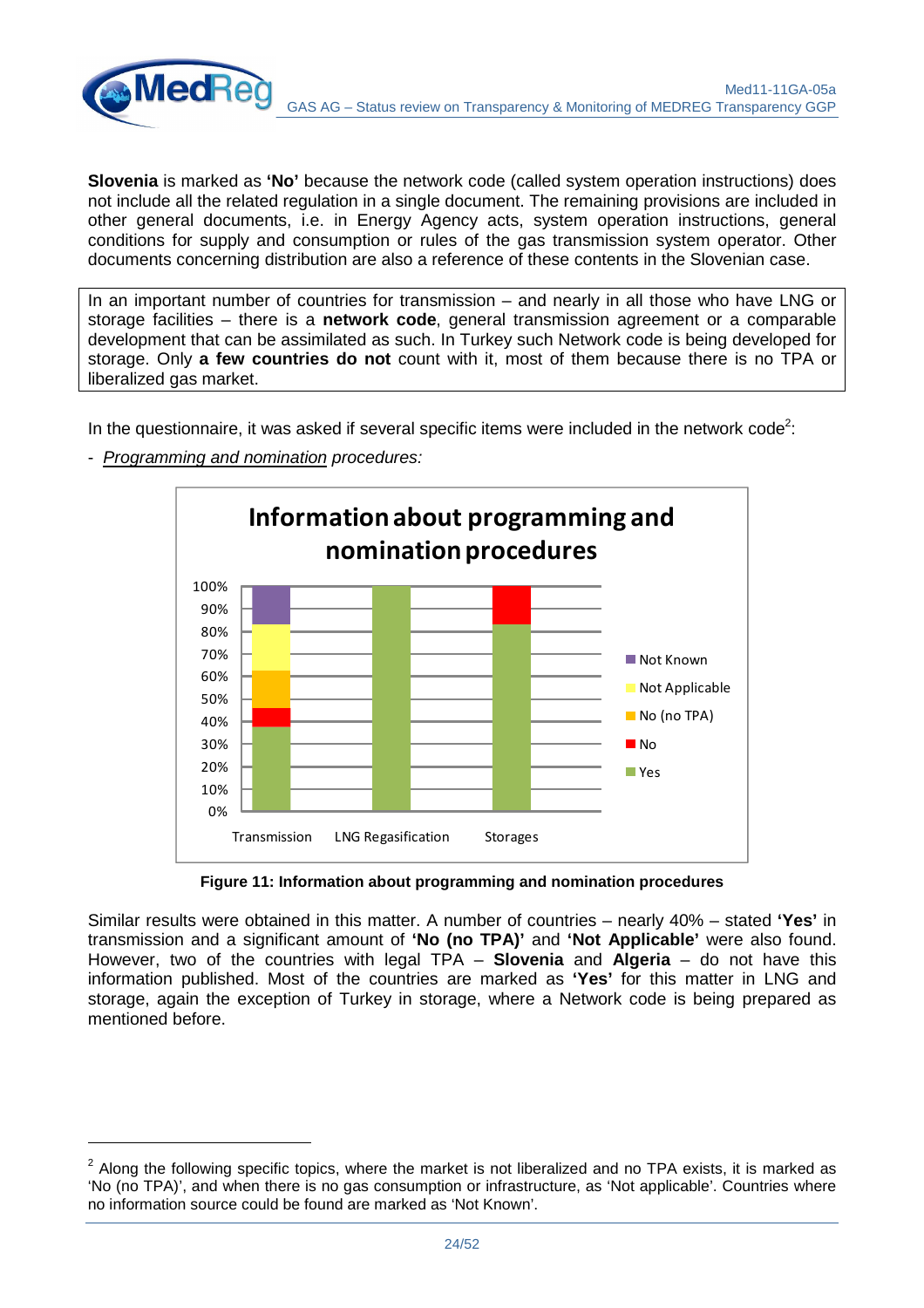![](_page_24_Picture_0.jpeg)

**Most of the countries** having a **network code** or similar document publish information about **programming and nomination** procedures, and only in a few exceptions in transmission and storage this information is not available. The rest of the countries don't have a liberalized market with TPA, or even gas infrastructures or consumption.

- Measurement and allocation procedures:

![](_page_24_Figure_4.jpeg)

**Figure 12: Information about measurement and allocation procedures** 

The results were slightly more positive than in the previous topic. More than 40% of countries state **'Yes'** in transmission and a significant amount of **'No (no TPA)'** was also found. Most of the countries are marked as **'Yes'** for this matter in LNG and storage, with the exception of Turkey for storage as in previous items.

Similarly, most countries with a **network code** publish information about **measurement and capacity allocation** procedures, with only one exception, in storage. In the rest of the countries there is no liberalized market or TPA, or do not have gas infrastructures or consumption.

- Maintenance of the infrastructures: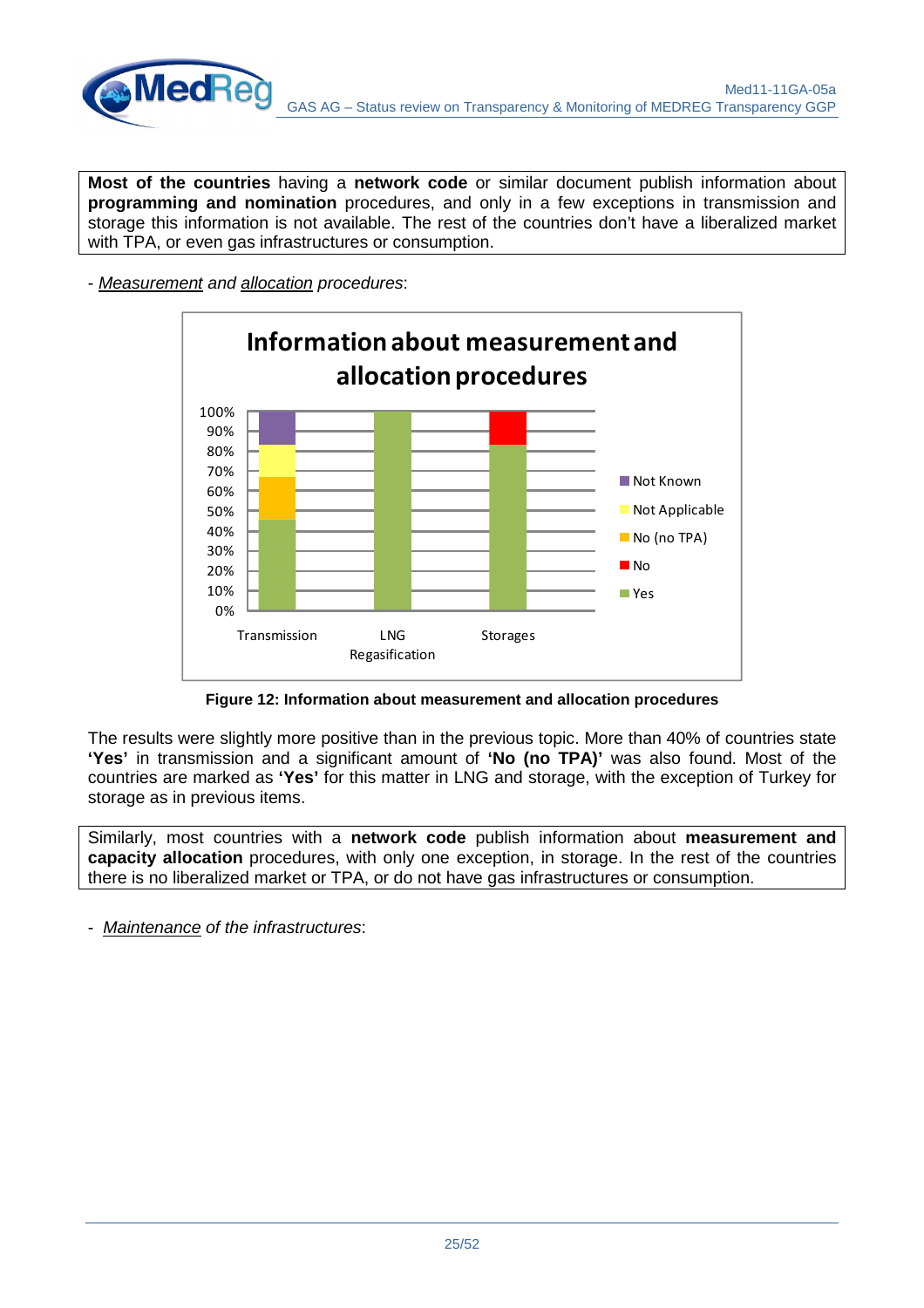![](_page_25_Figure_1.jpeg)

**Figure 13: Information about maintenance of infrastructures** 

Similar results to the previous question were obtained. In transmission, nearly half of the surveyed countries were marked as **'Yes'** and a significant amount of **'No (no TPA)'** and **'Not Applicable'** also exist. 'Not Applicable' was the most frequent state for LNG and storage facilities, not existing in most countries.

As for the previous items, where a network code exists it **usually** includes a section about **maintenance** of infrastructures.

- Operation of the system under both, normal and exceptional circumstances:

![](_page_25_Figure_6.jpeg)

![](_page_25_Figure_7.jpeg)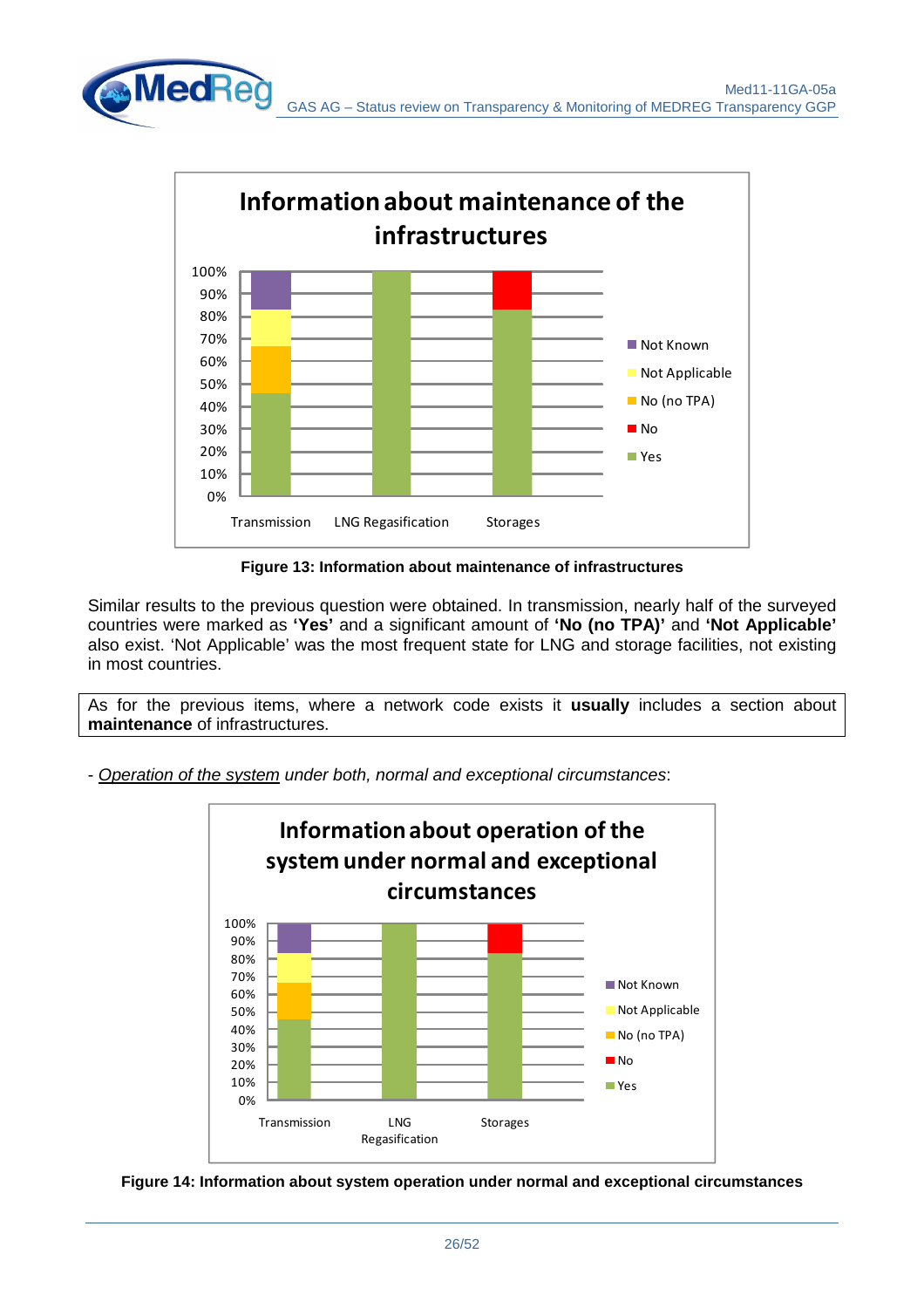![](_page_26_Picture_1.jpeg)

The results were comparable to those of previous questions. Nearly 50% of the countries publish this information in the network code for transmission, while some of them don't since there is no TPA in place. Almost all countries where LNG import facilities and storage exist do publish it, with the usual exception of Turkey for storage, which is a positive result.

As for other items related to network management, almost all countries with a **network code** publish in it information about **system operation**, both in normal and exceptional circumstances.

h) The following statement in the questionnaire was: "In the case a network code doesn't exist yet, all the standard documents and procedures in relation to the use of the gas system of the TSO including definitions of key terms, which are being applied", and the results obtained are shown in the following graph.

For this question, all those countries where a network code already exists, or where there is no gas consumption or infrastructures, are marked as 'Not applicable'.

![](_page_26_Figure_6.jpeg)

**Figure 15: Information about standard documents and procedures (if Network Code does not exist)** 

Most are **'Not applicable'** answers because, as explained, a number of countries already have a Network Code or an assimilated document. Within this category, there are also those countries without gas consumption. In LNG and storage there is also a majority of **'Not applicable',** with the exception of Turkey for storage. Countries where no information source could be found (Lebanon, Libya, Syria and Palestinian Territories) are marked as 'Not Known'.

As a conclusion, where a network code – or similar document – does not exist, **in general** there is at least information about **standard documents** and **procedures** about the use of the gas system.

i) It was then asked about: "The capacity allocation, congestion management, anti-hoarding and reutilization provisions", and the results obtained were: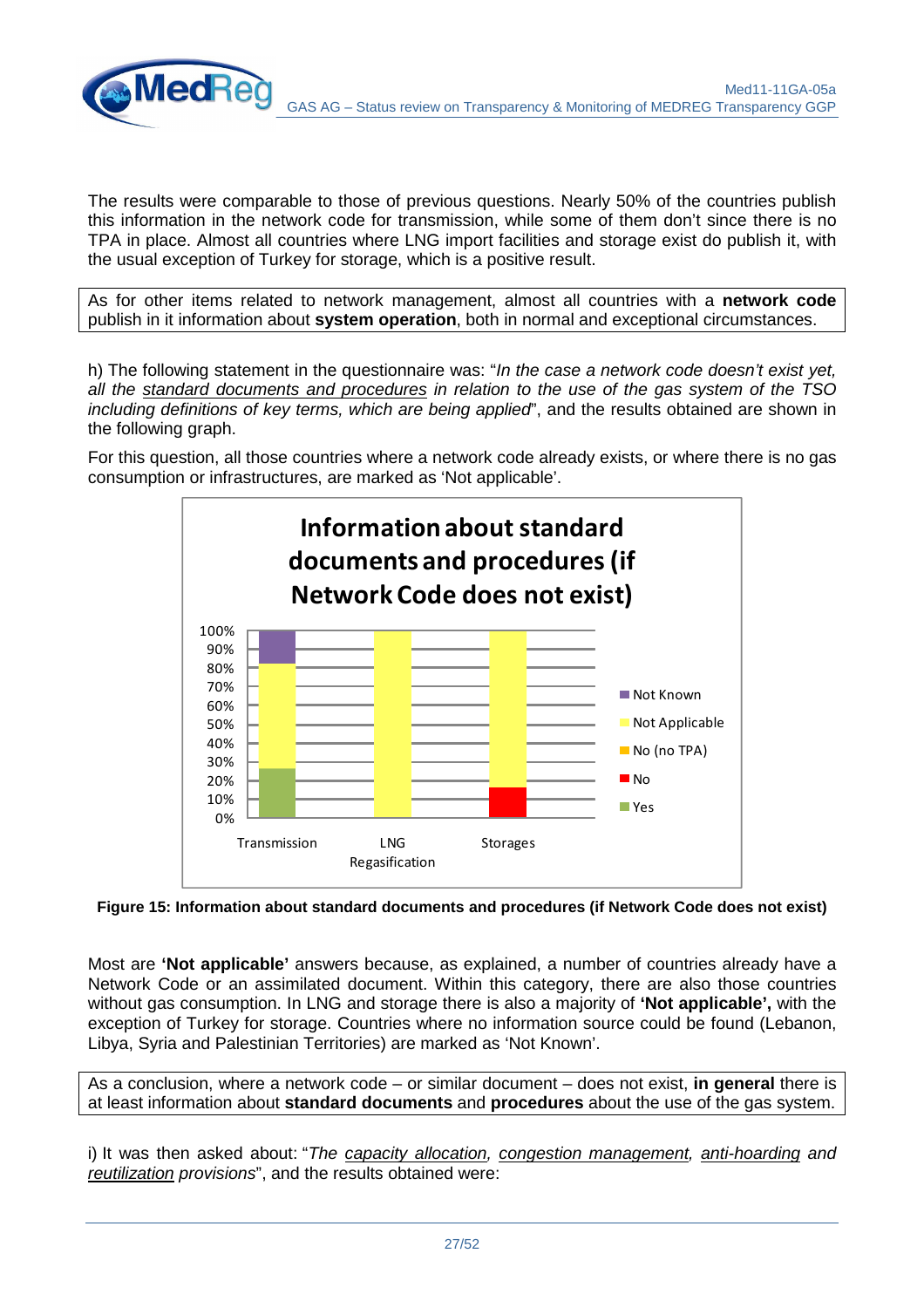![](_page_27_Figure_1.jpeg)

**Figure 16: Capacity allocation, congestion management, anti-hoarding and reutilization provisions** 

In transmission these provisions were found in nearly half of the countries. Where there is no TPA or open gas market, it was not available. 'Not Applicable' was the most frequent state for LNG and storage facilities, not existing in most countries. Countries where no information source could be found (**Lebanon**, **Libya**, **Syria** and **Palestinian Territories**) are marked as 'Not Known'.

There are differences across countries in terms of the amount of the information published; some of the countries publish full information and some of the countries only partial information:

- Countries having full and complete information about capacity allocation, congestion management, anti-hoarding and reutilization provisions are: **Croatia**, **France**, **Greece**, **Israel**, **Italy**, **Portugal**, **Slovenia** and **Spain**. **Turkey** has all information except for storage facilities, for which it is in process of preparation.
- Some countries, even with no liberalized market or TPA, also publish some information. This is the case of the **FYR of Macedonia**,

In general, in the **most developed gas markets** the transmission, LNG and storage operators publish descriptive information on **capacity allocation** and **congestion management** procedures. Where there is no TPA or an open gas market, this information is not pertinent.

j) To the next statement: "The rules applicable for capacity trade on the secondary market", the results obtained were: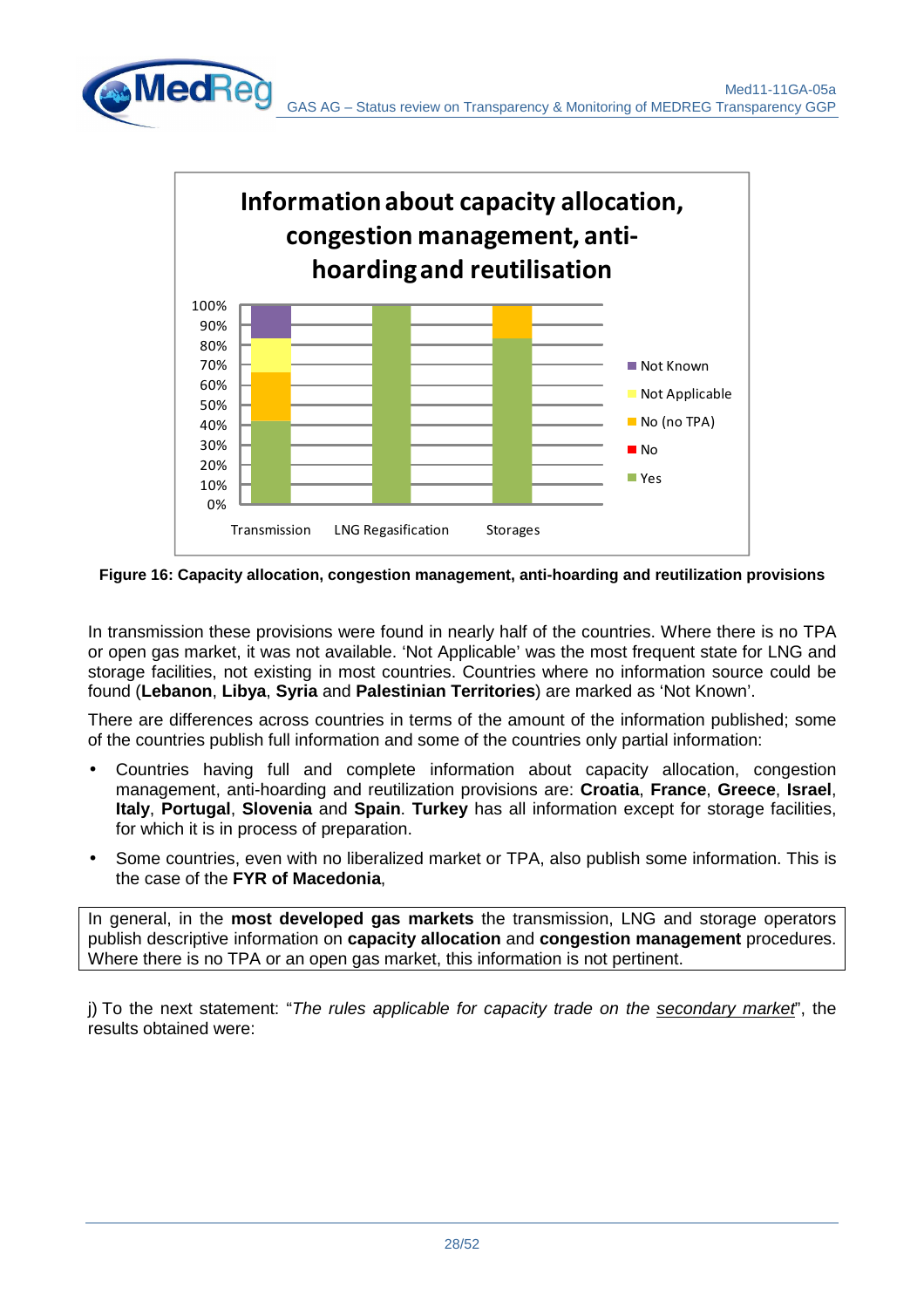![](_page_28_Figure_1.jpeg)

**Figure 17: Information about the rules under secondary market** 

Regarding transmission there was a significant number of countries – nearly one third – that have, at least legally, developed such a secondary market of capacity, and have information on it available. However, most of the countries were marked as **'Not Applicable'** in this particular question, since this possibility of secondary trading does not exist yet. '**Yes´** is the most frequent state for LNG and storage, with a few exceptions having answered ´**Not Applicable´**, because they do not have a secondary market. **'Not Known'** shows those countries where no information source could be found.

As a conclusion, it can be stated that there is information about **secondary markets** in those countries that have developed such a market (less than **one third** of all), which are basically those with a more **advanced degree of development** in their gas markets in general.

k) The next item in the questionnaire was "Gas quality and pressure requirements". It is categorized under priority 1 in the GGP, which means that all countries should have this information published, regardless of the degree of development of their gas market. Therefore only 'Yes', 'No', Not Applicable (or 'Not Known') answers are possible. The results obtained were: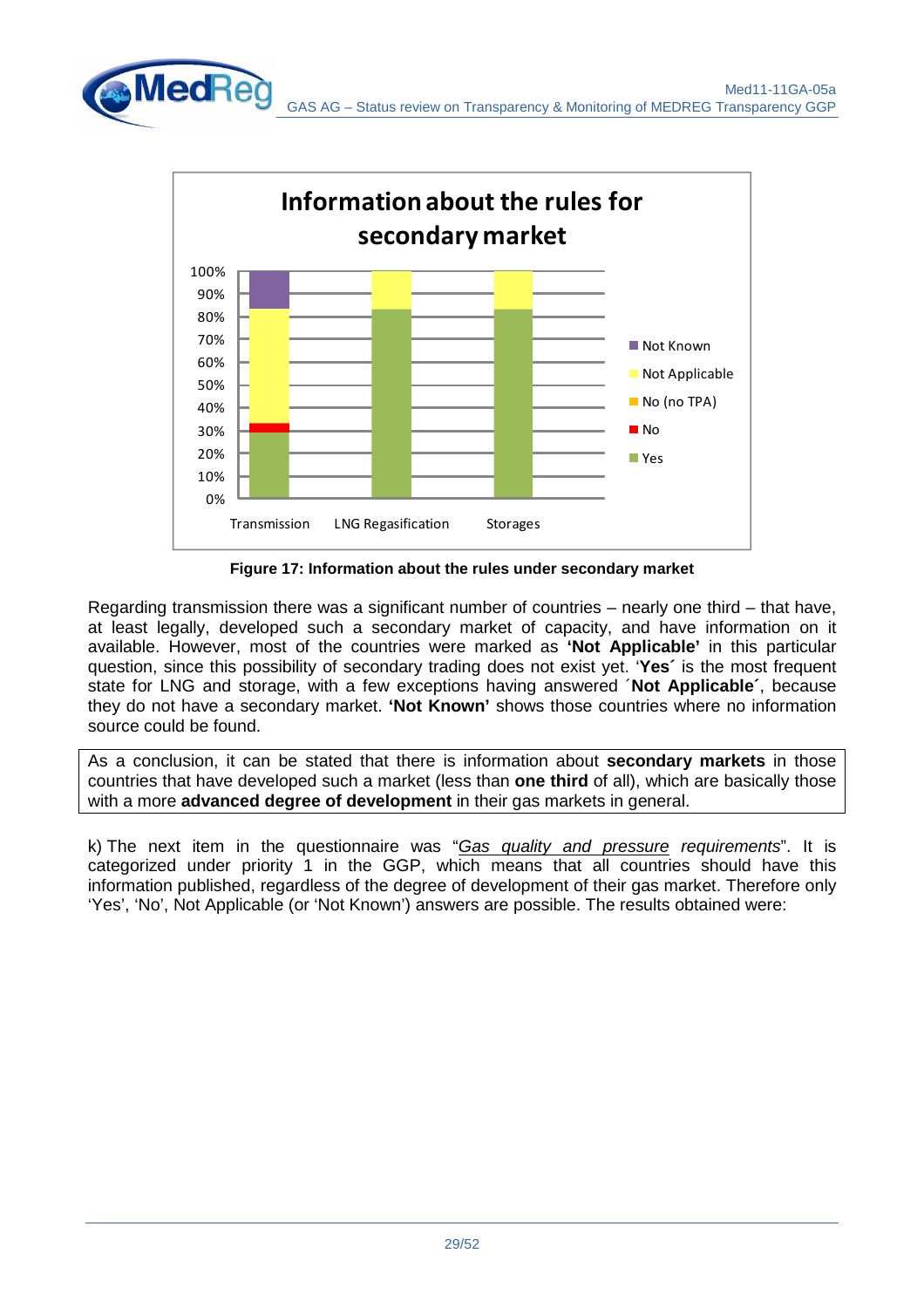![](_page_29_Figure_1.jpeg)

**Figure 18: Information about gas quality and pressure requirements** 

To this statement, more than half of the countries are marked **'Yes'** in transmission, but there are still **three** that **don't fulfill** the recommendation to publish this basic information. In most countries with **LNG and storage** facilities, the information on gas quality and pressure levels has been published, although Egypt does not do it for its LNG export terminals and Turkey is not doing it yet either for storage. 'Not Known' is used for those countries where no official information source could be found: Lebanon, Libya, Syria and Palestinian Territories.

In terms of the amount of the information published, the precise situation per country is as follows:

- The countries where full and complete information about gas quality and pressure was found, at least for the transmission system, are: **Algeria**, **Bosnia and Herzegovina**, **Croatia**, **France**, **FYR of Macedonia**, **Greece**, **Israel**, **Italy**, **Malta**, **Portugal**, **Slovenia**, **Spain** and **Turkey**.
- Three countries **Egypt**, **Morocco** and **Tunisia** do not have this information available for their transmission system. It was not found either for **Turkey**, concerning storage.
- The remaining countries and activities are marked as **'Not applicable'** (or 'Not Known').
- In **Jordan**, gas specifications and pressure requirements are agreed between the seller and the buyer in the gas sales and purchase agreements. The information about gas specifications and pressure requirements is not available in the Ministry website, but it is available when it is requested from the Ministry by the investors. According to this information, obtained from the Ministry of Energy and Mineral Resources of Jordan, this country is marked as **'Yes'**.

The results regarding the availability of information on **gas quality and pressure** requirements are **not as positive** as they should be, existing three countries where this information is not being published. In **LNG and storage** the situation is much better with only one country where this information was not found for storage.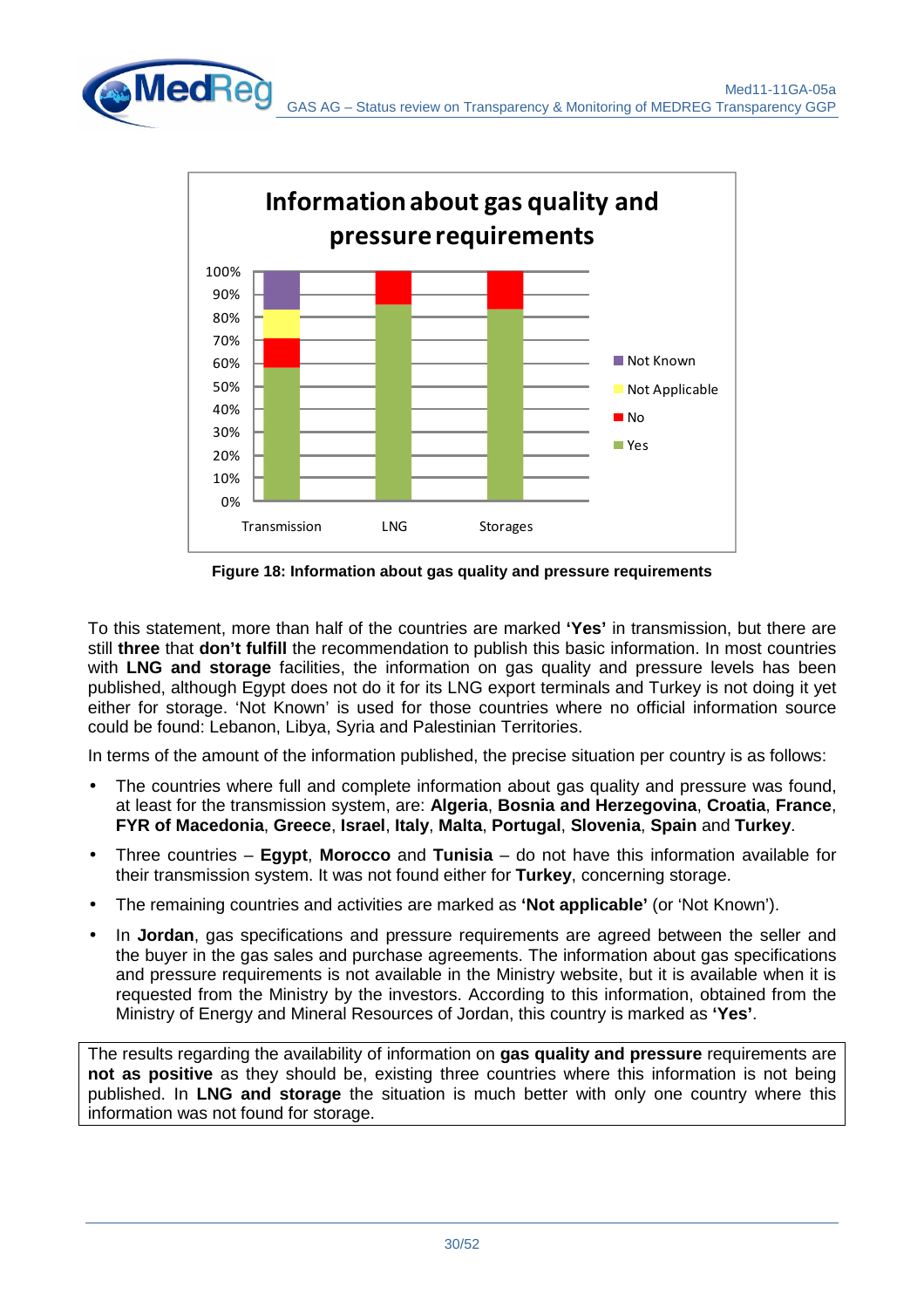![](_page_30_Picture_0.jpeg)

#### **3.2.2 Information on the capacity situation**

a) The first item in this set of questions was: "The maximum technical capacity (Million of m3/h or GWh/day)". It is also categorized under priority 1 in the GGP, so only 'Yes', 'No', 'Not Applicable' (or 'Not Known') answers are possible. The results obtained in this case were:

![](_page_30_Figure_3.jpeg)

**Figure 19: Information about maximum technical capacities** 

This topic is also categorized of priority 1 in MEDREG GGP on Transparency, meaning that every country should have this information published, regardless of the degree of development of its gas market.

A majority of countries answered or were tagged **'Yes'** to this statement regarding **transmission**, as it could be expected, which is positive. However, for two countries this item is not published or was not found. For **LNG** and **Storage** facilities the situation is **optimal**, since all countries having such assets publish this information at present.

In summary, the countries can be grouped as follows in regard to the availability of this information:

- The countries where information about maximum technical capacities is fully available are: **Croatia**, **Egypt**, **France**, **FYR of Macedonia**, **Greece**, **Israel**, **Italy**, **Jordan**, **Malta**, **Portugal**, **Slovenia**, **Spain**, **Tunisia** and **Turkey**.
- **Algeria** and **Bosnia and Herzegovina** only have partial information on technical capacities, mainly for the main pipelines. **Slovenian** TSO Geoplin plinovodi publishes information about individual pipeline capacities, but not the maximum general transmission capacity.
- The only two countries not having this information available were **Israel** , which does not have this information published but provided the aggregate transmission value in the questionnaire. and **Morocco**, where this information couldn't be found.

As a conclusion, the basic general information about **technical network capacity** is published in **a wide majority** of countries having transmission infrastructure, **but not in two** of them. The situation in **LNG** import and **storage** facilities is optimal, with this information available in all countries.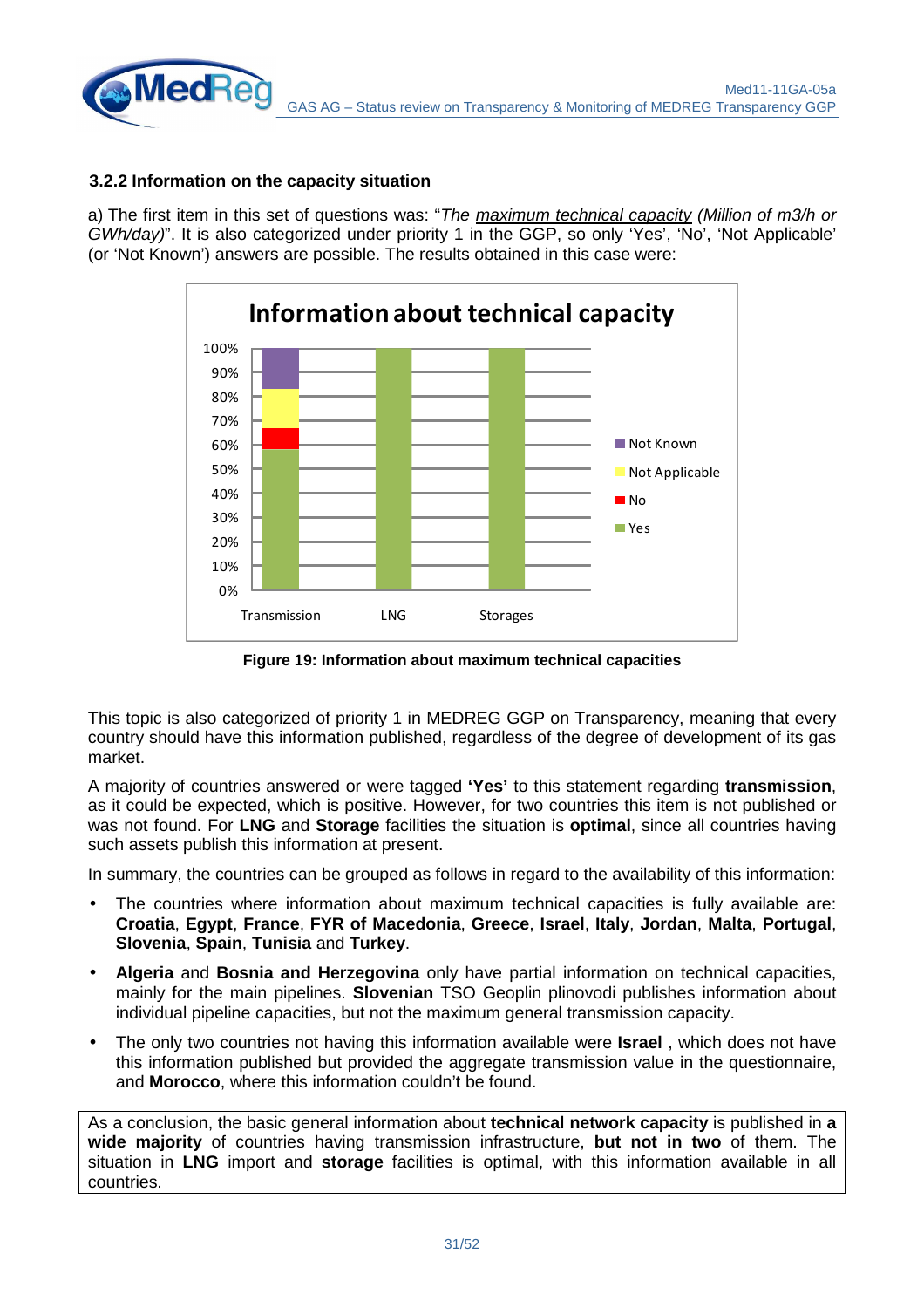b) It was also inquired about: "The total contracted firm and non-firm capacities (Million of m3/h or GWh/day)", with the following results:

![](_page_31_Figure_2.jpeg)

**Figure 20: Information about contracted firm and non-firm capacities** 

This is an important item for those users willing to access to system capacities, where TPA exists. As a result of the survey and the research made, it was discovered that in **almost all cases** where **TPA** exists (around one third of all) **it is published**, with the exception of one. In other countries there is no TPA so there is no information, or there is no gas consumption. Where the market is not liberalized and no TPA exists, it was marked as 'No (no TPA)', and where no information source could be found, as 'Not Known'. '**Yes**' was the unanimous state for **LNG and storage** (considering only countries with these facilities).

In summary, the situation per country is the following:

- The countries with full complete information about contracted firm and non-firm capacities are **France**, **Italy**, **Portugal**, **Slovenia** and **Spain**. For **Greece** it was available, but only in Greek.
- **Croatia** has only information related to contracted firm capacities. No information was found for contracted no-firm capacities because non-firm (interruptible) capacity has not been available yet.
- Information about **Turkey** couldn't be confirmed because of language limitations (information available only in Turkish). The 'Yes' response was taken from EMRA's questionnaire.

**Almost all countries** where TPA exists – one third of all – **publish** data on **contracted** firm and non-firm **capacities** for transmission. Only one country with TPA does not have this information available. The countries with gas consumption or infrastructure but no TPA – another third of all – do not have these data. **All countries** with **storage and LNG** regasification terminals **are publishing** this information.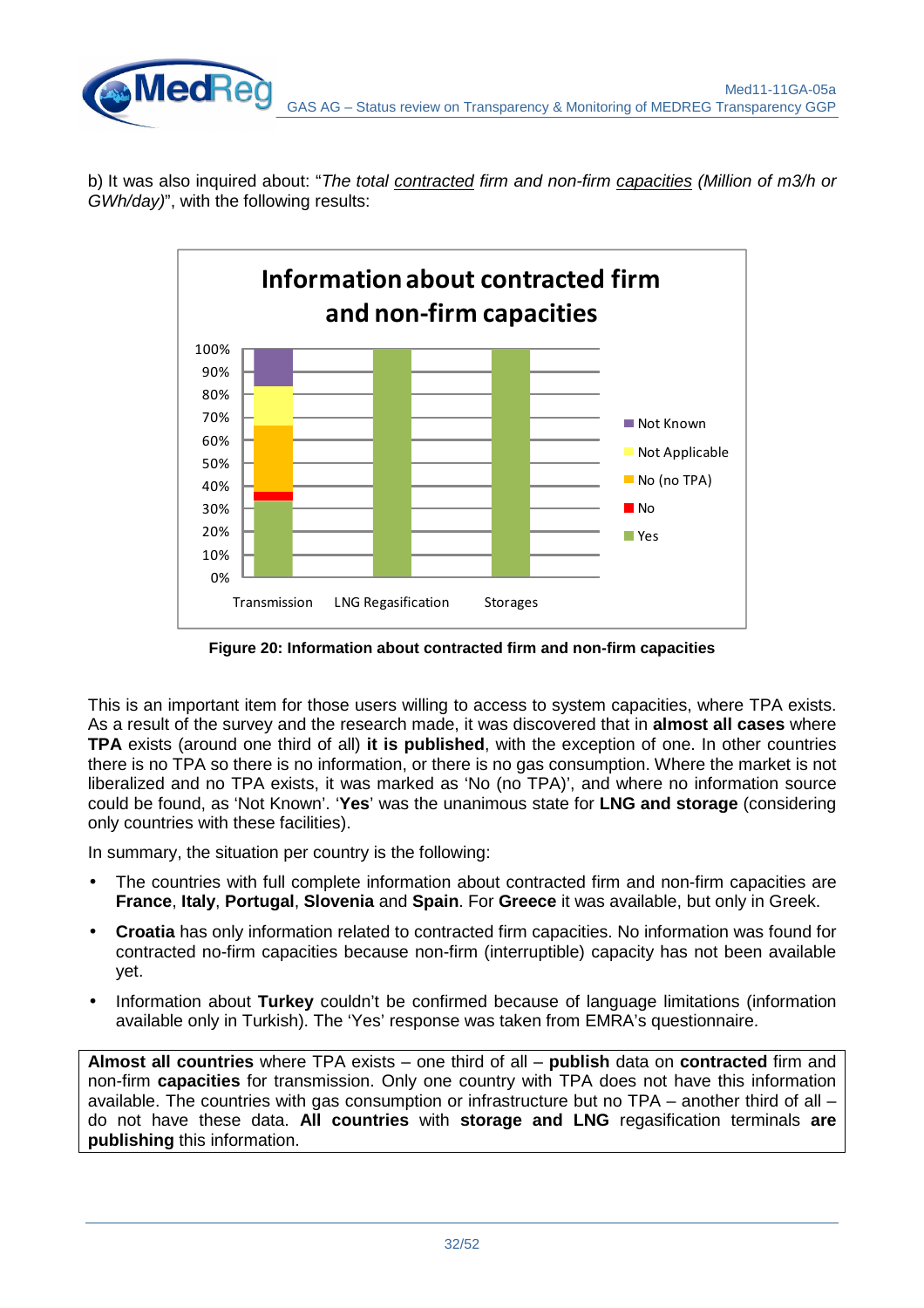![](_page_32_Picture_0.jpeg)

c) Finally, the third capacity item was: "The available firm and non-firm capacities (Million of  $m3/h$ or GWh/day)", and the results were:

![](_page_32_Figure_2.jpeg)

**Figure 21: Information about available firm and non-firm capacities** 

Similarly, this is a very important item – maybe the most important one – for those users willing to access to system capacities, where TPA exists.

Again, **almost all countries** having **TPA**, with the exception of one, publish this information (about one third of all countries), whereas those countries without TPA do not have this information. For LNG and storage facilities (not existing in most countries), where such facilities exist, the information on available capacities is published.

Some particular comments can be made:

- The countries with full information about available firm and non-firm capacities are: **France**, **Italy**, **Portugal**, **Slovenia**, **Spain** and **Turkey**. For **Greece** it was available only in Greek.
- **Croatia** only has information about available firm capacities, but not on available non-firm capacities because non-firm (interruptible) capacity has not been available yet. Information about **Turkey** is uncertain, and it couldn't be checked because of language limitations (it is available only in Turkish), so the answer was taken directly from EMRA's questionnaire.

**Nearly all countries with TPA** – users being able to access and contract capacity – **have** this information available in their TSO websites. Only in one country this is not happening. The countries where there is no TPA this information is not available.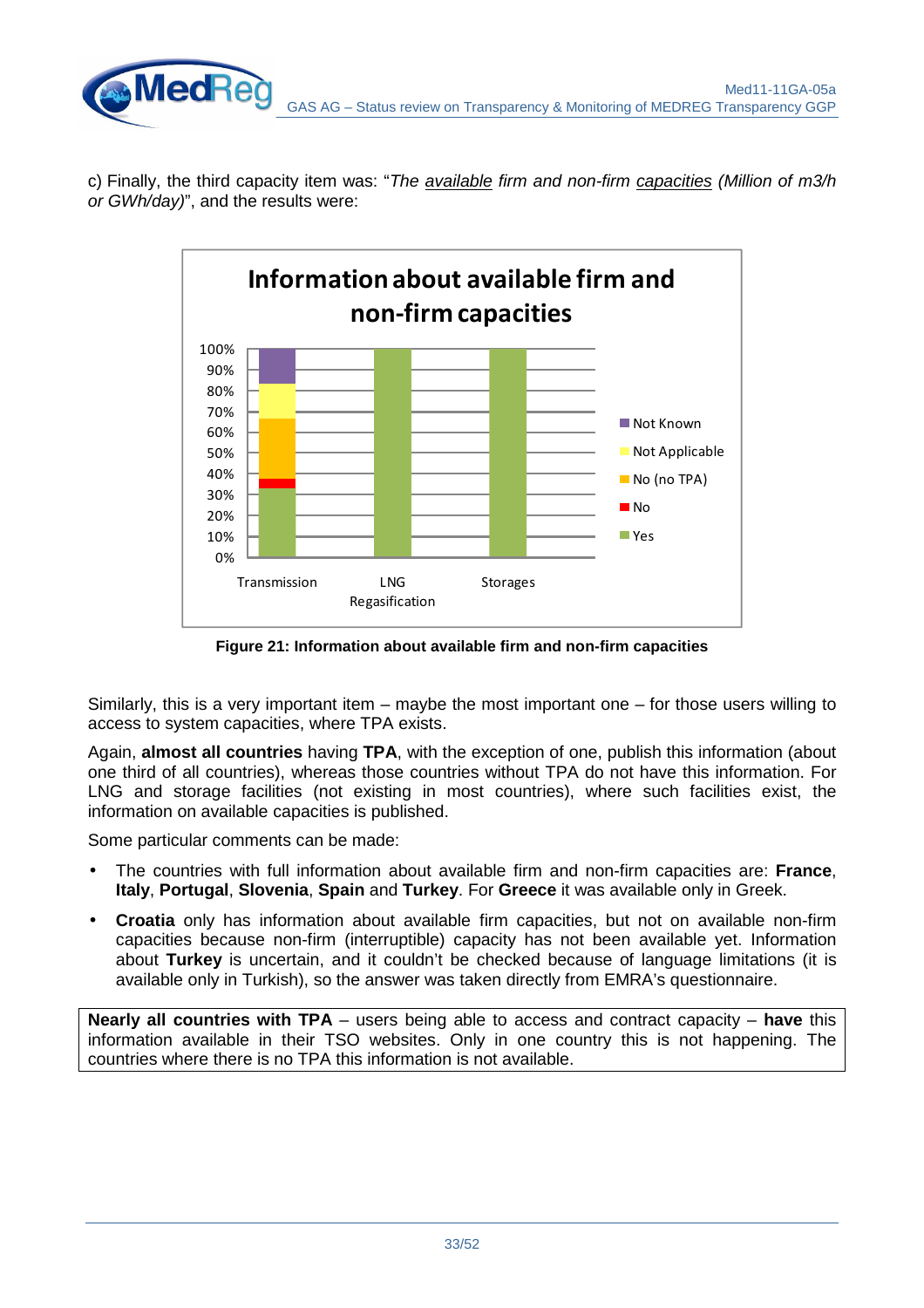#### **3.2.3 Additional questions on capacity related information (publication, calculation, use rates, contract records)**

**MedRe** 

For the following questions a particular assumption was made, due to the specificity of the information asked and the impossibility in some cases to find out whether the requirement is being fulfilled or not. This is motivated by the fact that, for those countries that did not send their questionnaires either in phase 1 or in phase 2, and who didn't confirm either the questionnaire completed in the drafters' research, it was not possible to know if the calculation of capacities is based on network modeling and flow simulations, or whether operators keep records of capacity contracts, or if the information published is updated on a quarterly basis. These facts can only be confirmed by regulatory authorities or by operators themselves, and therefore, where no answer or confirmation was obtained, they are marked under the category '**Not known**' to reflect this uncertainty. For other cases, the result is based exclusively on the response of the NRA in the questionnaire, and it couldn't be confirmed either. In any case, category 'Not applicable' is always used when there is inexistence of gas infrastructure. For the questions regarding LNG and storage, only countries with such facilities are concerned. 'Not applicable' for LNG and storages means then that the question is not applicable because there is no liberalized market or not actual TPA.

The first statement to be confirmed in this part of the questionnaire was: "The previous information is published for the current and following years and on a yearly basis for the next five years", and the results obtained were:

![](_page_33_Figure_4.jpeg)

**Figure 22: Information published for the current and following years** 

According to the responses received and to the own research, less than half of countries would be publishing the information on transmission capacities for the current and following years. Another 20% do not do it. Countries with no gas consumption or transmission assets, or without any information source, were categorized as 'Not Applicable' or 'Not Known', respectively. For LNG, most of the countries publish this information. In storage, half of the countries do it.

The particular situation in Mediterranean countries on this topic is the following:

• Only three countries have complete information on capacities published for the current and following 5 years: **France**, **Italy** and **Spain**.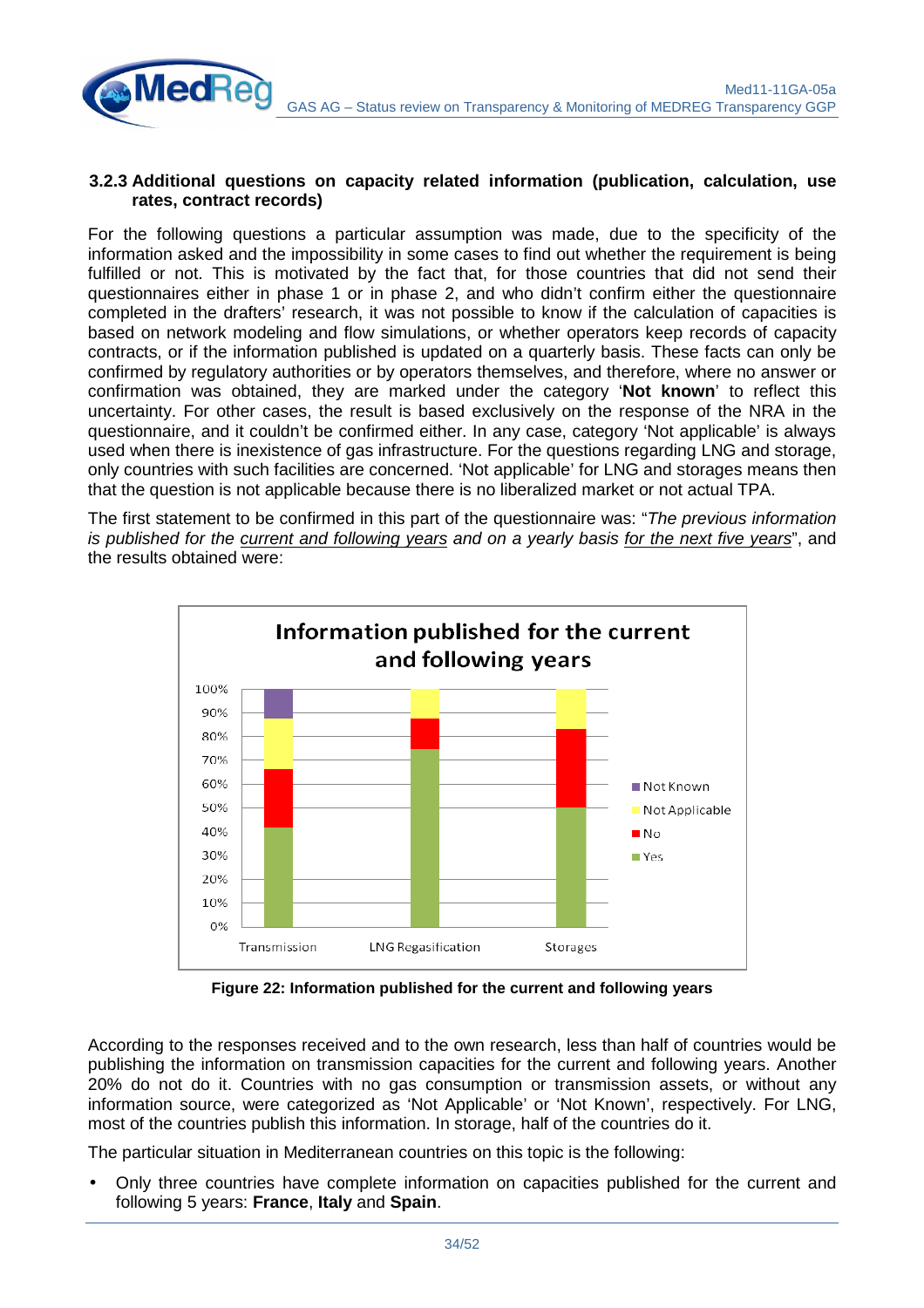![](_page_34_Picture_0.jpeg)

• A second set of countries do have information published for the current and/or following years, but less than 5. **Croatia** and **Slovenia** are publishing data for 18 months to come. According to their Regulation. **Portugal** is publishing data for the following year. Finally, **FYR of Macedonia**, **Israel** and **Turkey** are publishing data just for the current year.

**MedRe** 

- **Greece** is marked as 'Yes' although no confirmation was received from the Greek regulator but we could find information on the transmission operator´s web site, only in Greek.
- **Jordan** and **Israel** are marked as 'Yes' for this answer for transmission, based on the questionnaire provided, although the information couldn't be confirmed on the TSO or Ministry website.

The level of compliance of the recommendation is improvable. **Less than half** of the surveyed countries **complied with**, or half of those for which any information could be found. It is not being fulfilled in **five countries** with gas consumption. In **LNG and storage** the degree of compliance is higher.

The next statement to be confirmed was: "The previous information is updated on a quarterly basis". The results obtained here were:

![](_page_34_Figure_6.jpeg)

**Figure 23: Information updated on a quarterly basis**

A significant amount of countries are marked as **'Not Known'** here, because no information or confirmation could be obtained. There is less than 30% of 'Yes' answers, and for two countries there is certainty that this quarterly update is not carried out. The remaining countries are marked as 'Not Applicable' or **'Not Known'**, used for those countries where no information source could be found (Lebanon, Libya, Syria and Palestinian Territories) and for those which didn't respond to the questionnaire: Bosnia and Herzegovina, Egypt, Greece, Italy (that didn't provide specific link for this item), Morocco and Tunisia. Regarding LNG and storage, where only countries with these facilities were considered, although the rate of positive answers is slightly higher, especially for storage, there is a significant amount of answers marked as '**Not Known**' for LNG and '**Not Applicable**' for storage.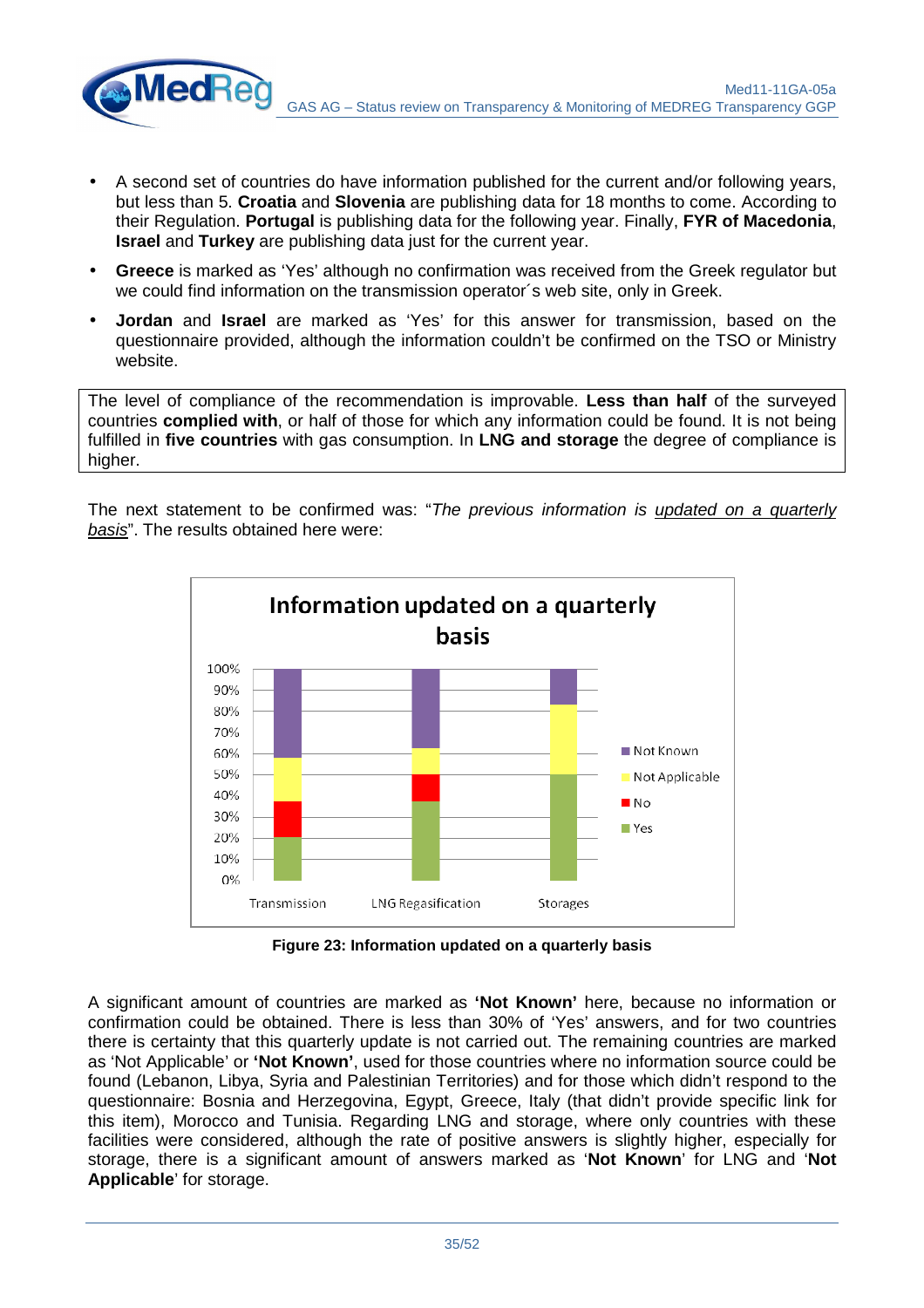![](_page_35_Picture_0.jpeg)

In this situation, the situation country by country is the following:

- The countries where capacity information is updated on a quarterly basis and it could be consulted in the TSO website are **France**, **Portugal**, **Slovenia** and **Spain**.
- Countries with information updated less than quarterly are: **FYR of Macedonia**, which updates this information twice a year, and **Israel**, which is doing so annually.

For a number of countries it **couldn't be known** whether the capacity information is actually updated on a quarterly basis, due to the lack of feedback in some cases. However it has been verified that **some countries**, mostly with a **high degree of development** in their market, are carrying out this quarterly update.

The next statement was: "The calculation of available capacities is based on network modeling and flow simulations, taking into account all relevant operational parameters for an efficient and safe operation of the system". As explained at the beginning of this section, such a statement can only be confirmed by the regulator, ministry or operator himself. The results obtained were:

![](_page_35_Figure_6.jpeg)

**Figure 24: Capacity calculation based on network modeling and flow simulations** 

The situation was quite similar than in the previous question. Capacity calculation **is based** on network modeling and flow simulations in about 30% of the countries. Only one 'No' statement was found, for transmission. Finally, a 40% of the surveyed countries  $-$  10 out of the 24 – this assessment couldn't be made, due to absence of response or confirmation, so they were marked as **'Not Known'**. This is the case of Lebanon, Libya, Syria and Palestinian Territories (for which no information from reliable official sources could be obtained), Bosnia and Herzegovina, Egypt, Greece, Italy (that didn't confirm this point), Morocco and Tunisia. Regarding LNG and storage, where only countries with these facilities were considered, again the rate of positive answers is slightly higher than for transmission, but there is still a significant amount of answers marked as '**Not Known**' for LNG and '**Not Applicable**' for storage.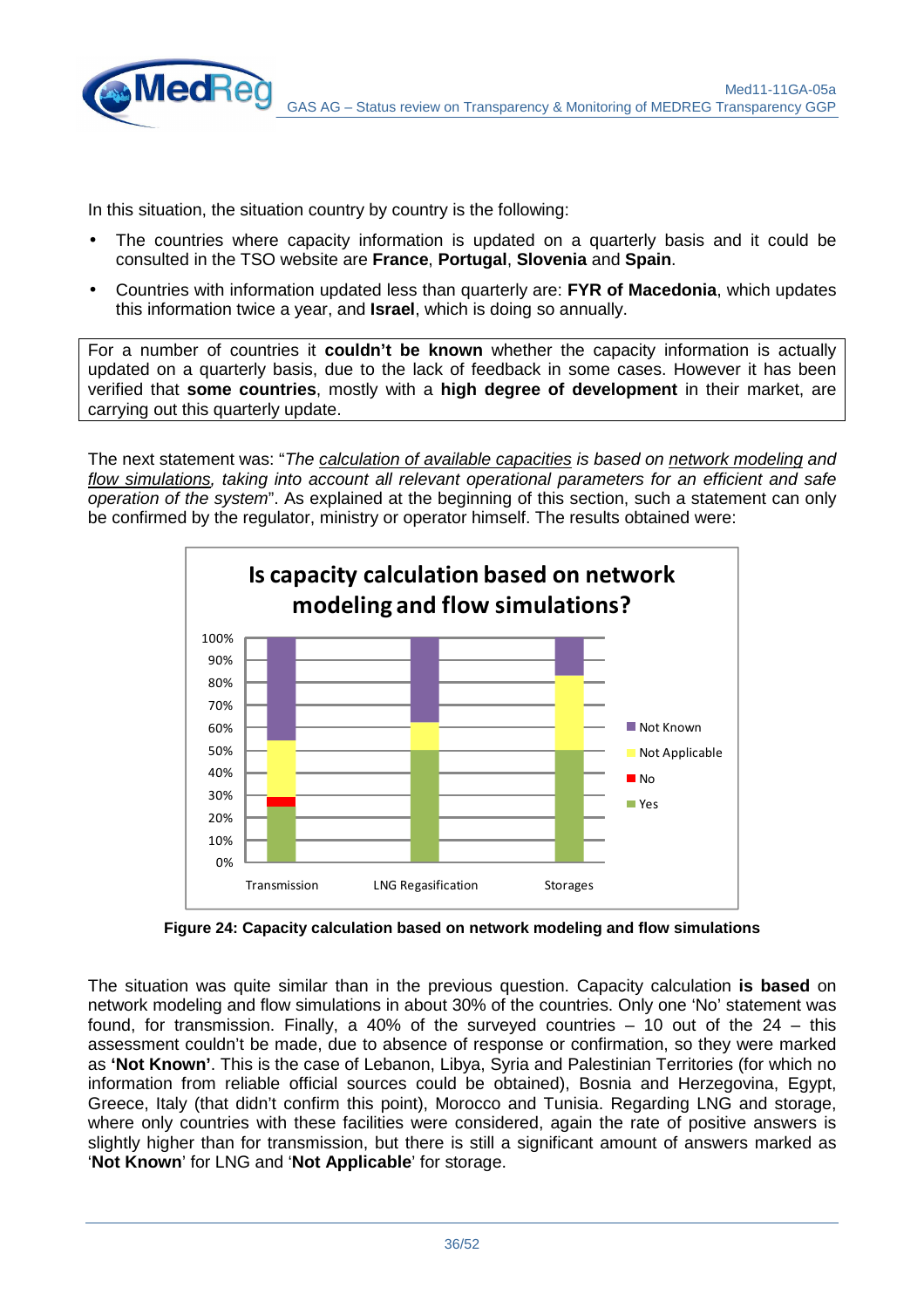In any case, there are differences across countries in terms of the amount and detail of the information published:

**MedRe** 

- The countries where capacity calculation is based on network modeling and flow simulations, according to the responses in the questionnaires, are **France**, **Portugal**, **Spain** and **Turkey**.
- In the **FYR of Macedonia** capacity calculation would be done manually, and there is no developed network modeling.
- **Jordan** and **Israel** are marked as 'Yes' for transmission, although no website or document was provided in order to confirm this, so the answer in the questionnaire prevailed.
- **Slovenia** is marked as 'Not known' for this question, but this information couldn't be confirmed with the TSO (Geoplin plinovodi, d.o.o.).

There is also here a **high degree of uncertainty**, since in a number of cases it couldn't be confirmed whether capacity calculation is being based on network modeling and flow simulations. Only in **a few cases** there is **sureness** that such a calculation method is being performed.

The next statement was the following: "The historical maximum and minimum monthly capacity utilization rates and annual average flows at the above points is published for the previous year, no later than 30th of January of the current year". To this, the findings were:

![](_page_36_Figure_8.jpeg)

**Figure 25: Publication of maximum and minimum utilization rates and annual average flows** 

According to the answers received and the research performed, about **25%** of Mediterranean countries would be **fulfilling this recommendation** regarding transmission at present. On the other hand, other **six countries are not doing it**, among which two that have TPA. For LNG and storage, the rate of positive answers is once more slightly higher than for transmission, although with some answers as '**Not Known**' for LNG and '**Not Applicable**' for storage.

There are again an important number of countries tagged as **'Not Known'**. For some of them no information source could be found (Lebanon, Libya, Syria and Palestinian Territories); and others didn't respond or confirm the information in the questionnaire: Bosnia and Herzegovina, Egypt, Greece, Italy, Morocco and Tunisia.

For the countries where there is available information, the situation is: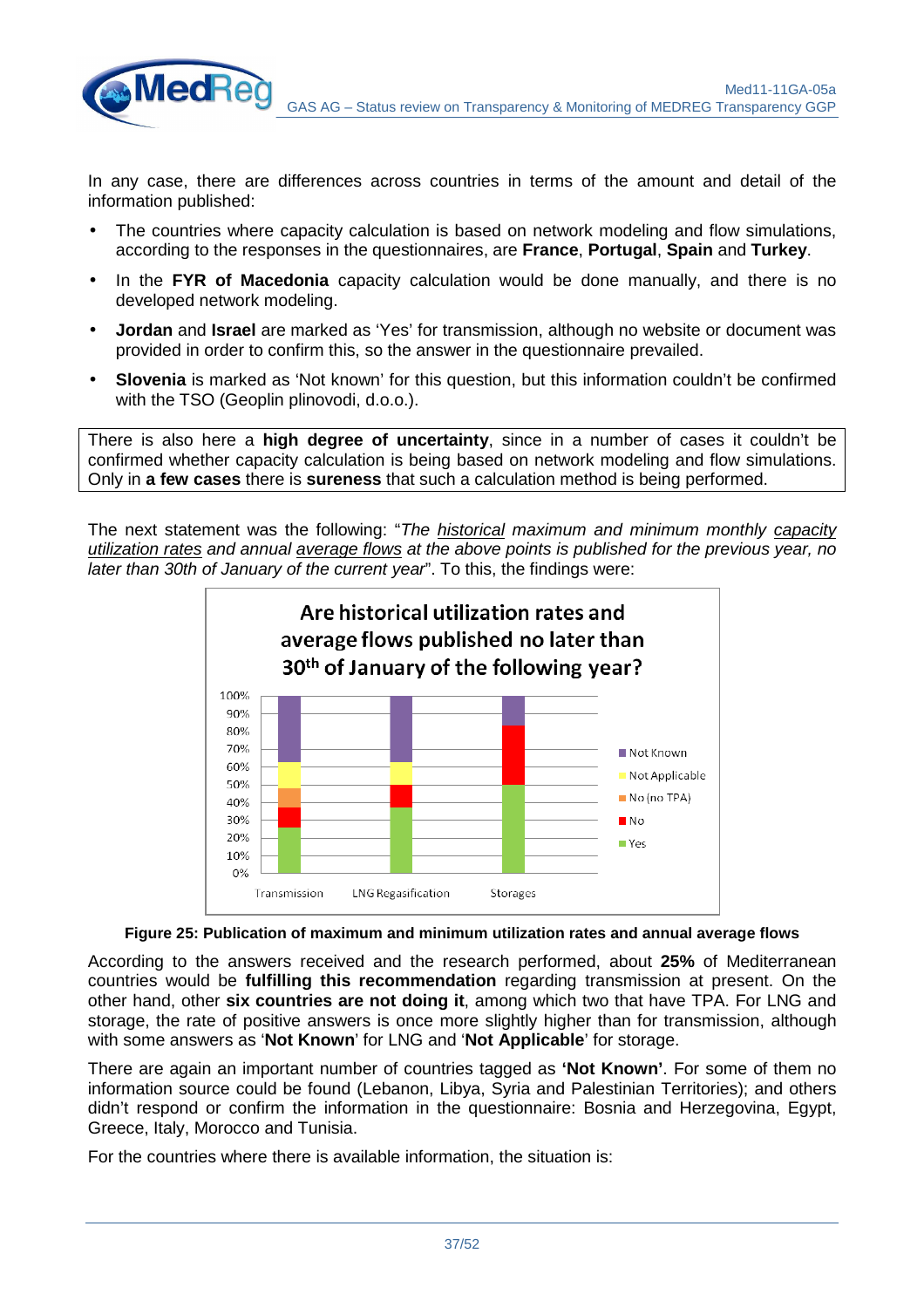Med11-11GA-05a GAS AG – Status review on Transparency & Monitoring of MEDREG Transparency GGP

• In **Croatia**, **Slovenia** and **Spain** full and complete information about maximum and minimum utilization rates and annual average flows was found.

**MedRe** 

- **France** was also marked as **'Yes'** because TSOs, SSOs and LSOs publish figures which can be used to calculate monthly capacity utilisation rate and annual average flows.
- Two countries make this information available, but not before  $30<sup>th</sup>$  of January of the following year. **FYR of Macedonia** may publish it until 31<sup>st</sup> of March, and **Portugal** can do so until mid September of the current year, because gas year in Portugal is from 1 July to 30 June, being the referred data published 45 days after at the latest.
- **Israel** is marked as **'Yes'**, based on the answer provided in the questionnaire, although no published data were found to confirm such a statement.

This recommendation is **not being widely fulfilled** and in some countries, including two with TPA, these utilization rates and average annual flows are not available in TSO websites.

Finally, the last statement in the questionnaire was: "The operators keep effective records of all capacity contracts and all other relevant information in relation to calculating and providing access to available capacities (accessible for the relevant national authorities in case of needed)". This is a statement that can only be confirmed as well by the regulator, ministry or operator himself. The results obtained, based exclusively on the questionnaire responses, were as follows:

![](_page_37_Figure_7.jpeg)

**Figure 26: Effective records of all capacity contracts and relevant information for available capacities** 

In about **one third** of the countries the **TSOs would be keeping** contract records and make them accessible to NRAs if needed. In another third it would be considered as 'Not applicable' by the respondents – basically due to the inexistence of TPA – and the situation is unknown in the remaining third part of the countries. Once more the rate of positive answers is higher for LNG and storage than for transmission, although with some answers as '**Not Known**' for LNG and '**Not Applicable**' for storage.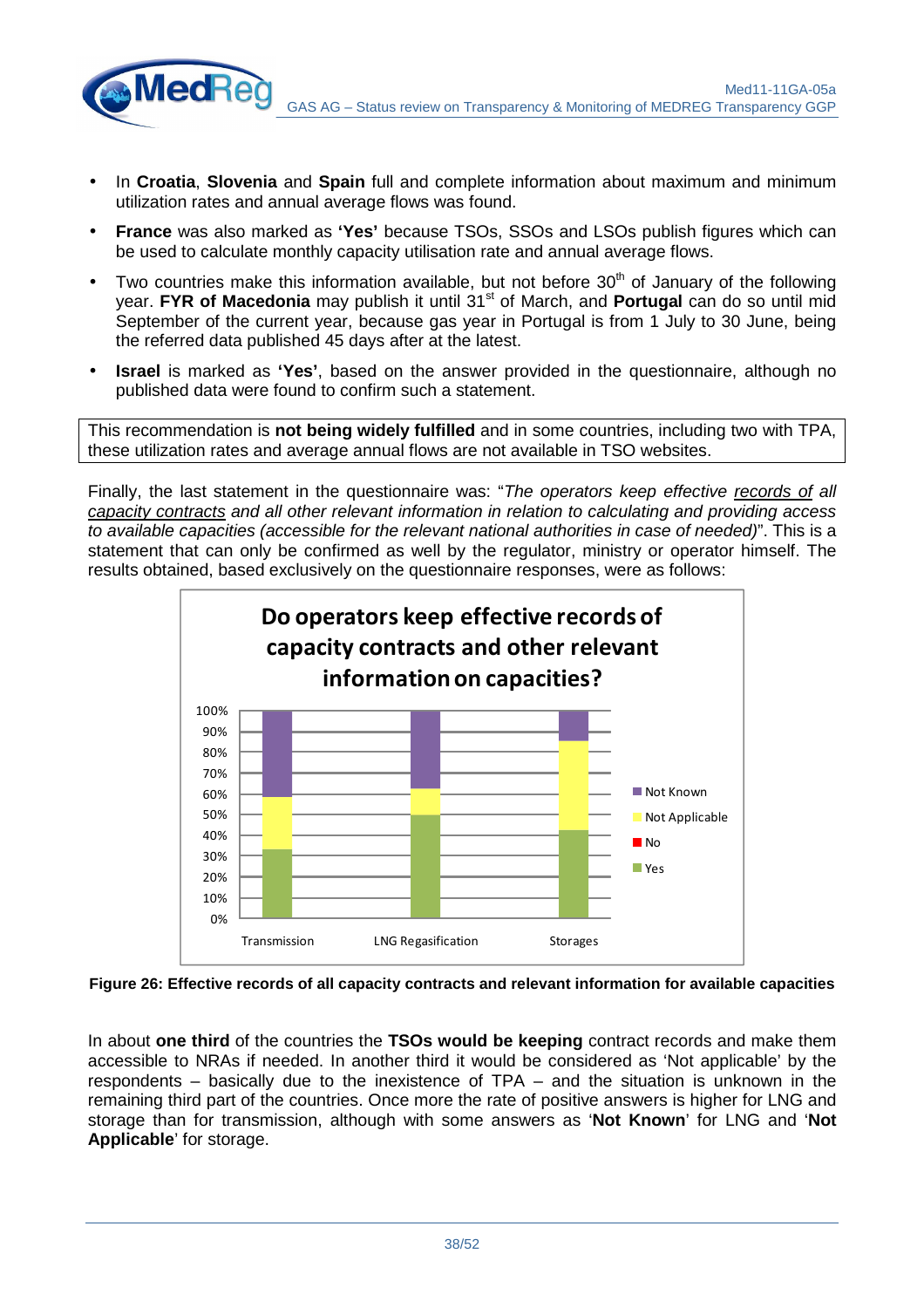![](_page_38_Picture_0.jpeg)

The countries where this recommendation is being fulfilled according to the answers in the questionnaires are **France**, **FYR of Macedonia**, **Israel**, **Jordan**, **Portugal**, **Slovenia**, **Spain** and **Turkey**.

This last statement **couldn't be confirmed** either in many cases, although according to the responses received the recommendation for operators to keep effective records of access contracts would be currently respected in a number of countries.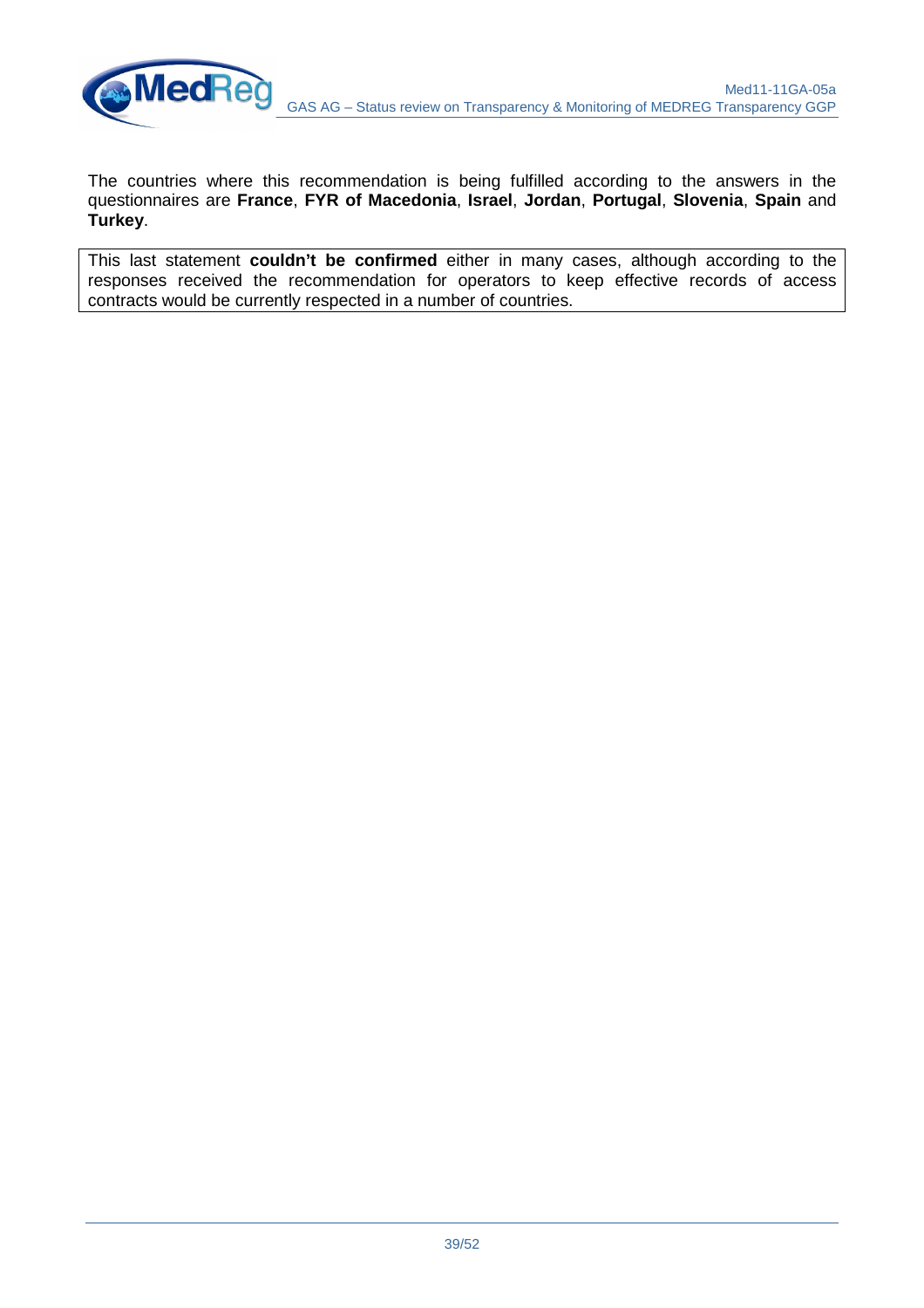![](_page_39_Picture_0.jpeg)

## **4 SUMMARY OF RESULTS**

The figures in the following pages show the aggregate results per country and activity, based on the findings presented in the previous sections.

Figure 28 shows the aggregate results on transparency of the information on system and services and on the capacity situation (sections 3.2.1 and 3.2.2). Figure 29 shows the compliance with the additional recommendations on capacity-related information (section 3.2.3). Figure 30 shows the overall results, per country and activity, as the percentages of Yes/No/Not applicable/Not known out of all the questions relevant for each activity. Finally, Figure 31 shows the overall aggregate results per country, as the percentages of Yes/No/Not applicable/Not known out of all the questions relevant for the country, all activities together.

The list of country abbreviations used for the graphs is the following:

| <b>Country</b>               | <b>Abbreviation</b> |
|------------------------------|---------------------|
| Albania                      | AL                  |
| Algeria                      | DZ                  |
| Bosnia-Herzegovina           | BA                  |
| Croatia                      | <b>HR</b>           |
| <u>Cyprus</u>                | <b>CY</b>           |
| Egypt                        | EG                  |
| France                       | <b>FR</b>           |
| <b>FYR of Macedonia</b>      | <b>MK</b>           |
| Greece                       | <b>GR</b>           |
| Israel                       | IL                  |
| Italy                        | IT                  |
| Jordan                       | <b>JO</b>           |
| Lebanon                      | LВ                  |
| Libya                        | LY                  |
| Malta                        | MT                  |
| Montenegro                   | ME                  |
| Morocco                      | MA                  |
| <b>Palestinian Territory</b> | PS                  |
| Portugal                     | PT                  |
| Slovenia                     | SI                  |
| Spain                        | ES                  |
| Syria                        | SY                  |
| Tunisia                      | <b>TN</b>           |
| Turkey                       | <b>TR</b>           |

#### **Table 3: List of country abbreviations**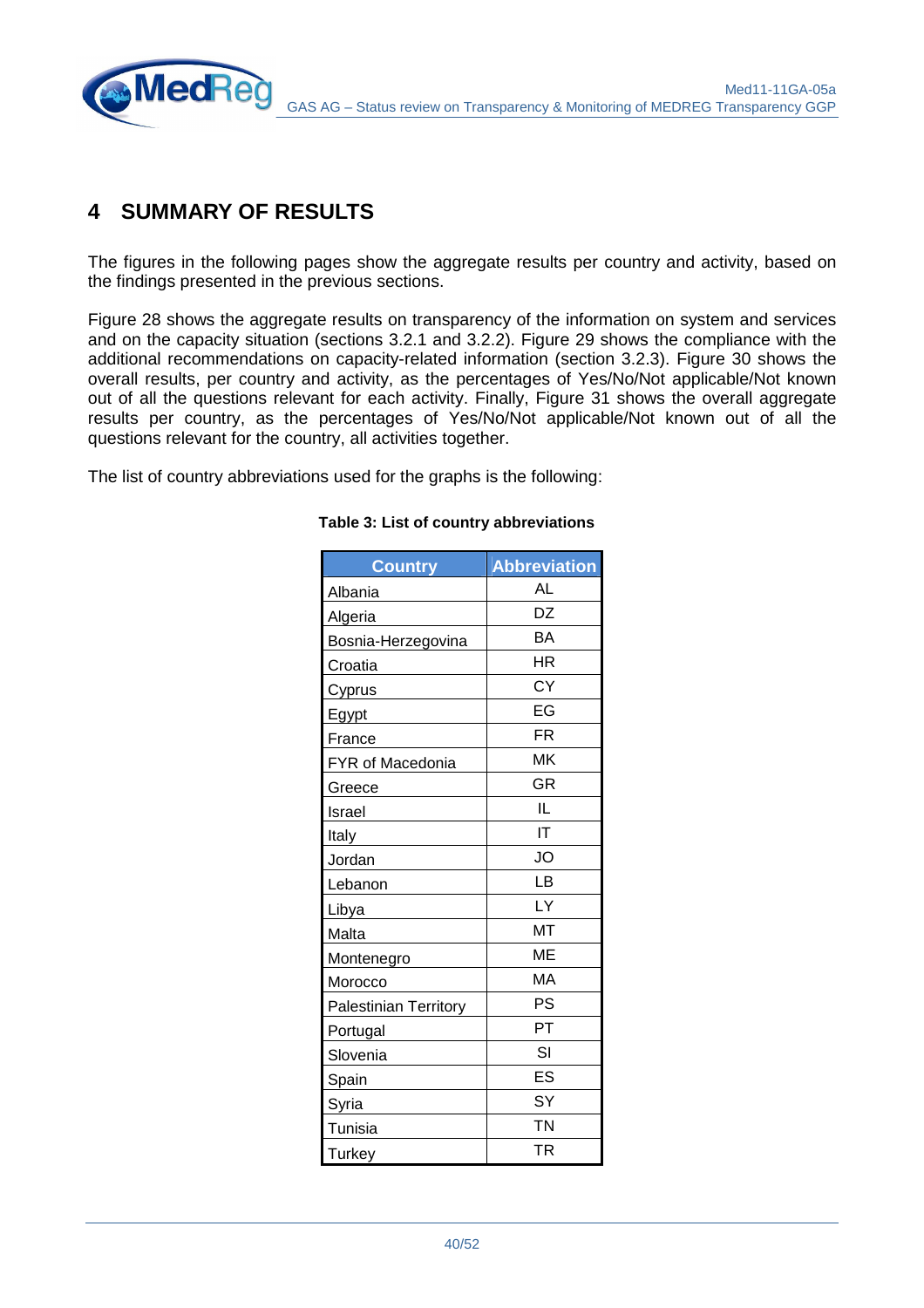![](_page_40_Picture_0.jpeg)

![](_page_40_Figure_2.jpeg)

**Figure 27: Transparency in information on system and services and capacity** 

As a general comment it can be stated that the overall availability of the items referred in the GGP Transparency is satisfactory. The results are mostly positive in those countries with more developed and open gas markets. In the graph it is easy to see also that there is a high correlation in transparency levels corresponding to the different gas activities existing in a country. Where there is a high level of information on transmission, there is usually a similar level in LNG and/or storage. Exceptions to this would be Turkey – in process of elaboration of the network code for underground storage – and Algeria and Egypt, although for these cases LNG transparency was only assessed for LNG production facilities in general questions. For some countries it was not possible to assess compliance, due to the inexistence of a gas market or the unavailability of reliable information.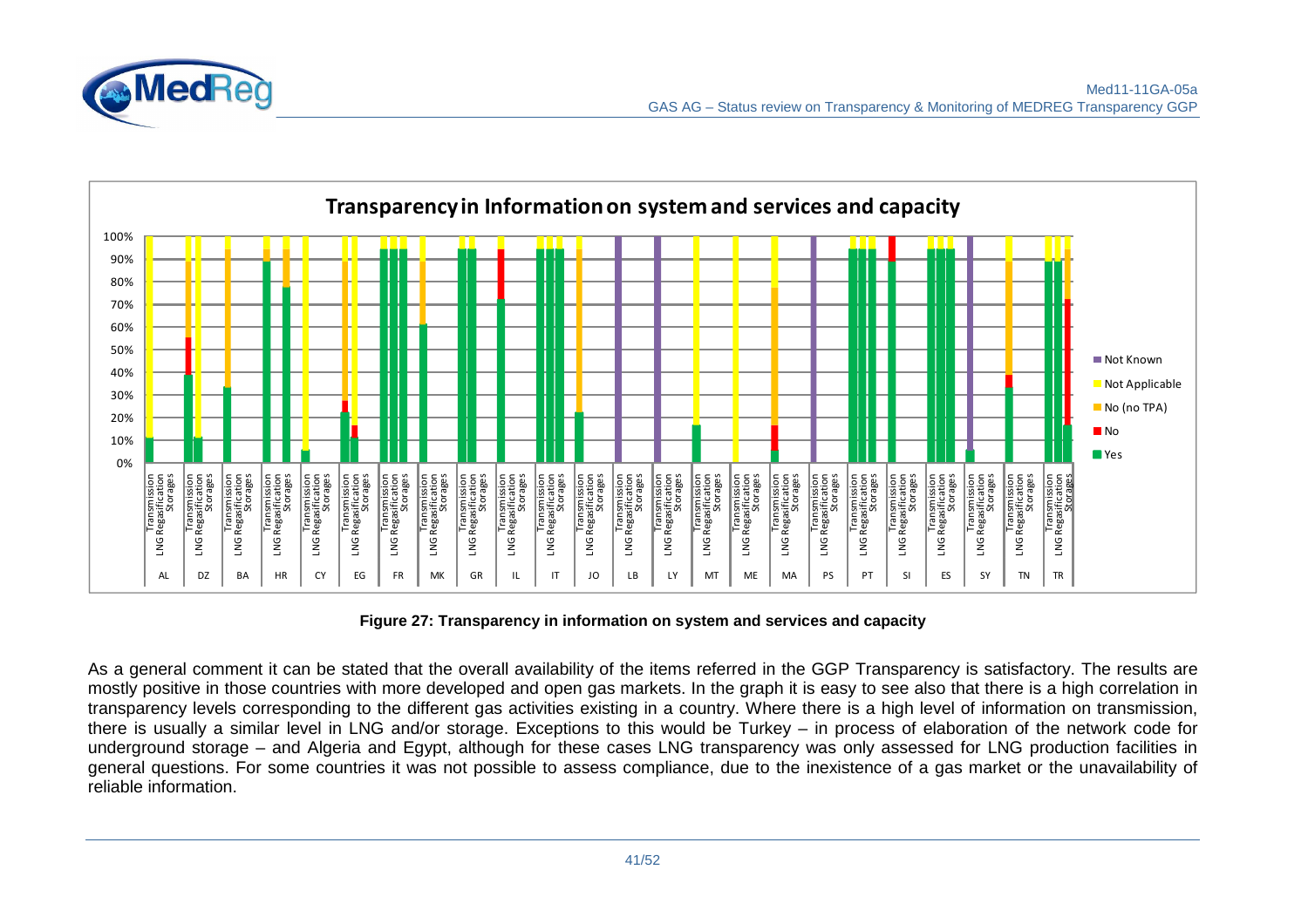![](_page_41_Picture_0.jpeg)

![](_page_41_Figure_2.jpeg)

**Figure 28: Compliance with additional recommendations on capacity (publication, calculation, utilization rates, contract records)** 

The graph shows the high degree of uncertainty encountered when assessing the degree of compliance with the additional recommendations on capacity-related information: publication, update and calculation of capacities, utilization rates and record-keeping of capacity contracts. In many cases it was not possible to know if operators and/or regulators are fulfilling these recommendations. In any case, the results are, once more, most positive in the countries with more developed gas markets.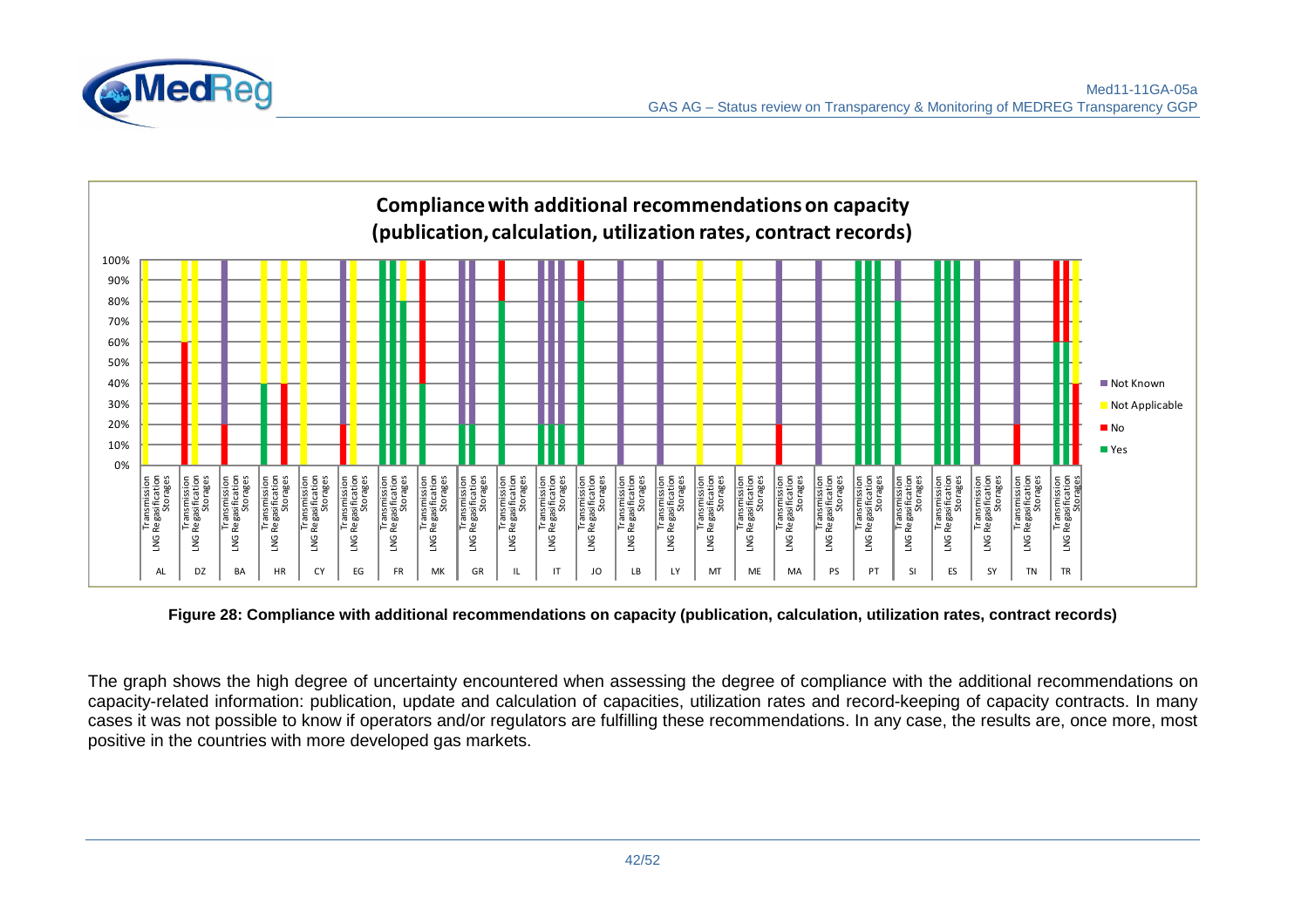![](_page_42_Picture_0.jpeg)

![](_page_42_Figure_2.jpeg)

**Figure 29: Overall results of compliance with GGP Transparency recommendations, per activity** 

The aggregate results of all the topics and questions stated in the survey confirm the findings issuing from the previous separate analyses. The overall degree of compliance is satisfactory, especially in those countries with TPA and open markets. The highest the degree of development of the gas market in a country, the highest the degree of transparency and the availability of information. Transparency in transmission, LNG and storage seems to be much correlated in countries where several services exist.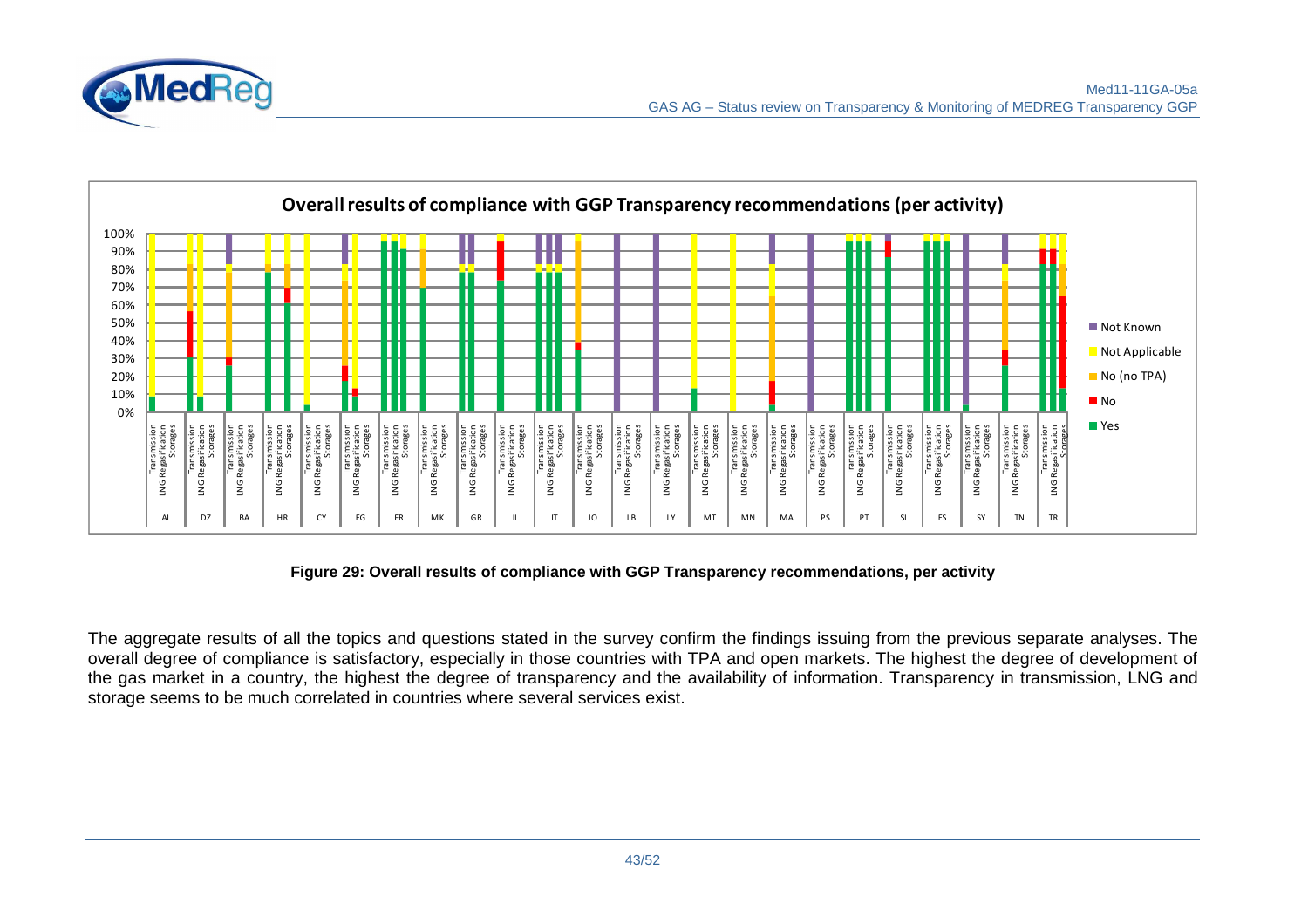![](_page_43_Picture_0.jpeg)

When aggregating the results for the different activities from the previous separate analyses in a single result per country, the picture is as follows:

![](_page_43_Figure_3.jpeg)

**Figure 30: Overall aggregate results of compliance with GGP Transparency recommendations**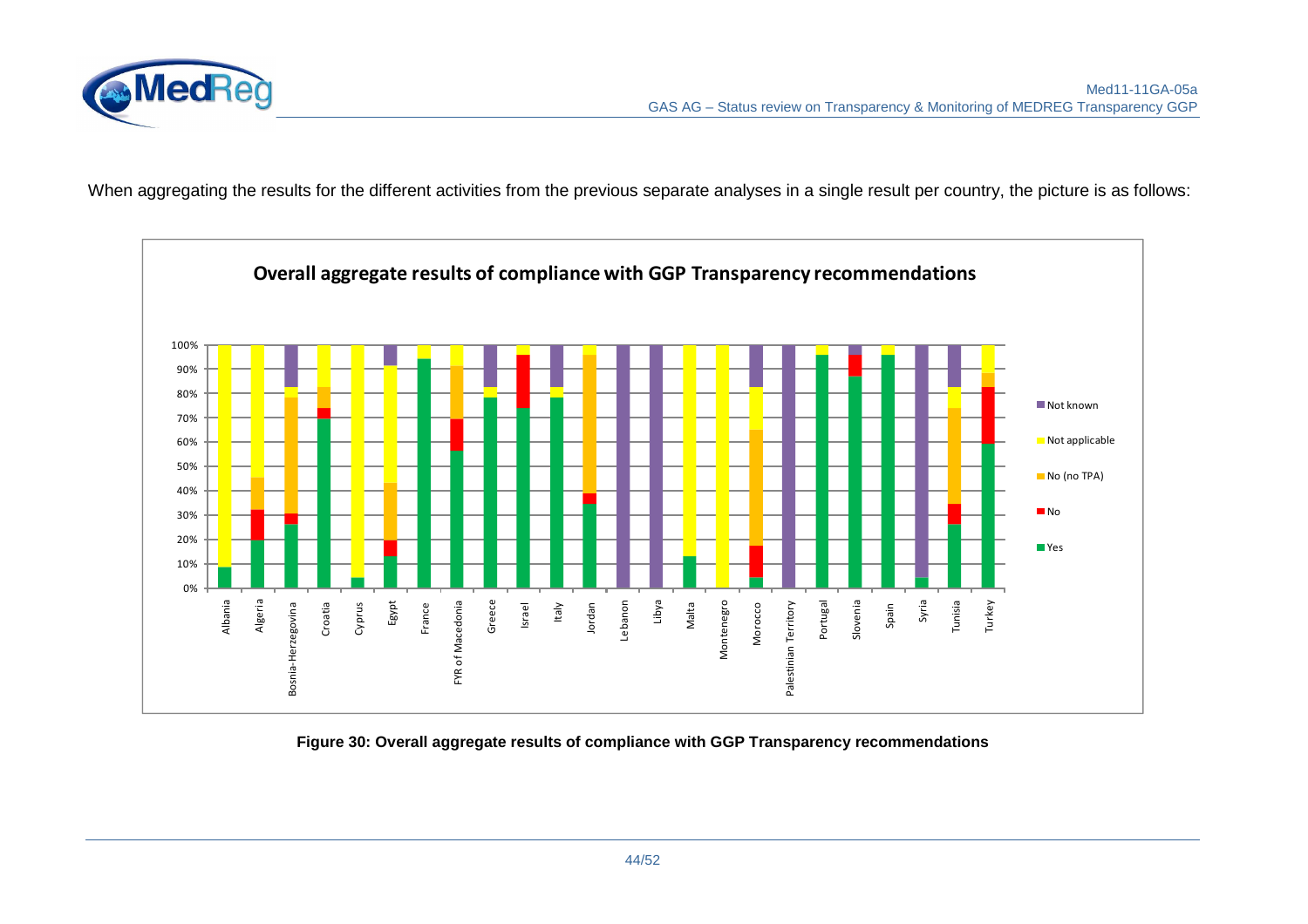These overall results can also be presented in a map format, with a code of colours indicating the overall level of availability of information and compliance with GGP recommendations. The following figure shows the **map of transparency in Mediterranean countries** in this visual format. The different shades of green show the percentage of topics from the GGP that are found in the operators' websites. The countries where there is no gas consumption of infrastructure are marked in white. The four countries in dark grey are those for which no reliable information could be found.

**MedRed** 

![](_page_44_Figure_2.jpeg)

**Figure 31: Overall degree of transparency in gas markets of Mediterranean countries** 

As a conclusion, it can be stated that there are several groups of countries according to the degree of compliance with GGP Transparency recommendations:

- In a first group of countries **France**, **Portugal**, **Slovenia** and **Spain** operators publish all or nearly all the information recommended – more than 80% of surveyed items – and therefore they are in full or almost full compliance with the GGP in terms of items published.
- In a second set of countries **Croatia**, **Greece**, **Israel** and **Italy** information was found for between 60% and 80% of the analysed topics. There is hence a good level of compliance with GGP recommendations. Greece and Italy are in this group because some of the additional recommendations on capacity calculation and publication couldn't be confirmed with NRAs.
- In a third level there would be **FYR of Macedonia** and **Turkey**, with a fair degree of compliance with the GGP: between 50% and 60% of their topics are available in the operators' websites.
- In a fourth level there would be **Algeria**, **Bosnia-Herzegovina**, **Jordan** and **Tunisia**. Their TSOs are currently publishing between 20% and 40% of the topics in the GGP.
- Finally, in **Egypt** and **Morocco** the transmission system operators would be publishing less than 20% of GGP items in their websites.
- In the remaining countries, either there is no gas consumption or infrastructure  $-$  case of **Albania**, **Cyprus**, **Malta** and **Montenegro** – or not enough information was found for integrating them in this study – **Lebanon**, **Libya**, **Palestinian Territory** and **Syria**.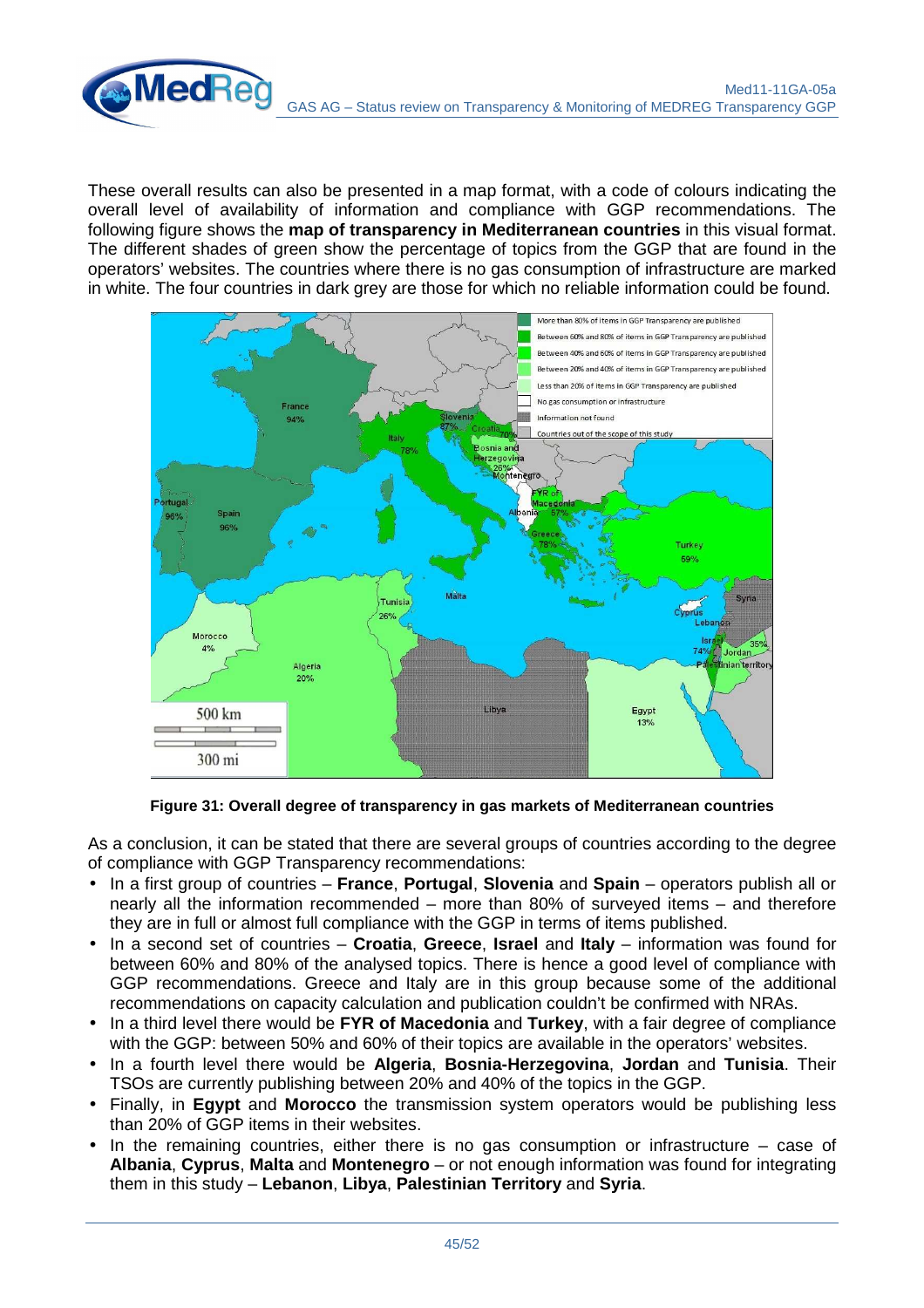## **5 CONCLUSIONS AND WAY FORWARD**

#### **Main general conclusions**

**MedRe** 

- As a preliminary comment, it is necessary to state again that several **limitations and difficulties** have been encountered when carrying out this study, which has prevented the results to be more detailed or complete. First and most important, not all the regulators have responded or at least confirmed the questionnaires for their countries. Second, in some cases language problems have arisen when consulting the websites, which has made it difficult to identify some of the searched items, and has led to some uncertainty due to a possible misinterpretation. And third, it has not been possible to assess the availability of information in some countries for the questions in section 2 ("Information on the capacity situation"), as these features can only be confirmed by the operators or regulators themselves.

In four of the surveyed countries, no reliable information sources could be identified and therefore no information was found. It is the case of **Lebanon**, **Libya**, **Syria** and **Palestinian Territories**. These countries are tagged as 'Not Known' in all statements.

The main conclusion of this monitoring exercise is that transparency and availability of information are linked to the **degree of development** of the gas market. The more developed a gas market is, in terms of penetration of gas consumption, openness and liberalization, the more information is found in most cases, and the higher the level of detail. This is clearly shown in the graphs and the map of the summary of overall results in section 4 of this report. It can then be stated that transparency is at the same time cause and consequence of market development and it fosters competition and accessibility for new market entrants.

Other wider development factors that may be influencing the availability and specially the accessibility to information are the overall economic development or the extension of use of internet in each country.

Another paramount factor that is obviously influencing the level of transparency is the **existence of a legal obligation** to publish information of the gas system and market. In general, the countries complying with the recommendations of Medreg GGP on Transparency are those where the operators are already obliged to publish a similar set of items by their applicable legislation, namely EU countries, bound by Regulation EC/1775/2005 and Regulation EC/715/2009, whose Annex establishes transparency guidelines similar or more detailed than those recommended by the Medreg GGP.

In the absence of such legal requirements, the compliance with Medreg GGP recommendations is voluntary and may depend on the own operators' interest and the capacity and powers of regulators to have an influence on their information disclosure policies.

#### **General transparency information**

- For the basic **general transparency recommendations** of Medreg GGP Transparency, which do not depend on the level of development of the gas market, the **result** is in general **positive**.

The basic transparency recommendations for network information to be disclosed in a meaningful, quantitatively **clear** and **easily accessible** way, and on a **free and nondiscriminatory** basis, have been proved to be widely and almost unanimously accomplished, which is a very positive finding. However, the recommendation to publish information in **English**, besides national language/s, is not as widely respected, which makes it difficult in some cases to find information on specific items.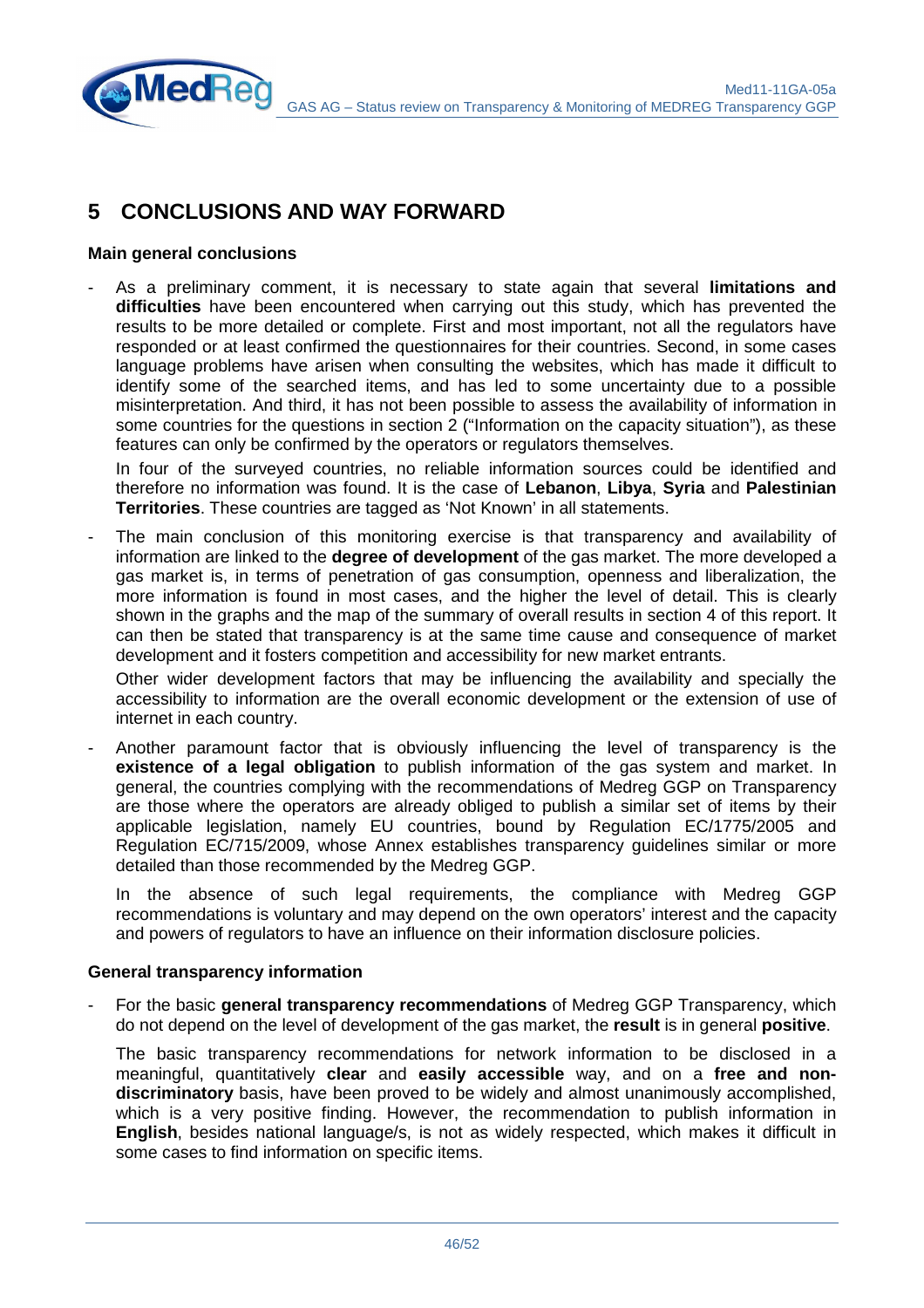![](_page_46_Picture_0.jpeg)

#### **Information on System and Services**

- Within the first set of topics referred in the GGP Transparency information on **System and services** – for most of the topics the **results** are in general **positive**.
- In almost all countries TSOs are publishing **general information** on the system organization and **network description**, including maps in more than half of the countries. The level of detail is however different and depends mostly of the level of development and the enforceability by the regulatory framework.
- TSOs from half of the countries are disclosing information on **services**, associated **charges** and **tariffs** for transmission. Some of them also inform about penalties in case of over or underutilization of capacity. Concerning **agents** and **licensing procedures**, the results are more positive and a majority of countries – even some without a liberalized market – publish information. On **contracts** and **contracting processes** for transmission, the outcome is relatively positive with TSOs from nearly half of the countries publishing them in their sites.
- Only one third of the surveyed countries have developed a **balancing system** that allows for some flexibility included in transmission access tariffs. All of them publish information about it. The rest of the countries have not developed such a system or do not have gas consumption. The TSOs in countries with a higher degree of development also provide for additional flexibility in their services and offer this information in their websites.
- In a relevant number of countries there is a transmission **network code**, general transmission agreement (GTA) or a comparable development that can be assimilated as such. Only a few countries do not count with it, most of them because there is no TPA or liberalized gas market. Most countries with it publish information about **programming and nomination procedures**, **measurement** and **capacity allocation** procedures, **maintenance** of infrastructures and **system operation** in normal and exceptional circumstances, with a few exceptions in transmission and storage. Where a network code or similar document does not exist, in general there is at least information about **standard documents** and **procedures** for the use of gas.
- Regarding **capacity allocation** and **congestion management**, in the most developed gas markets operators are in general publishing descriptive information. Where there is no TPA or open access to capacity, this information was not deemed pertinent.
- Similarly, there is information about **secondary markets** in those countries that have developed such a market (less than one third of all), which are those with a more advanced degree of development in their gas markets.
- Finally, the results regarding the availability of information on **gas quality and pressure** requirements are not as positive as they should be, existing three countries where this information is not being published.
- For all these items, the results for **LNG and storage** and the degree of compliance with GGP recommendations are more positive than for transmission, likely because countries with such facilities have more developed markets and are bound by more detailed transparency obligations. However, in some cases respondents did not consider some of these requirements applicable to their market, in spite of its existence and its level of development.

There may also be a link between transparency in transmission and these other two activities, since in many cases LNG and storage operators are the same companies as for transmission.

#### **Information on the Capacity Situation**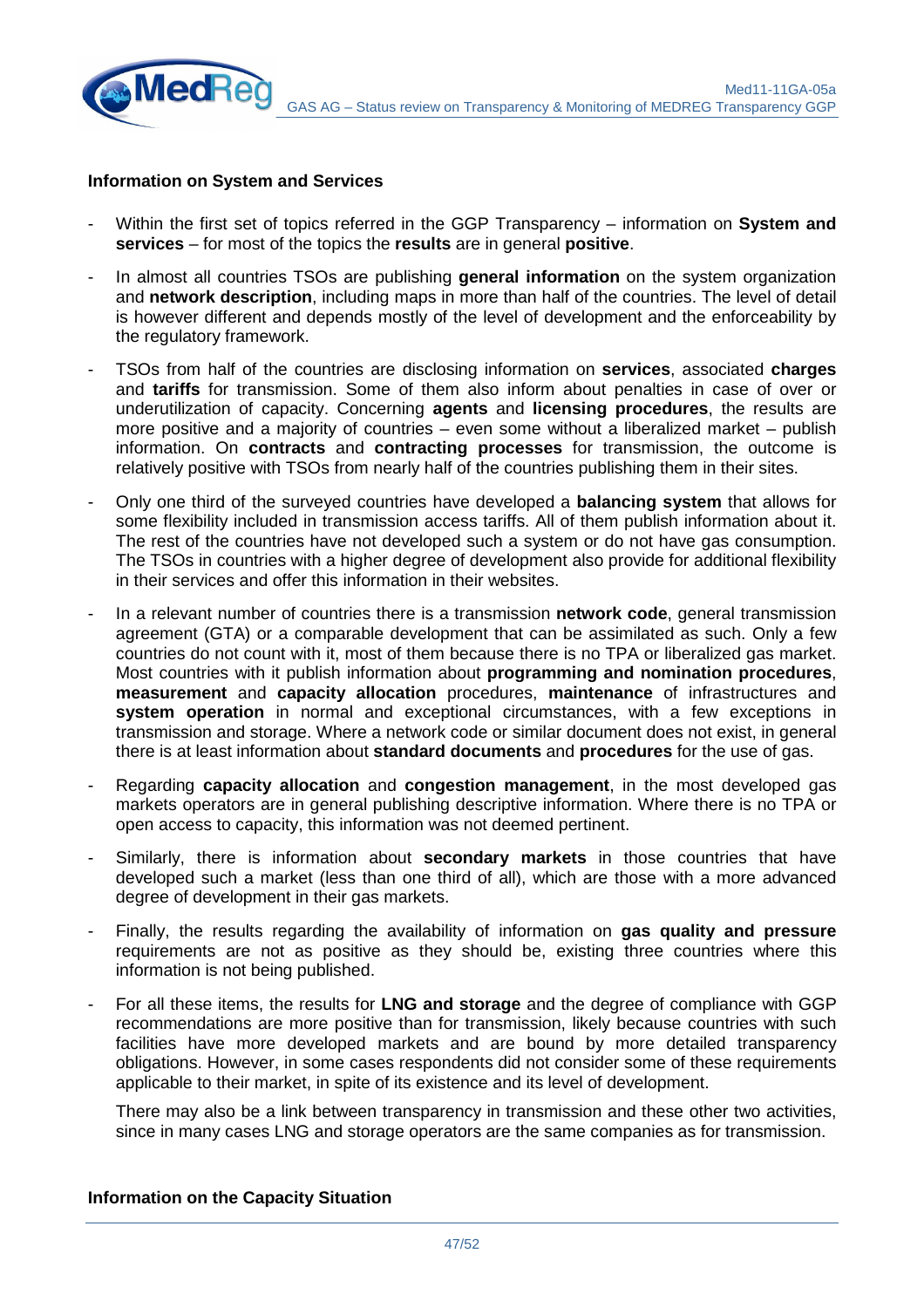- Within the second set of topics from the GGP Transparency information on **Capacity situation** – the results are in general **positive in those countries with TPA**, but this information is not available in non-liberalized markets without TPA.
- Basic general information about **technical network capacity** is published in a majority of countries with transmission infrastructure, with two exceptions.
- Almost all countries where TPA exists one third of all also publish data on **contracted** firm and non-firm **capacities** for transmission.
- Similarly, nearly all countries with TPA users being able to access and contract capacity have information on **available capacities** in their TSO websites, with only one exception.
- In the case of **storage and LNG**, the level of compliance with the GGP recommendations is however optimal, with all countries with such facilities publishing this information.

#### **Additional capacity-related information (publication, calculation, use rates and contract records)**

- For these final questions, there is a **high degree of uncertainty**, due to the difficulties in obtaining reliable information. Some of the statements can only be confirmed by the regulators or the operators themselves, and this confirmation could not be received in many cases.
- According to the information obtained, less than half of the surveyed countries are complying with the recommendation to publish information for the **current and following years** and on a yearly basis for the next five years, In LNG and storage the degree of compliance is higher.
- For a number of countries it couldn't be known whether the capacity information is actually **updated on a quarterly basis**, due to the lack of feedback. However it has been verified that in some countries with a high degree of market development it is being done.
- There is also here a **high degree of uncertainty** on whether capacity calculation is being based on network modeling and flow simulations. Only in a few cases there is sureness it is.
- The recommendation to publish **utilization rates** and **average annual flows** is not being widely fulfilled and this information is not often available in TSO websites.
- Lastly, it couldn't be confirmed in many cases if network operators keep actually **keep record of capacity contracts**, although according to the responses received this recommendation would be currently followed in a number of countries.

#### **Possible improvements and further recommendations**

**MedRe** 

- As a good practice additional recommendation, it would be helpful to have in each country a website **centralizing the access** to all the market and system information, with a general explanation and links to TSO/LSO/SSO websites. This would make much clearer and easier the access to relevant information for network user and market participants. In some countries the energy regulator or competent Ministry is already performing such centralization.
- A further, more ambitious step would be setting up a **transparency platform** for the whole region, where all the information could be either gathered or at least accessible through links to the operators' websites in Mediterranean countries. Medreg website could be a suitable host for such a platform. Similar experiences have already been implemented in the past by other TSO or power exchange organizations, such as GTE+ (today ENTSO-G) or EEX in Europe.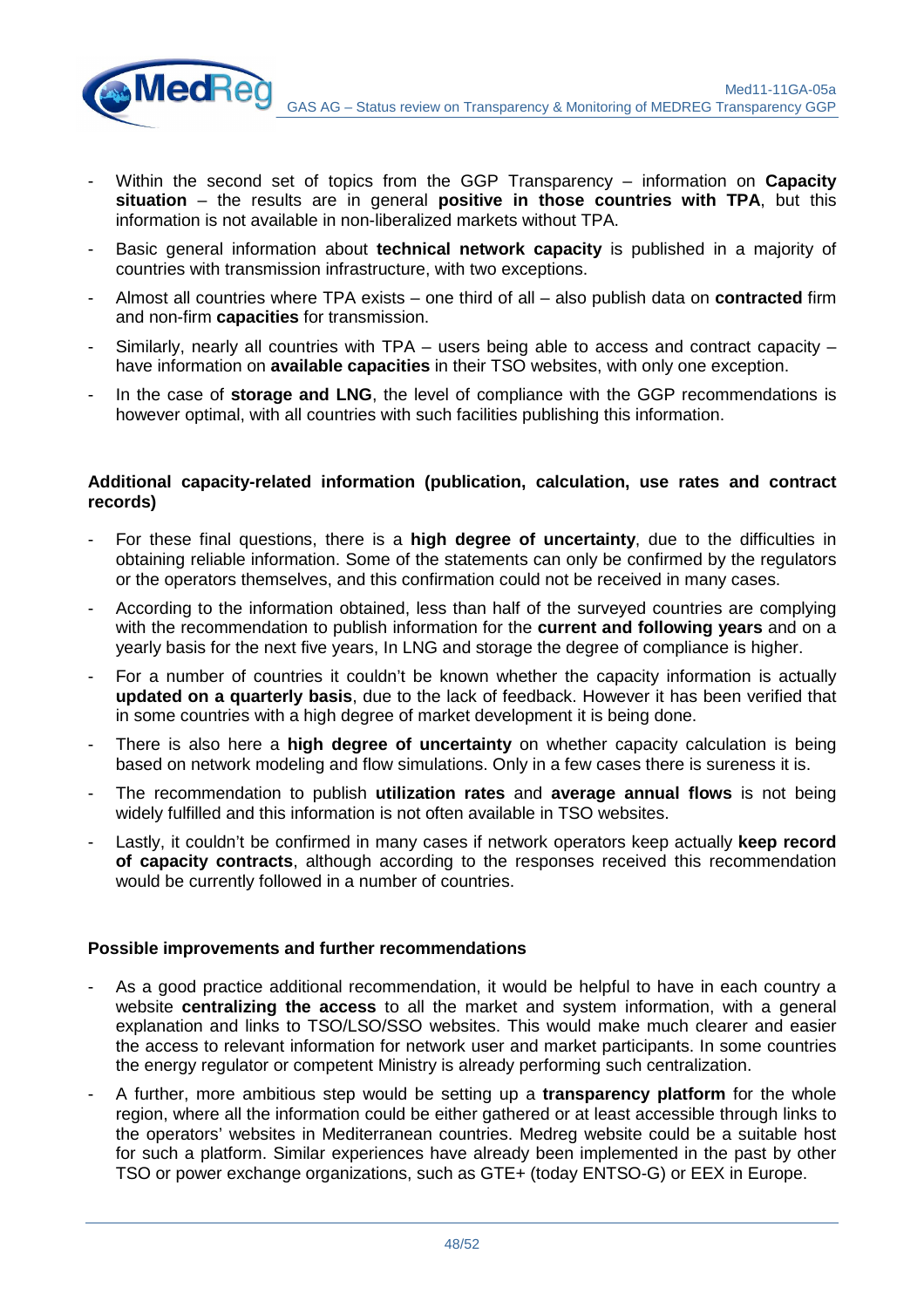At the regional level, a relevant reference would be the Transmission Transparency Platform on gas, set up by TSOs in the North-West gas regional initiative of ERGEG, a project where a number of TSOs from the region committed to publishing information on capacity availability and gas flows at cross-border interconnection points in the region.

- The results are in general positive in those countries already bound by legal transparency obligations, but improvable where they do not exist. A natural recommendation arising from this fact would be introducing **further transparency obligations** in the countries where they do not exist at present, always in a proportional way to the degree of development of their gas market.
- A possible alternative for achieving a higher degree of transparency in these cases could be introducing also some sort of **incentives** for increasing the amount and quality of information published.

#### **Proposal of way forward**

**MedRe** 

The first action that is proposed to be taken after the approval of this report is **publishing** it in MEDREG website, together with the **country questionnaires** on transparency in their final most updated version.

In addition to this, among the aforementioned proposals for improvement, there is one which is considered to be within reach of MEDREG regulators and it could be a relevant step forward in order to foster transparency in the gas markets in the region: setting up a **transparency platform**.

As explained, centralizing the access to all information in a single point – namely MEDREG website – would allow users to have updated, easy-accessible and homogeneous information from gas systems and markets in all Mediterranean countries. There would be a range of different configurations for such a platform, from a basic directory of links to the websites of regulators, ministries and TSOs, LSOs and SSOs from all countries, to more sophisticated options like country profiles with updated information on the gas sector main features. IERN, ARIAE and ERRA websites are good examples of this. Ideally, it could even become a space where transmission, LNG and storage operators would directly publish information – or provide with direct access links – to the information in their websites related to particular items, as described in the GGP Gas Transparency: network maps, access contracts, licensing procedures, capacity information…

This Transparency platform project could be led and coordinated by MEDREG regulatory authorities, and it would naturally require the participation of the transmission, LNG and storage operators in the region, so it would be a good opportunity to involve them in a common project NRAs-operators. A joint working group could be set up with gas infrastructure operators to establish a basis for cooperation on this matter. Alternatively, MEDREG could just request from them a confirmation on the websites and links collected in this report, to have them updated before publication in MEDREG web page.

Finally, such a platform could include not only gas information, but also sources and data from electricity and renewable energy sources, being extended to the other energy sectors covered by MEDREG activities.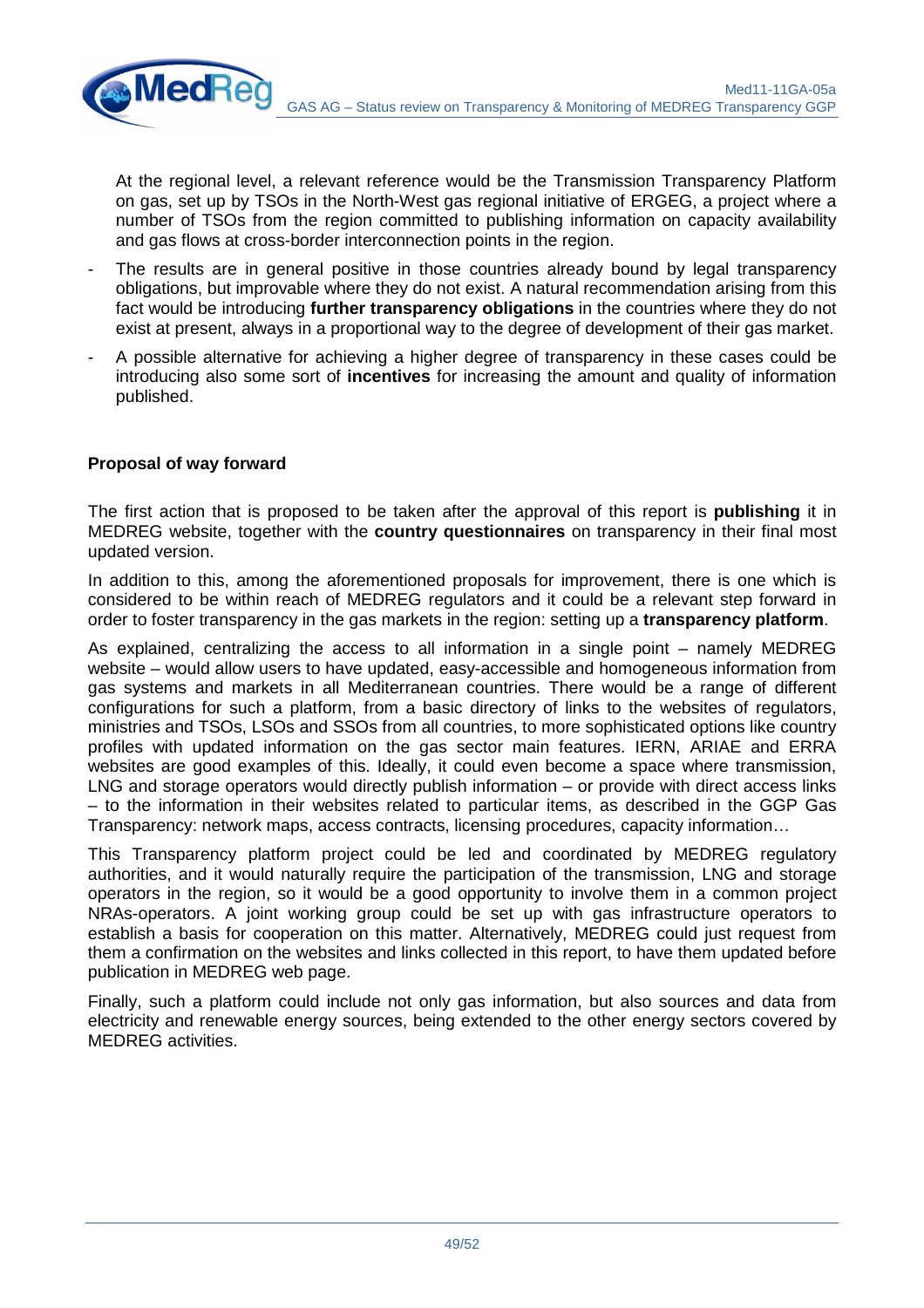**ANNEX TEMPLATE QUESTIONNAIRE ON TRANSPARENCY**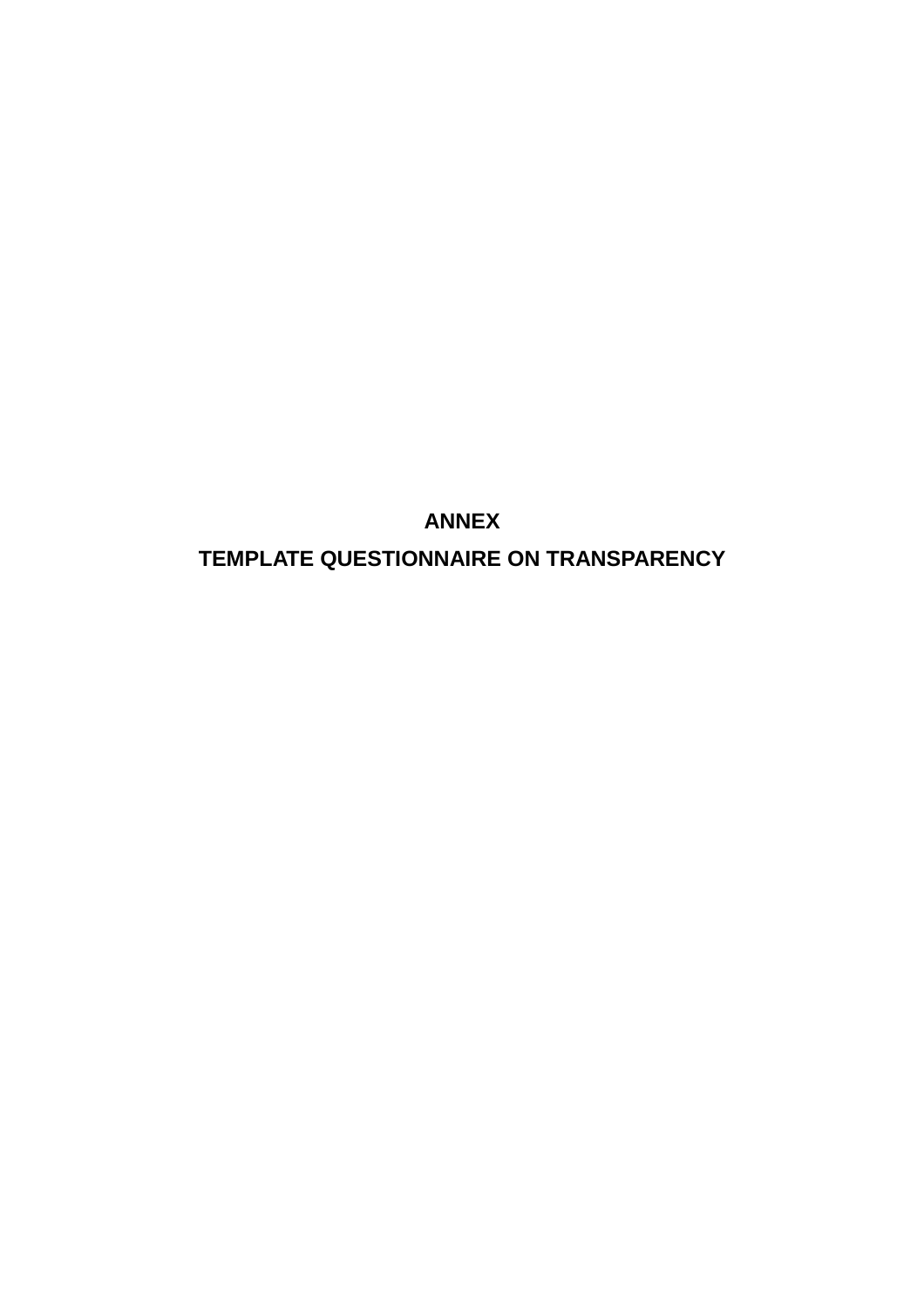#### **TRANSPARENCY STATUS -** Monitoring of the compliance degree with GGP Transparency **COUNTRY 1. Information on system and services** Comments Link Comments Link ents Link ents Link Comments Link Comments Link **g)** as applicable, the network code and/or the main standard conditions outlining the rights and responsibilities for all users of the gas system of the TSO. This should at least include: - programming and nomination procedures, measurement and allocation procedures maintenance of the infrastructures operation of the system under both, normal and exceptional circumstances; nts Link nts Link nts Link Comments *Instructions:*  Please fill this questionnaire by indicating Y (yes) N (not) or NA (not applicable) in the corresponding cells for transmission, LNG and Storage infrastructures (columns D, E and F). *In case of using the NA option for any requirement, please justify why that rule is not required. In the last column (G) add the link to the website where the information is available. Add also any additional comment you consider relevant in this section.*  **Priority Degree Transparency requirement Transmission system LNG infrastructures Storages Link to the website where this information is available/ Comments 1 a)** a detailed description of the gas system of the TSO identifying all entry and exit points interconnecting its system with that of other TSOs, including maps, or a detailed description of the LNG and storage facilities operated by the LSO/SSO concerned, specifying the interconnection point with the transmission system; **2 b)** detailed and comprehensive information about all services offered, the charges for these services and the penalties in case of over/under-utilization of the contracted capacity; **2 c)** detailed and comprehensive information about the agents that can require access to the services offered, specifying licensing procedures and conditions to be an agent with TPA rights; **2 d)** the different types of contracts available for the services offered and the contracting processes; **2 e)** the flexibility and tolerance levels included in transportation and other services contracted, i.e. the balancing regime in place; **2 f**) any flexibility offered in addition to point above and the corresponding charges; **2** Comments Link **2 h)** in the case a network code doesn't exist yet, all the standard documents and procedures in relation to the use of the gas system of the TSO including definitions of key terms, which are being applied; **2 i)** the capacity allocation, congestion management, anti-hoarding and reutilisation provisions; **2 j)** the rules applicable for capacity trade on the secondary market; **1 k)** gas quality and pressure requirements;

Link